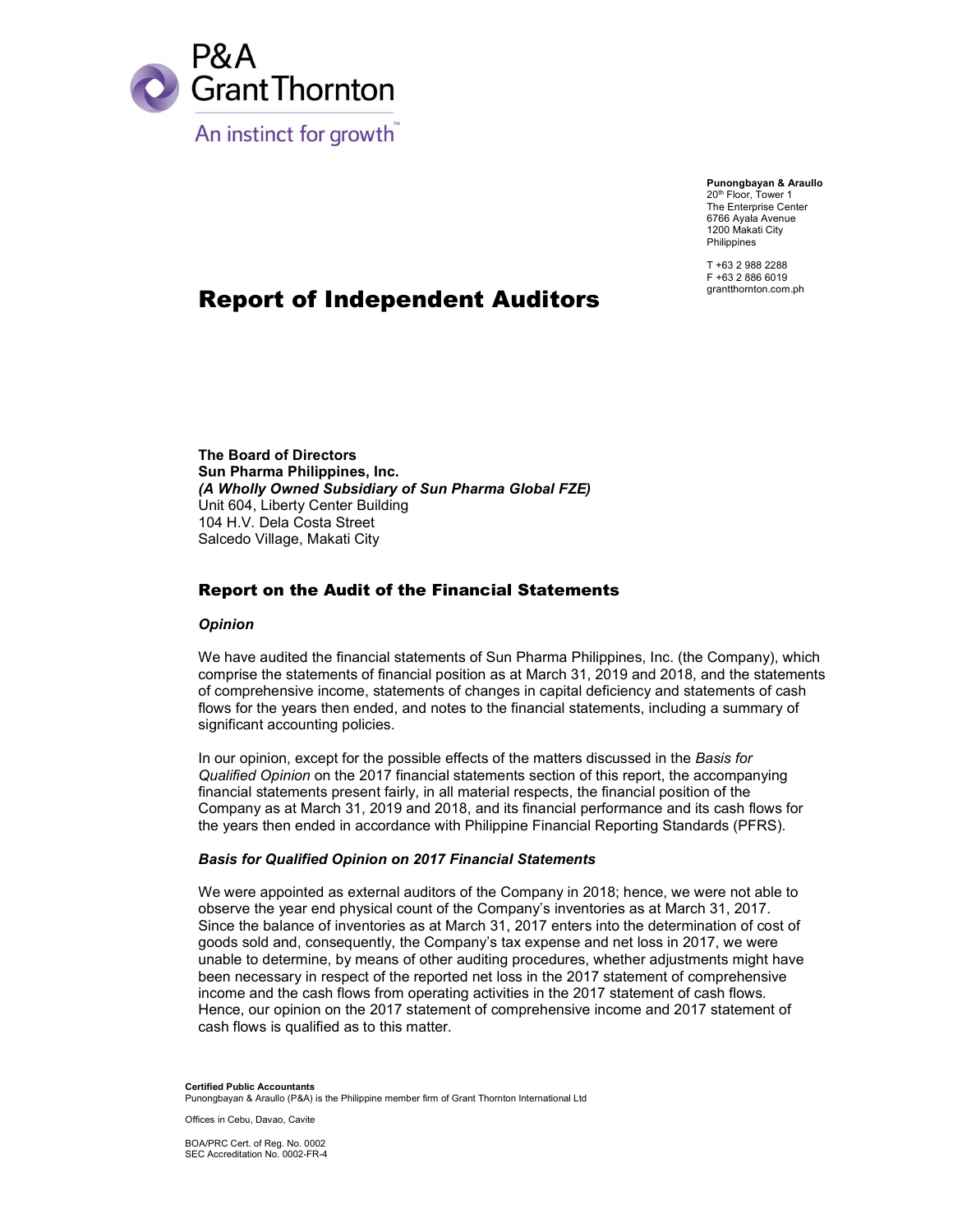

We conducted our audits in accordance with Philippine Standards on Auditing (PSA). Our responsibilities under those standards are further described in the *Auditors' Responsibilities for the Audit of the Financial Statements* section of our report. We are independent of the Company in accordance with the Code of Ethics for Professional Accountants in the Philippines (Code of Ethics) together with the ethical requirements that are relevant to our audit of the financial statements in the Philippines, and we have fulfilled our other ethical responsibilities in accordance with these requirements and the Code of Ethics. We believe that the audit evidence we have obtained is sufficient and appropriate to provide a basis for our opinion.

### *Material Uncertainty Related to Going Concern*

We draw attention to Note 1 to the financial statements, which indicates that the Company's capital deficiency further increased as at March 31, 2019 because of its continuing net losses from operations. As stated in Note 1, this condition indicates the existence of a material uncertainty that may cast significant doubt on the Company's ability to continue as a going concern. In response to this matter, management continues to strengthen its strategy to expand its market in order for the Company to increase its sales and eventually generate profit. Management believes that the Company will be able to recover from losses in the next succeeding years. In 2019, the net loss has significantly decreased compared with that of 2018. We performed audit procedures to evaluate management's representation as to feasibility and reasonableness under the circumstances. Accordingly, the accompanying Company's financial statements have been prepared assuming that the Company will continue as a going concern which contemplates the realization of assets and the settlement of liabilities in the normal course of business. In connection with our audit, we have performed audit procedures to evaluate management's assumptions as to the Company's ability to continue as a going concern. Our opinion is not modified in respect of this matter.

# *Responsibilities of Management and Those Charged with Governance for the Financial Statements*

Management is responsible for the preparation and fair presentation of the financial statements in accordance with PFRS, and for such internal control as management determines is necessary to enable the preparation of financial statements that are free from material misstatement, whether due to fraud or error.

In preparing the financial statements, management is responsible for assessing the Company's ability to continue as a going concern, disclosing, as applicable, matters related to going concern and using the going concern basis of accounting unless management either intends to liquidate the Company or to cease operations, or has no realistic alternative but to do so.

Those charged with governance are responsible for overseeing the Company's financial reporting process.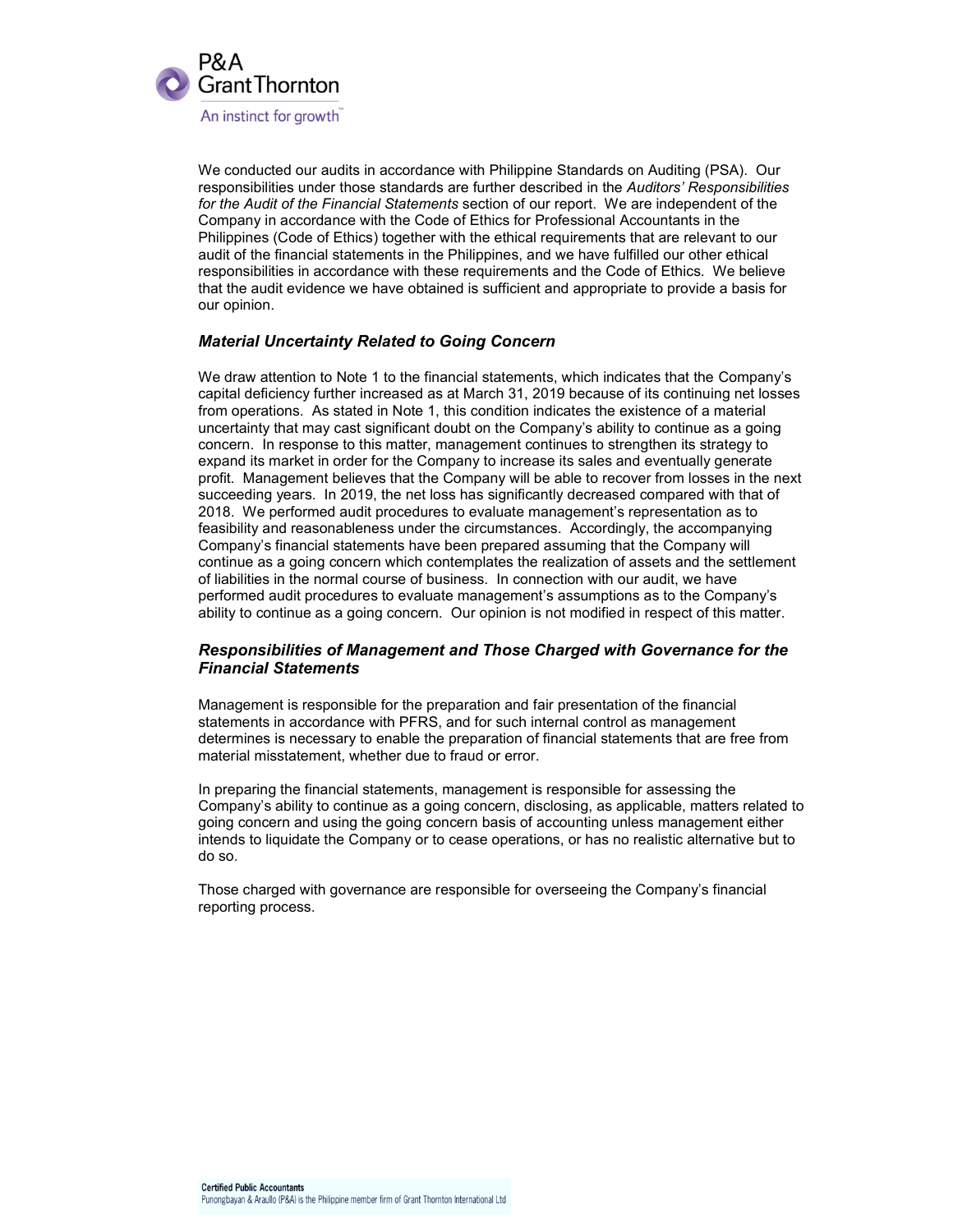

# *Auditors' Responsibilities for the Audit of the Financial Statements*

Our objectives are to obtain reasonable assurance about whether the financial statements as a whole are free from material misstatement, whether due to fraud or error, and to issue an auditors' report that includes our opinion. Reasonable assurance is a high level of assurance, but is not a guarantee that an audit conducted in accordance with PSA will always detect a material misstatement when it exists. Misstatements can arise from fraud or error and are considered material if, individually or in the aggregate, they could reasonably be expected to influence the economic decisions of users taken on the basis of these financial statements.

As part of an audit in accordance with PSA, we exercise professional judgment and maintain professional skepticism throughout the audit. We also:

- Identify and assess the risks of material misstatement of the financial statements, whether due to fraud or error, design and perform audit procedures responsive to those risks, and obtain audit evidence that is sufficient and appropriate to provide a basis for our opinion. The risk of not detecting a material misstatement resulting from fraud is higher than for one resulting from error, as fraud may involve collusion, forgery, intentional omissions, misrepresentations, or the override of internal control.
- Obtain an understanding of internal control relevant to the audit in order to design audit procedures that are appropriate in the circumstances, but not for the purpose of expressing an opinion on the effectiveness of the Company's internal control.
- Evaluate the appropriateness of accounting policies used and the reasonableness of accounting estimates and related disclosures made by management.
- Conclude on the appropriateness of management's use of the going concern basis of accounting and, based on the audit evidence obtained, whether a material uncertainty exists related to events or conditions that may cast significant doubt on the Company's ability to continue as a going concern. If we conclude that a material uncertainty exists, we are required to draw attention in our auditors' report to the related disclosures in the financial statements or, if such disclosures are inadequate, to modify our opinion. Our conclusions are based on the audit evidence obtained up to the date of our auditors' report. However, future events or conditions may cause the Company to cease to continue as a going concern.
- Evaluate the overall presentation, structure and content of the financial statements, including the disclosures, and whether the financial statements represent the underlying transactions and events in a manner that achieves fair presentation.

We communicate with those charged with governance regarding, among other matters, the planned scope and timing of the audit and significant audit findings, including any significant deficiencies in internal control that we identify during our audit.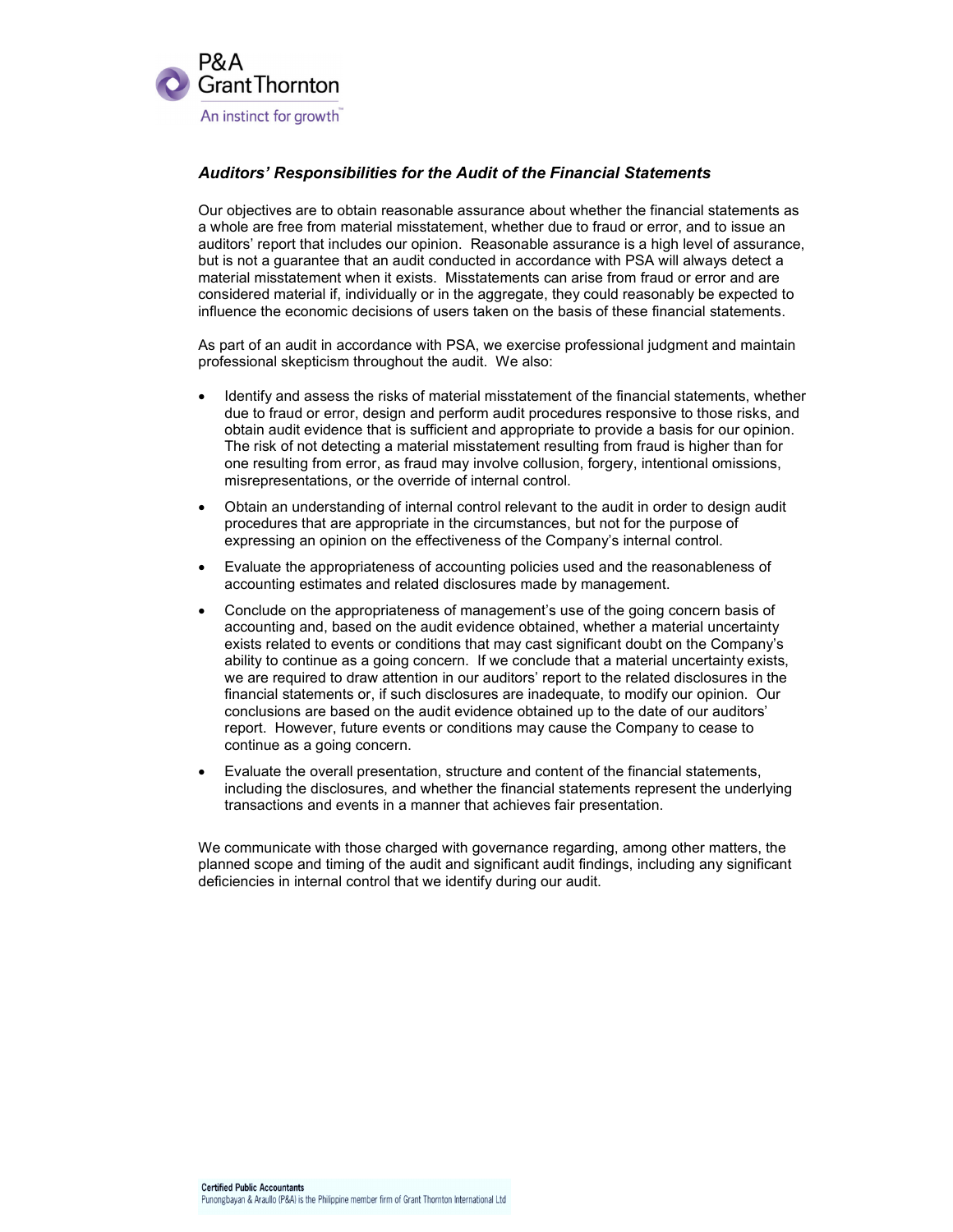

# Report on Other Legal and Regulatory Requirements

Our audits were conducted for the purpose of forming an opinion on the basic financial statements taken as a whole. The supplementary information for the year ended March 31, 2019 required by the Bureau of Internal Revenue as disclosed in Note 22 to the financial statements is presented for purposes of additional analysis and is not a required part of the basic financial statements prepared in accordance with PFRS. Such supplementary information is the responsibility of management. The supplementary information has been subjected to the auditing procedures applied in the audit of the basic financial statements and, in our opinion, is fairly stated in all material respects in relation to the basic financial statements taken as a whole.

# PUNONGBAYAN & ARAULLO

### **By: Mailene Sigue-Bisnar**  Partner

 CPA Reg. No. 0090230 TIN 120-319-128 PTR No. 7333687, January 3, 2019, Makati City SEC Group A Accreditation Partner - No. 0396-AR-3 (until Oct. 1, 2021) Firm - No. 0002-FR-5 (until Mar. 26, 2021) BIR AN 08-002511-20-2018 (until Jan. 25, 2021) Firm's BOA/PRC Cert. of Reg. No. 0002 (until Jul. 24, 2021)

May 7, 2019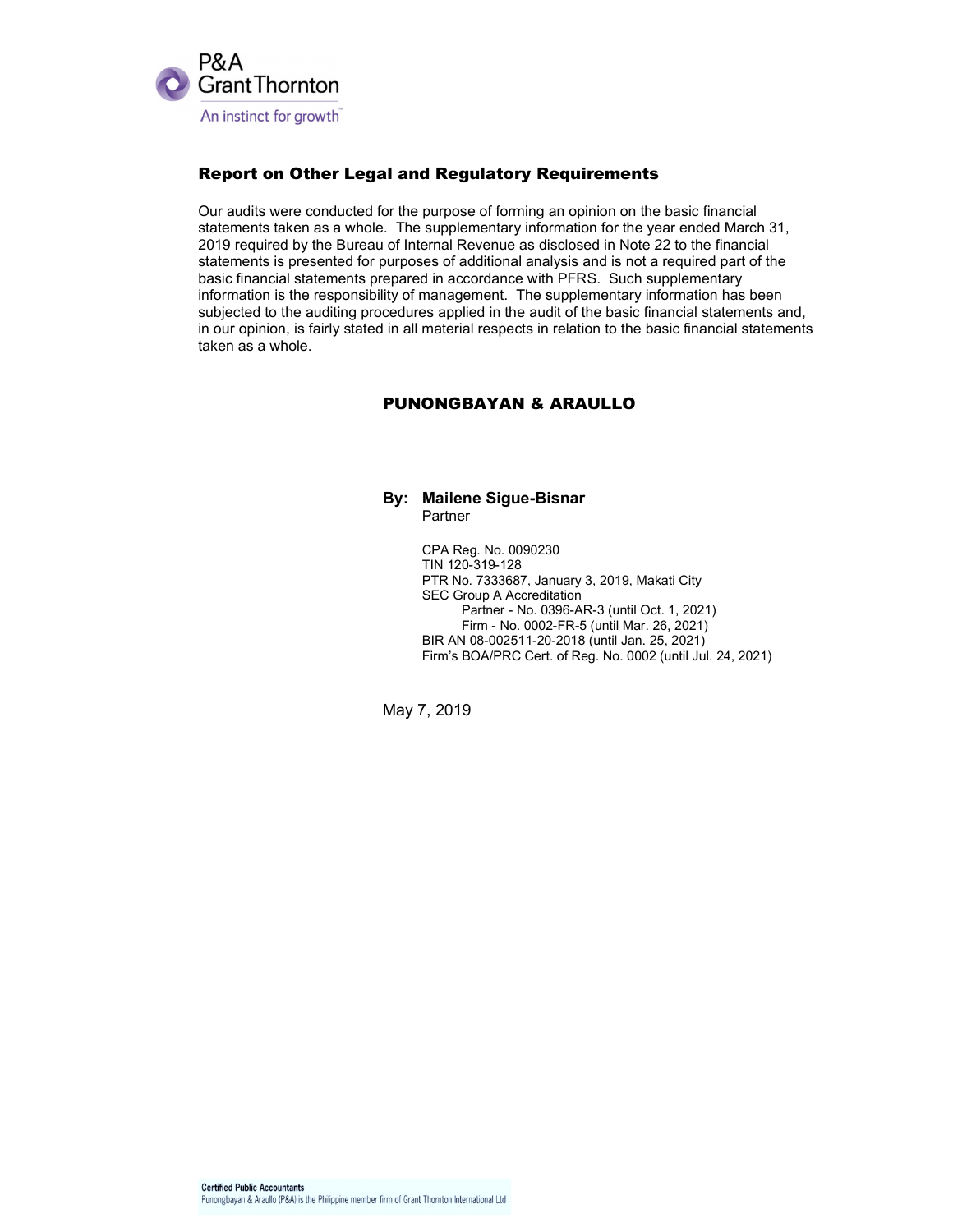# SUN PHARMA PHILIPPINES, INC. (A Wholly Owned Subsidiary of Sun Pharma Global FZE) STATEMENTS OF FINANCIAL POSITION MARCH 31, 2019 AND 2018 (Amounts in Philippine Pesos)

|                                           | <b>Notes</b>   | 2019                          |              | 2018          |
|-------------------------------------------|----------------|-------------------------------|--------------|---------------|
| <u>ASSETS</u>                             |                |                               |              |               |
| <b>CURRENT ASSETS</b>                     |                |                               |              |               |
| Cash                                      | $\overline{4}$ | P<br>16,334,613               | $\mathbf P$  | 10,878,827    |
| Trade and other receivables - net         | 5              | 92,655,672                    |              | 83,150,762    |
| Inventories - net                         | 6              | 71,957,494                    |              | 81,446,365    |
| Other current assets                      | 7              | 3, 145, 248                   |              | 4,098,689     |
| <b>Total Current Assets</b>               |                | 184,093,027                   |              | 179,574,643   |
| <b>NON-CURRENT ASSETS</b>                 |                |                               |              |               |
| Property and equipment - net              | $\,8\,$        | 10,715,726                    |              | 6,766,831     |
| Other non-current assets                  | 7,17           | 1,829,497                     |              | 1,241,895     |
| <b>Total Non-current Assets</b>           |                | 12,545,223                    |              | 8,008,726     |
| <b>TOTAL ASSETS</b>                       |                | 196,638,250<br>P              | P            | 187,583,369   |
| <b>LIABILITIES AND CAPITAL DEFICIENCY</b> |                |                               |              |               |
| <b>CURRENT LIABILITIES</b>                |                |                               |              |               |
| Trade and other payables                  | 9              | P<br>217,599,732              | P            | 184, 175, 487 |
| Advances from parent company              | 15             | 362,756,558                   |              | 358,818,334   |
| <b>Total Current Liabilities</b>          |                | 580,356,290                   |              | 542,993,821   |
| NON-CURRENT LIABILITY                     |                |                               |              |               |
| Retirement benefit obligation             | 13             | 855,570                       |              | 855,570       |
| <b>Total Liabilities</b>                  |                | 581,211,860                   |              | 543,849,391   |
| <b>CAPITAL DEFICIENCY</b>                 |                |                               |              |               |
| Capital stock                             | 16             | 8,653,400                     |              | 8,653,400     |
| Deficit                                   | $\overline{c}$ | 393,227,010)                  |              | 364,919,422)  |
| Total Capital Deficiency                  |                | 384,573,610)                  |              | 356,266,022)  |
| TOTAL LIABILITIES AND CAPITAL DEFICIENCY  |                | 196,638,250<br>P <sub>1</sub> | $\mathbf{P}$ | 187,583,369   |
|                                           |                |                               |              |               |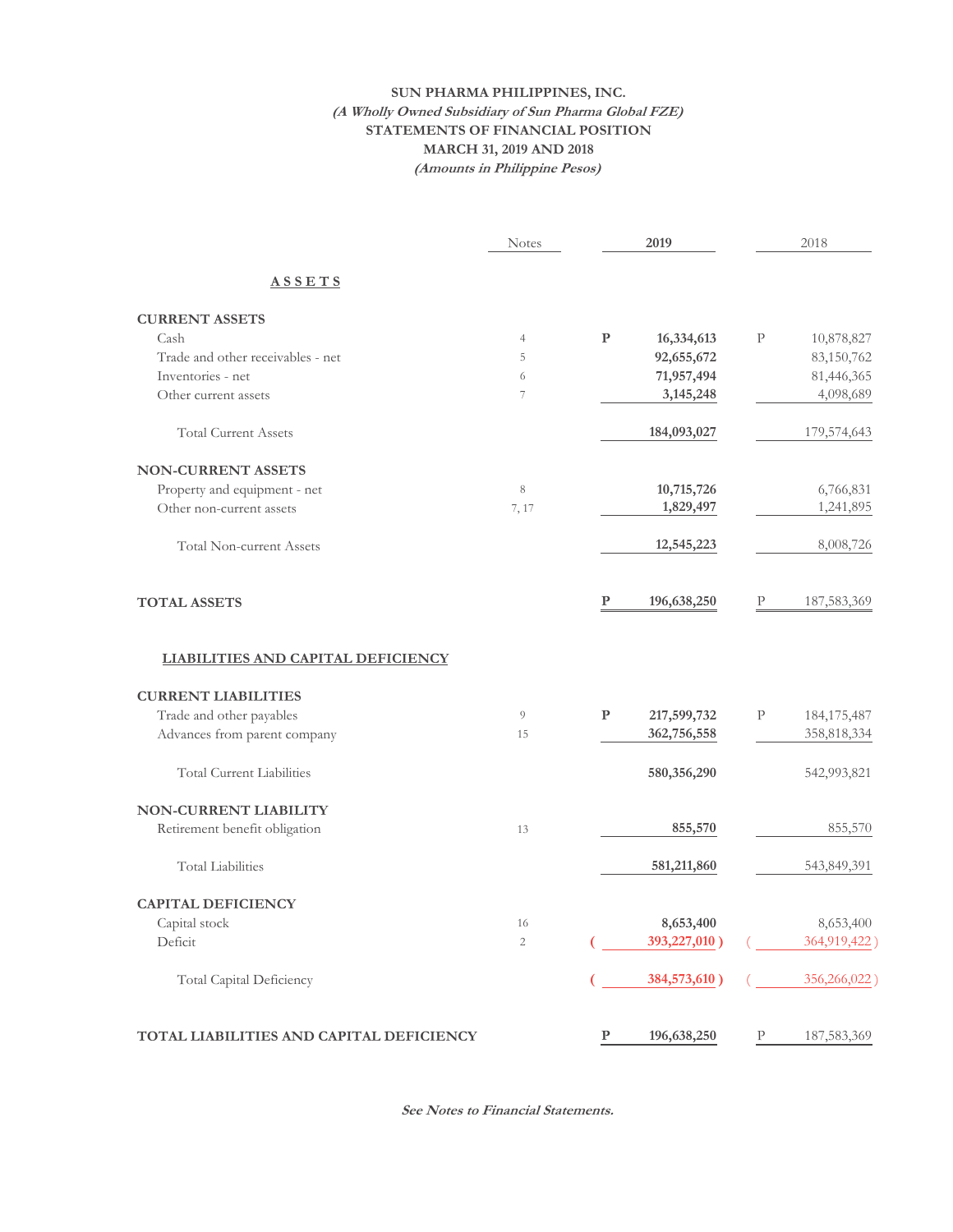### SUN PHARMA PHILIPPINES, INC. (A Wholly Owned Subsidiary of Sun Pharma Global FZE) STATEMENTS OF COMPREHENSIVE INCOME FOR THE YEARS ENDED MARCH 31, 2019 AND 2018 (Amounts in Philippine Pesos)

|                                            | <b>Notes</b> |              | 2019        | 2018         |               |  |
|--------------------------------------------|--------------|--------------|-------------|--------------|---------------|--|
| <b>REVENUES</b> - Net                      | 10           | $\mathbf{P}$ | 277,751,990 | $\mathbf{P}$ | 239, 377, 159 |  |
| <b>COST OF GOODS SOLD</b>                  | 11           |              | 138,873,780 |              | 109,394,736   |  |
| <b>GROSS PROFIT</b>                        |              |              | 138,878,210 |              | 129,982,423   |  |
| <b>SELLING AND ADMINISTRATIVE EXPENSES</b> | 11           |              | 159,545,083 |              | 137,613,655   |  |
| <b>OPERATING LOSS</b>                      |              |              | 20,666,873) |              | 7,631,232)    |  |
| <b>OTHER CHARGES - Net</b>                 | 12           |              | 4,778,890)  |              | 18,921,067)   |  |
| <b>LOSS BEFORE TAX</b>                     |              |              | 25,445,763) |              | 26,552,299)   |  |
| <b>TAX EXPENSE</b>                         | 14           |              | 2,861,825)  |              | 23,451,688)   |  |
| <b>NET LOSS</b>                            |              |              | 28,307,588) |              | 50,003,987)   |  |
| OTHER COMPREHENSIVE INCOME                 |              |              |             |              |               |  |
| <b>TOTAL COMPREHENSIVE LOSS</b>            |              | (P)          | 28,307,588) | $($ P        | 50,003,987    |  |
|                                            |              |              |             |              |               |  |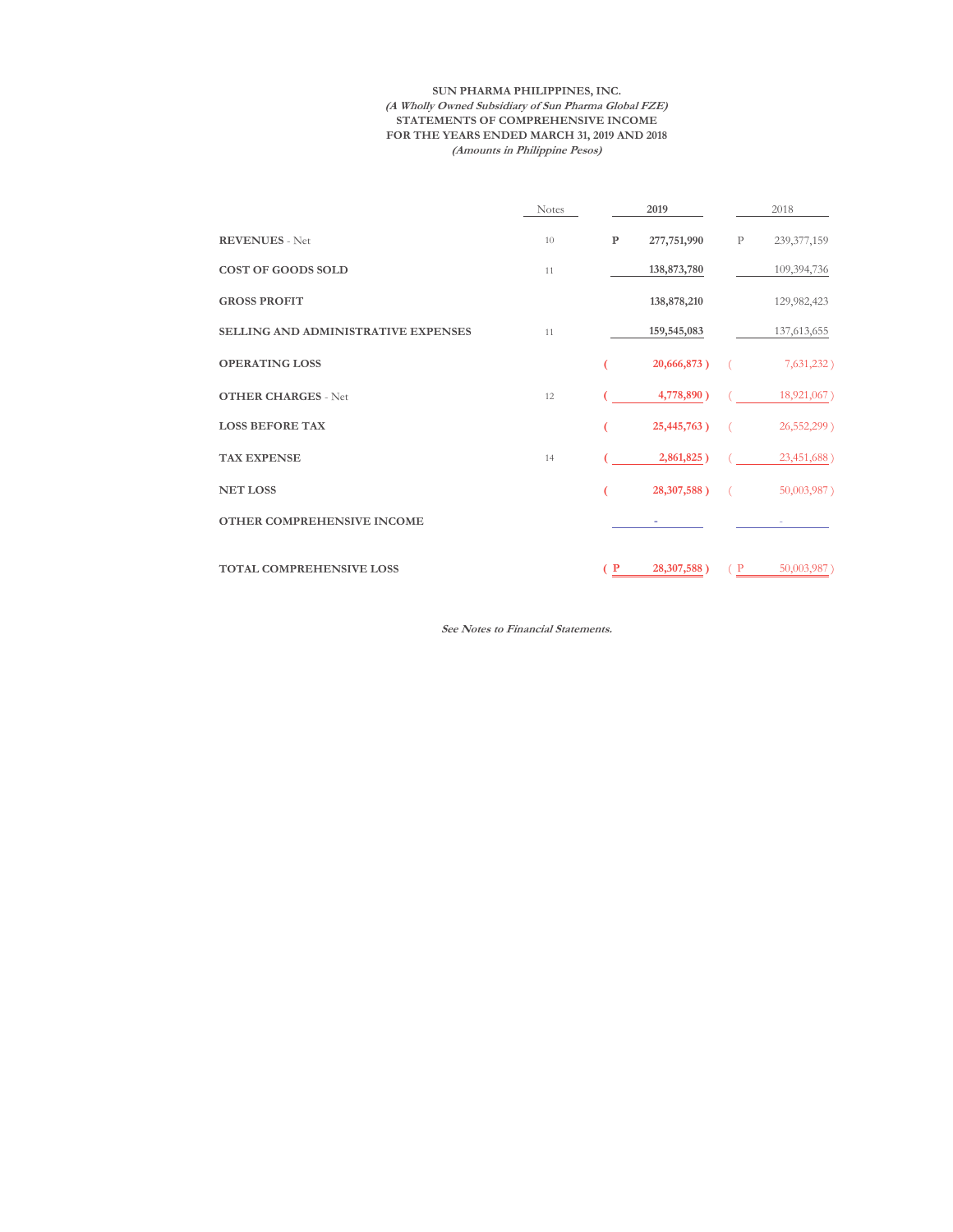### SUN PHARMA PHILIPPINES, INC. (A Wholly Owned Subsidiary of Sun Pharma Global FZE) STATEMENTS OF CHANGES IN CAPITAL DEFICIENCY FOR THE YEARS ENDED MARCH 31, 2019 AND 2018 (Amounts in Philippine Pesos)

|                                                   |   | <b>Capital Stock</b><br>(see Note 16) |              | Deficit                    |     | Total                       |
|---------------------------------------------------|---|---------------------------------------|--------------|----------------------------|-----|-----------------------------|
| Balance at April 1, 2018<br>Net loss for the year | P | 8,653,400                             | (P)          | 364,919,422)<br>28,307,588 | (P) | 356,266,022)<br>28,307,588) |
| Balance as at March 31, 2019                      |   | 8,653,400                             | (P)          | 393,227,010                | (P  | 384,573,610)                |
| Balance at April 1, 2017<br>Net loss for the year | P | 8,653,400                             | (P)          | 314,915,435)<br>50,003,987 | (P) | 306,262,035)<br>50,003,987  |
| Balance as at March 31, 2018                      | D | 8,653,400                             | $\mathbf{P}$ | 364,919,422                | ( P | 356,266,022)                |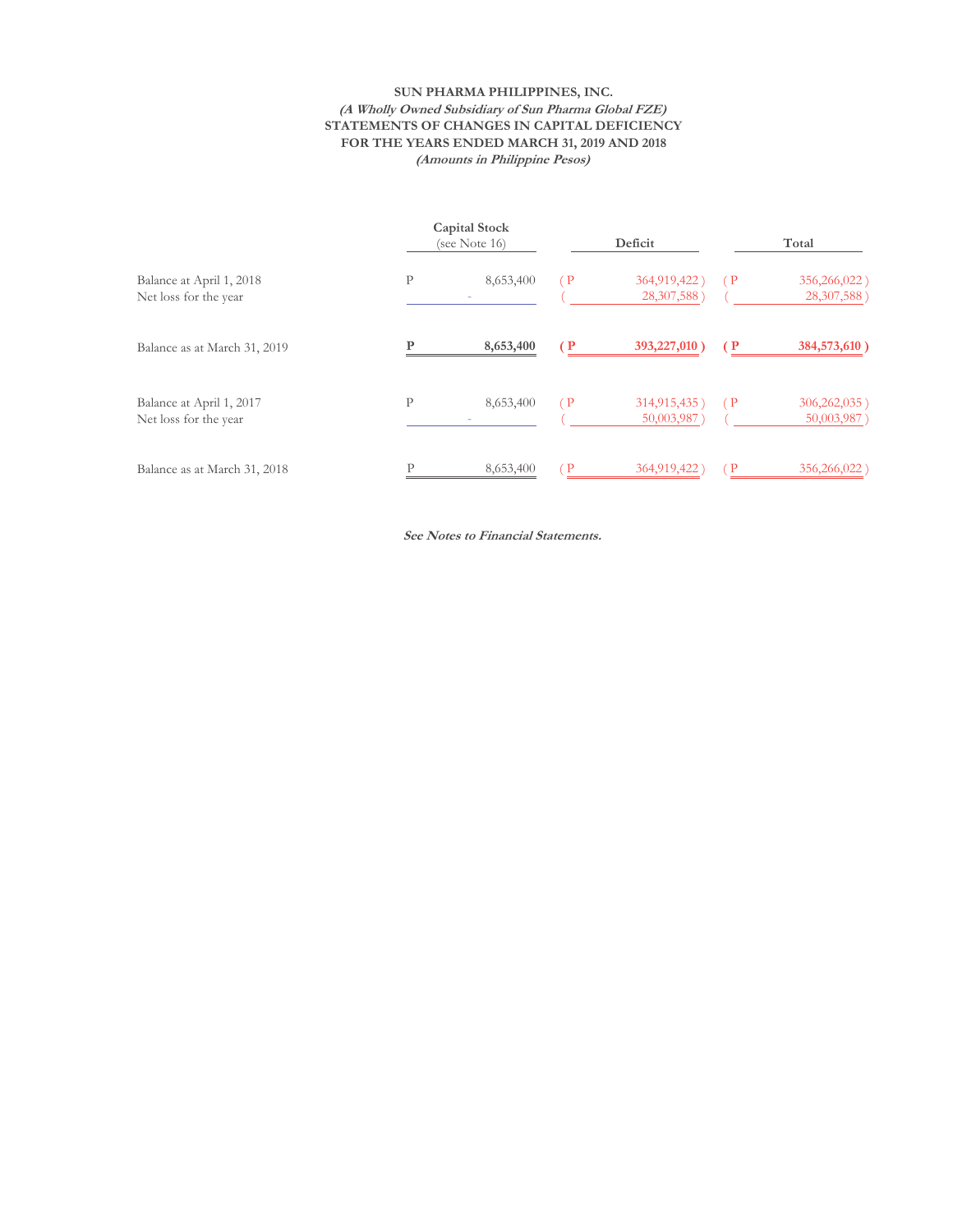### SUN PHARMA PHILIPPINES, INC. (A Wholly Owned Subsidiary of Sun Pharma Global FZE) STATEMENTS OF CASH FLOWS FOR THE YEARS ENDED MARCH 31, 2019 AND 2018 (Amounts in Philippine Pesos)

|                                                 | <b>Notes</b> | 2019         |             | 2018 |               |
|-------------------------------------------------|--------------|--------------|-------------|------|---------------|
| <b>CASH FLOWS FROM OPERATING ACTIVITIES</b>     |              |              |             |      |               |
| Loss before tax                                 |              | (P)          | 25,445,763) | (P)  | 26,552,299)   |
| Adjustments for:                                |              |              |             |      |               |
| Unrealized loss on foreign exchange transaction | 12, 15       |              | 4,659,646   |      | 15,476,465    |
| Depreciation and amortization                   | 7,8          |              | 4,619,729   |      | 4,807,421     |
| Gain on disposal of assets                      | 8, 12        |              | 1,212,584)  |      | 345,946)      |
| Interest income                                 | 12           |              | 102,237)    |      | 43,137)       |
| Operating loss before working capital changes   |              |              | 17,481,209) |      | 6,657,496)    |
| Increase in trade and other receivables         |              |              | 9,504,910)  |      | 40,630,369)   |
| Decrease (increase) in inventories              |              |              | 9,488,871   |      | 32,374,984)   |
| Decrease (increase) in other current assets     |              |              | 1,914,633)  |      | 57,188,764    |
| Increase in other non-current assets            |              |              | 587,602)    |      | 656,167)      |
| Increase in trade and other payables            |              |              | 32,702,822  |      | 18,845,921    |
| Increase in retirement benefit obligation       |              |              |             |      | 855,570       |
| Cash from (used in) operations                  |              |              | 12,703,339  |      | 3,428,761)    |
| Interest received                               | 12           |              | 102,237     |      | 43,137        |
| Cash paid for income taxes                      | 14           |              | 20,447)     |      | 8,627)        |
|                                                 |              |              |             |      |               |
| Net Cash From (Used in) Operating Activities    |              |              | 12,785,129  |      | 3,394,251)    |
| <b>CASH FLOWS FROM INVESTING ACTIVITIES</b>     |              |              |             |      |               |
| Acquisitions of property and equipment          | 8            |              | 8,519,160)  |      | $1,758,503$ ) |
| Proceeds from sale of property and equipment    | 8            |              | 1,212,584   |      | 345,946       |
| Acquisitions of intangible asset                | 7            |              | 22,767)     |      | 232,143)      |
| Net Cash Used in Investing Activities           |              |              | 7,329,343)  |      | 1,644,700)    |
| NET INCREASE (DECREASE) IN CASH                 |              |              | 5,455,786   |      | 5,038,951)    |
| <b>CASH AT BEGINNING OF YEAR</b>                |              |              | 10,878,827  |      | 15,917,778    |
| <b>CASH AT END OF YEAR</b>                      |              | $\mathbf{P}$ | 16,334,613  | P    | 10,878,827    |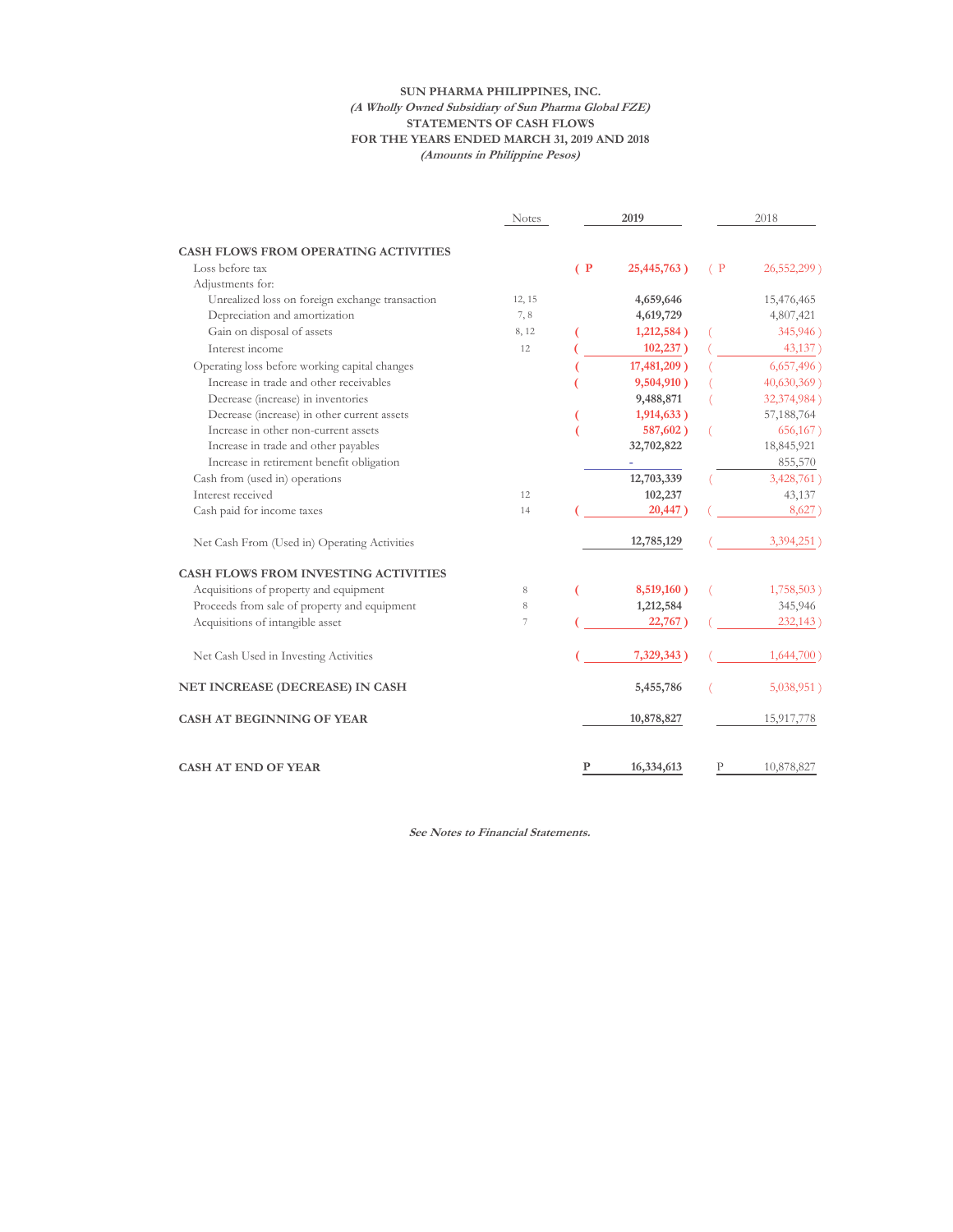# SUN PHARMA PHILIPPINES, INC. (A Wholly Owned Subsidiary of Sun Pharma Global FZE) **NOTES TO FINANCIAL STATEMENTS MARCH 31, 2019 AND 2018** (Amounts in Philippine Pesos)

### $1.$ **GENERAL INFORMATION**

### $1.1$ **Corporate Information**

Sun Pharma Philippines, Inc. (the Company) was incorporated and registered with the Philippine Securities and Exchange Commission on December 8, 2011 primarily to engage in the business of marketing and distribution on wholesale of pharmaceutical, cosmetics and chemical products.

The Company is a wholly owned subsidiary of Sun Pharma Global FZE (the Parent Company), a free zone limited liability establishment incorporated in Sharjah Airport International Free Zone, Sharjah, United Arab Emirates (U.A.E.) pursuant to Emiri Decree No. 2 of 1995 and in accordance with the implementation procedures of the free zone establishment that is engaged in sourcing pharmaceutical formulations and active pharmaceutical ingredients mainly manufactured by Sun Pharmaceutical Industries Limited – India, the Ultimate Parent Company, and supplying to the overseas related parties. The Ultimate Parent Company is involved with manufacturing operations that are focused on producing generics, branded generics, speciality, over-the-counter products, anti-retrovirals, Active Pharmaceutical Ingredients and intermediates in the full range of dosage forms, including tablets, capsules, injectables, ointments, creams and liquids.

The registered office of the Company, which is also its principal place of business, is located at Unit 604, Liberty Center Building, 104 H.V. Dela Costa Street, Salcedo Village, Makati City. The registered office of the Parent Company is located at Executive Suite Y-43, P.O. Box 122304, Sharjah, U.A.E., while the Ultimate Parent Company is located at Sun House CTS No. 201 B/1, Western Express Highway, Goregaon, Mumbai 400063.

#### **Status of Operations**  $1.2$

The Company generated net losses from its operations amounting to P28.3 million and P50.0 million in 2019 and 2018, respectively. As a result, the Company has reported substantial deficit of P393.2 million and P364.9 million as at March 31, 2019 and 2018, respectively. This condition indicates the existence of an uncertainty that may cast significant doubt on the Company's ability to continue as a going concern. In response to this matter, the Company's management continues to strengthen the strategy to expand its market in order for the Company to increase its sales and eventually generate profit through continuous intensive marketing of its products. Management believes that the Company will be able to recover from losses in the next succeeding years and that the Company remains to have a strong financial condition since it is part of a group of companies. In 2019, the net loss has significantly decreased compared with that of 2018. Accordingly, the financial statements have been prepared assuming that the Company will continue as a going concern. The financial statements do not include any adjustments to reflect possible future effects on the recoverability and classification of assets or the amount and classification of liabilities that might result from the outcome of this uncertainty.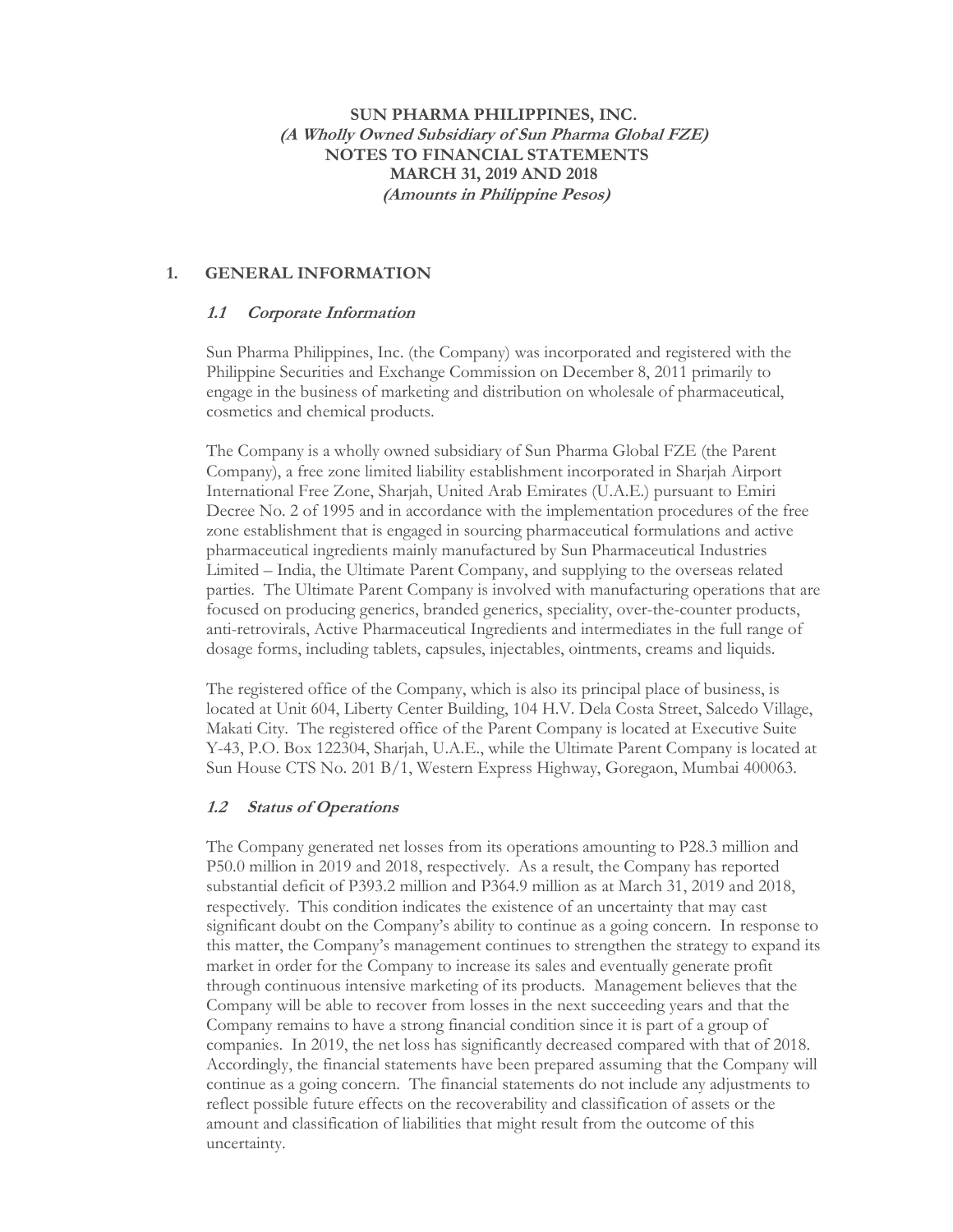### 1.3 Approval of Financial Statements

The financial statements of the Company as at and for the fiscal year ended March 31, 2019 (including the comparative financial statements as at and for the fiscal year ended March 31, 2018) were authorized for issue by the Company's Board of Directors (BOD) on May 7, 2019.

### $2.$ SUMMARY OF SIGNIFICANT ACCOUNTING POLICIES

The significant accounting policies that have been used in the preparation of these financial statements are summarized below and in the succeeding pages. These policies have been consistently applied to all the years presented, unless otherwise stated.

#### **Basis of Preparation of Financial Statements** 2.1

Statement of Compliance with Philippine Financial Reporting Standards  $(a)$ 

The financial statements of the Company have been prepared in accordance with Philippine Financial Reporting Standards (PFRS). PFRS are adopted by the Financial Reporting Standards Council (FRSC) from the pronouncements issued by the International Accounting Standards Board, and approved by the Philippine Board of Accountancy.

The financial statements have been prepared using the measurement bases specified by PFRS for each type of asset, liability, income and expense. The measurement bases are more fully described in the accounting policies that follow.

#### $(b)$ **Presentation of Financial Statements**

The financial statements are presented in accordance with Philippine Accounting Standard (PAS) 1, Presentation of Financial Statements. The Company presents all items of income and expense and other comprehensive income or loss in a single statement of comprehensive income.

The Company presents a third statement of financial position as at the beginning of the preceding period when it applies an accounting policy retrospectively, or makes a retrospective restatement or reclassification of items that has a material effect on the information in the statement of financial position at the beginning of the preceding period. The related notes to the third statement of financial position are not required to be disclosed.

#### Functional and Presentation Currency  $(c)$

These financial statements are presented in Philippine pesos, the Company's functional and presentation currency, and all values represent absolute amounts except when otherwise indicated.

Items included in the financial statements of the Company are measured using its functional currency, the currency of the primary economic environment in which the Company operates.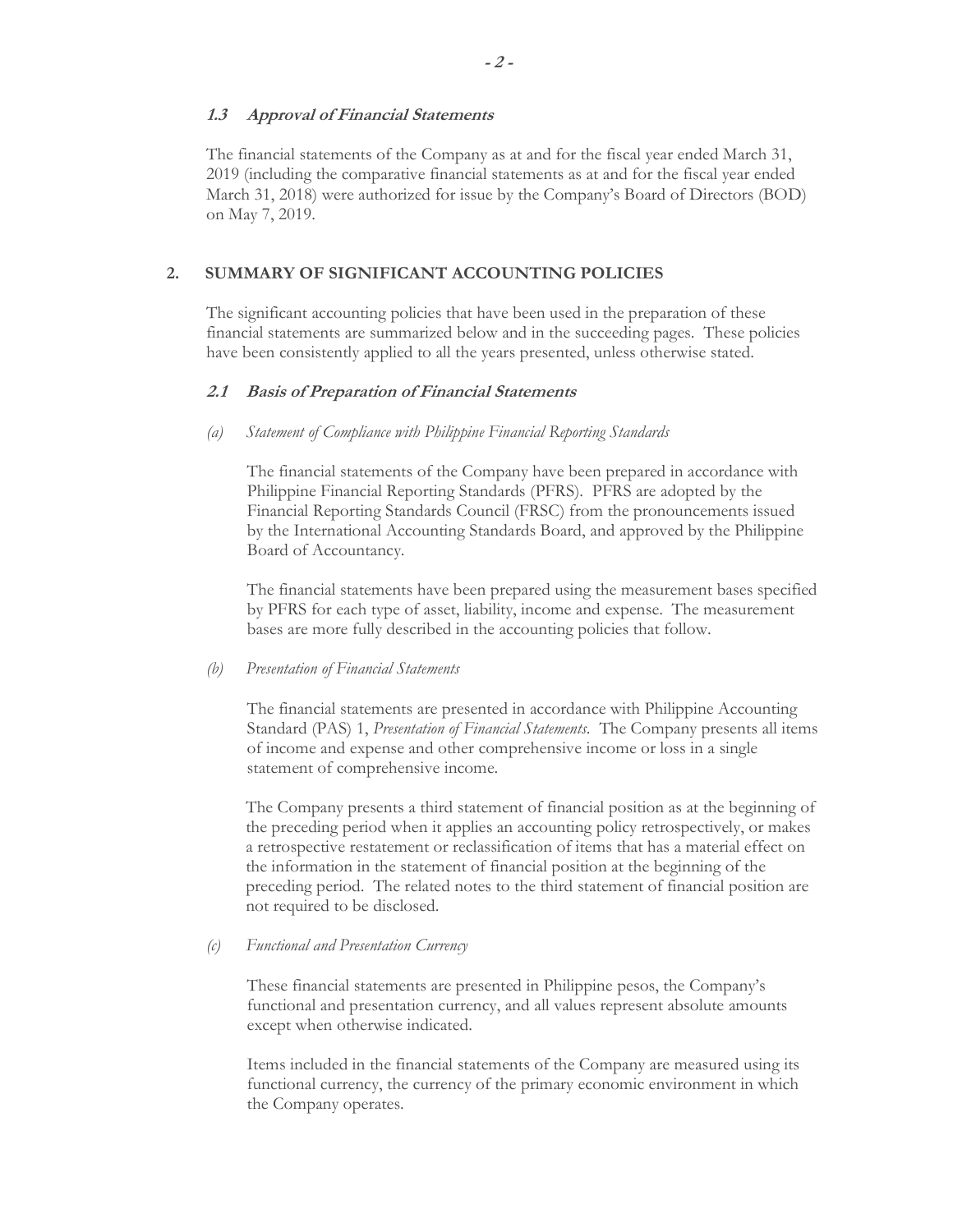#### $2.2^{\circ}$ **Adoption of New and Amended PFRS**

Effective in Fiscal Year 2019 that are Relevant to the Company  $(a)$ 

The Company adopted for the first time the following PFRS and interpretation, which are mandatorily effective for annual periods beginning on or after January 1, 2018:

| PFRS 9                    | Financial Instruments                                      |
|---------------------------|------------------------------------------------------------|
| PFRS 15                   | Revenue from Contracts with Customers;                     |
|                           | Clarifications to PFRS 15                                  |
| International Financial   |                                                            |
| Reporting Interpretations |                                                            |
| Committee (IFRIC) 22 :    | Foreign Currency Transactions and<br>Advance Consideration |
|                           |                                                            |

Discussed below and in the succeeding page are the relevant information about the new standards and interpretations.

- PFRS 9 (2014), Financial Instruments (effective from January 1, 2018). This new  $(i)$ standard on financial instruments replaces PAS 39, Financial Instruments: Recognition and Measurement and PFRS 9 (2009, 2010 and 2013 versions). This standard contains, among others, the following:
	- three principal classification categories for financial assets based on the  $\bullet$ business model on how an entity is managing its financial instruments;
	- an expected credit loss model (ECL) in determining impairment of all  $\bullet$ financial assets that are not measured at fair value through profit or loss (FVTPL), which generally depends on whether there has been a significant increase in credit risk since initial recognition of a financial asset; and,
	- a new model on hedge accounting that provides significant  $\bullet$ improvements principally by aligning hedge accounting more closely with the risk management activities undertaken by entities when hedging their financial and non-financial risk exposures.

The Company's adoption of PFRS 9, which was applied using transitional relief allowed by the standards, did not result in material adjustments to the financial statements because the measurement and classification of its financial instruments did not change, and its application of the ECL methodology based on the stages of impairment assessment for its financial assets did not result in either recognition or derecognition of allowance on credit losses for trade receivables. Its receivables are normally collected within 90 days from the date of transaction. Nevertheless, the relevant accounting policies and disclosures of the Company have been updated to conform well with the provisions of PFRS 9. The Company's updated accounting policies relative to the adoption of PFRS 9 are fully disclosed in Notes 2.3 and 2.8.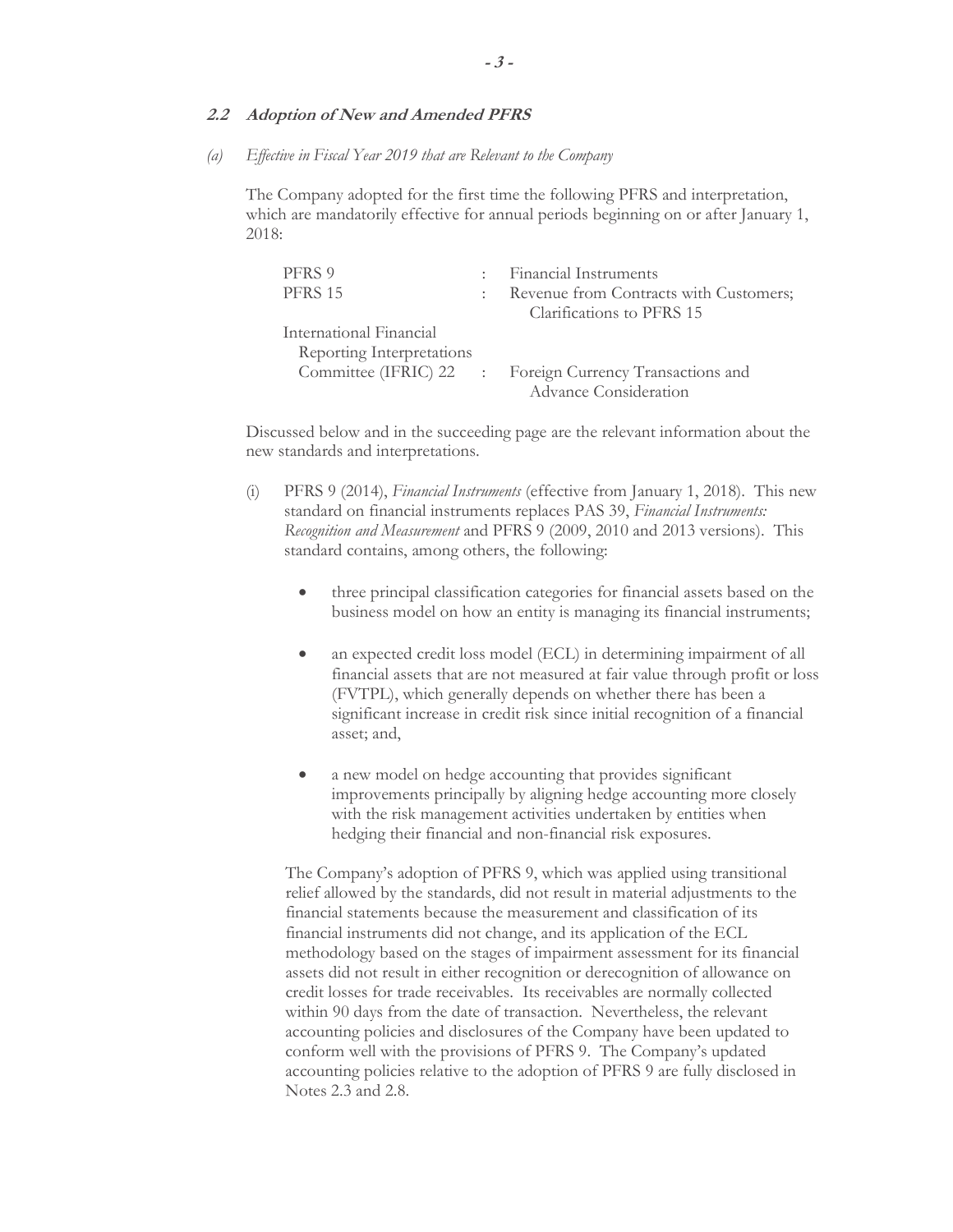$(i)$ PFRS 15, Revenue from Contracts with Customers (effective from January 1, 2018). This standard replaces PAS 18, Revenue, and PAS 11, Construction Contracts, the related Interpretations on revenue recognition: IFRIC 13, Customer Loyalty Programmes, IFRIC 15, Agreement for the Construction of Real Estate, IFRIC 18, Transfers of Assets from Customers and Standing Interpretations Committee 31, Revenue – Barter Transactions Involving Advertising Services. This new standard establishes a comprehensive framework for determining when to recognize revenue and how much revenue to recognize. The core principle in the said framework is for an entity to recognize revenue to depict the transfer of promised goods or services to the customer in an amount that reflects the consideration to which the entity expects to be entitled in exchange for those goods or services.

Similar to the Company's adoption of PFRS 9, the adoption of PFRS 15, which was also applied using modified retrospective approach, did not result in material adjustments to the financial statements because the recognition and measurement of its revenue streams did not change. Nevertheless, the relevant accounting policies and disclosures of the Company have been updated to conform well with the provisions of PFRS 15. Refer to Note 2.11 for the updated revenue recognition and measurement policy of the Company.

IFRIC 22, Foreign Currency Transactions and Advance Consideration – Interpretation on  $(iii)$ Foreign Currency Transactions and Advance Consideration (effective from January 1, 2018). The interpretation provides more detailed guidance on how to account for transactions that include the receipt or payment of advance consideration in a foreign currency. The Interpretation states that the date of the transaction, for the purpose of determining the exchange rate, is the date of initial recognition of the non-monetary asset (arising from advance payment) or liability (arising from advance receipt). If there are multiple payments or receipts in advance, a date of transaction is established for each payment or receipt. Management has initially assessed that this interpretation had no material impact on the Company's financial statements.

#### Effective in Fiscal Year 2019 that are not Relevant to the Company  $(b)$

The following amendments and annual improvements to PFRS are mandatorily effective for annual periods beginning on or after January 1, 2018 but are not relevant to the Company's financial statements.

| PAS 40 (Amendments)                              |              | Investment Property – Reclassification to and<br>from Investment Property                                 |
|--------------------------------------------------|--------------|-----------------------------------------------------------------------------------------------------------|
| PFRS 2 (Amendments)                              | $\mathbb{Z}$ | Share-based Payment – Classification and<br>Measurement of Share-based Payment<br>Transactions            |
| PFRS 4 (Amendments)                              |              | : Insurance Contracts – Applying PFRS 9<br>with PFRS 4                                                    |
| Annual Improvements to<br>PFRS (2014-2016 Cycle) |              |                                                                                                           |
| PAS 28 (Amendments)                              |              | : Investment in Associates – Classification<br>on Fair Value Through Profit or Loss<br>Classification     |
| PFRS 1 (Amendments)                              | ÷            | First-time Adoption of Philippine Financial<br>Reporting Standards - Deletion of<br>Short-term Exemptions |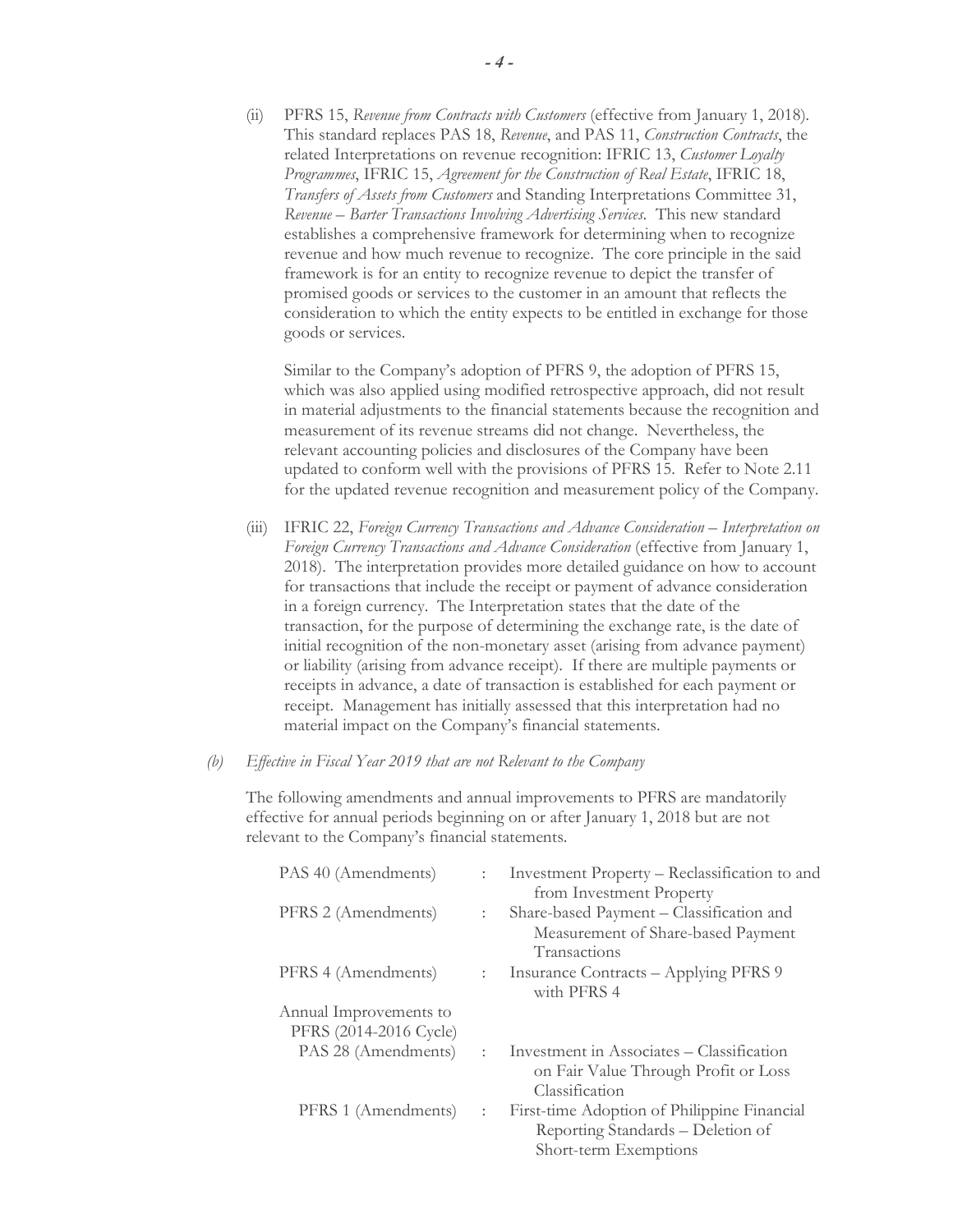#### $(c)$ Effective Subsequent to Fiscal Year 2019 but not Adopted Early

There are new PFRS, amendments, interpretations, and annual improvements to existing standards effective for annual periods subsequent to fiscal year 2018, which are adopted by the FRSC. Management will adopt the following relevant pronouncements in accordance with their transitional provisions; and, unless otherwise stated, none of these are expected to have significant impact on the Company's financial statements:

- PAS 19 (Amendments), Employee Benefits Plan Amendment, Curtailment or  $(i)$ Settlement (effective from January 1, 2019). The amendments require the use of updated actuarial assumptions to determine current service cost and net interest for the remainder of the annual reporting period after the plan amendment, curtailment or settlement when the entity remeasures its net defined benefit liability (asset).
- PFRS 9 (Amendment), Financial Instruments Prepayment Features with Negative  $(i1)$ Compensation (effective from January 1, 2019). The amendment clarifies that prepayment features with negative compensation attached to financial instruments may still qualify under the "solely payments of principal and interests" (SPPI) test. As such, the financial assets containing prepayment features with negative compensation may still be classified at amortized cost or at fair value through other comprehensive income. Management has initially assessed that this amendment has no material impact on the Company's financial statements.
- PFRS 16, Leases (effective from January 1, 2019). The new standard will  $(iii)$ eventually replace PAS 17, Leases, and its related interpretation IFRIC 4, Determining Whether an Arrangement Contains a Lease. For lessees, it requires to account for leases "on-balance sheet" by recognizing a "right-of-use" asset and a lease liability. The lease liability is initially measured as the present value of future lease payments. For this purpose, lease payments include fixed, non-cancellable payments for lease elements, amounts due under residual value guarantees, certain types of contingent payments and amounts due during optional periods to the extent that extension is reasonably certain. In subsequent periods, the "right-of-use" asset is accounted for similar to a purchased asset subject to depreciation or amortization. The lease liability is accounted for similar to a financial liability which is amortized using the effective interest method. However, the new standard provides important reliefs or exemptions for short-term leases and leases of low value assets. If these exemptions are used, the accounting is similar to operating lease accounting under PAS 17 where lease payments are recognized as expenses on a straight-line basis over the lease term or another systematic basis (if more representative of the pattern of the lessee's benefit).

For lessors, lease accounting is similar to PAS 17's. In particular, the distinction between finance and operating leases is retained. The definitions of each type of lease, and the supporting indicators of a finance lease, are substantially the same as PAS 17's. The basic accounting mechanics are also similar, but with some different or more explicit guidance in few areas. These include variable payments, sub-leases, lease modifications, the treatment of initial direct costs and lessor disclosures.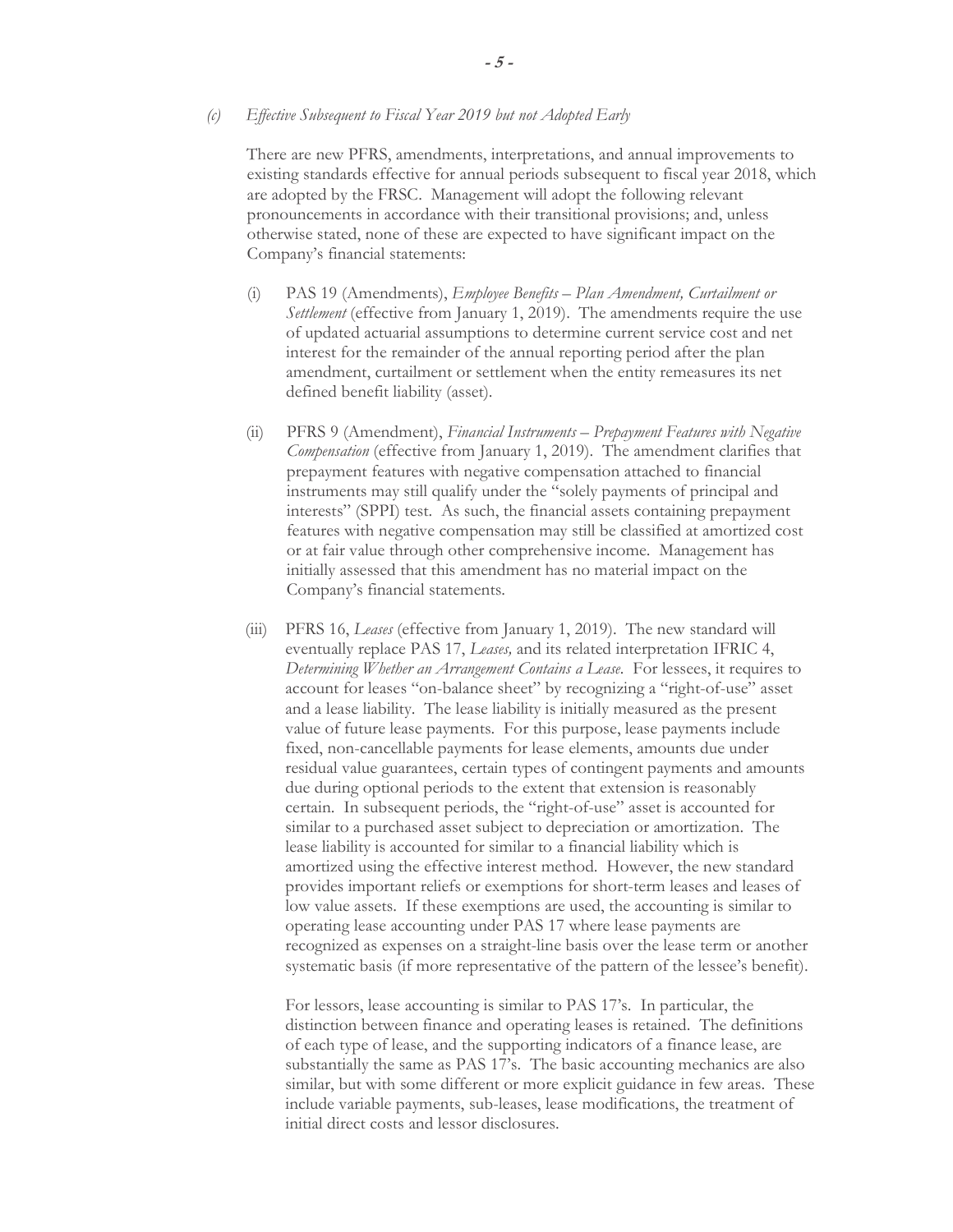Management has initially assessed that the Company's adoption of PFRS 16 would likely to result in recognition of asset and corresponding lease liability in its statement of financial position to account for its long-term lease in accordance with this new standard.

- IFRIC 23, Uncertainty over Income Tax Treatments (effective from January 1,  $(iv)$ 2019). The interpretation provides clarification on the determination of taxable profit, tax bases, unused tax losses, unused tax credits, and tax rates when there is uncertainty over income tax treatments. The core principle of the interpretation requires the Company to consider the probability of the tax treatment being accepted by the taxation authority. When it is probable that the tax treatment will be accepted, the determination of the taxable profit, tax bases, unused tax losses, unused tax credits, and tax rates shall be on the basis of the accepted tax treatment. Otherwise, the Company has to use the most likely amount or the expected value, depending on the surrounding circumstances, in determining the tax accounts identified immediately above. Management has initially assessed that this amendment has no material impact on the Company's financial statements.
- Annual Improvements to PFRS 2015-2017 Cycle (effective from January 1,  $(v)$ 2019). Among the improvements, the following amendments are relevant to the Company but had no material impact on the Company's financial statements as these amendments merely clarify existing requirements:
	- PAS 12 (Amendments), Income Taxes Tax Consequences of Dividends. The  $\bullet$ amendments clarify that all income tax consequence of dividend payments should be recognized in profit or loss.
	- PAS 23 (Amendments), Borrowing Costs Eligibility for Capitalization. The amendments clarify that any specific borrowing, which remains outstanding after the related qualifying asset is ready for its intended purpose, such borrowing will then form part of the entity's general borrowings when calculating the capitalization rate for capitalization purposes.

#### **Financial Assets**  $2.3$

Financial assets are recognized when the Company becomes a party to the contractual terms of the financial instrument. For purposes of classifying financial assets, an instrument is considered as an equity instrument if it is non-derivative and meets the definition of equity for the issuer in accordance with the criteria of PAS 32, Financial Instruments: Disclosure and Presentation. All other non-derivative financial instruments are treated as debt instruments.

 $(a)$ Classification, Measurement and Reclassification of Financial Assets in Accordance with PFRS 9

Financial assets other than those designated and effective as hedging instruments are classified into the following categories: financial assets at amortized cost, financial assets at fair value through other comprehensive income, and financial assets at FVTPL. Under PFRS 9, the classification and measurement of financial assets is driven by the entity's business model for managing the financial assets and the contractual cash flow characteristics of the financial assets. The classification and measurement of financial assets are described in the succeeding page.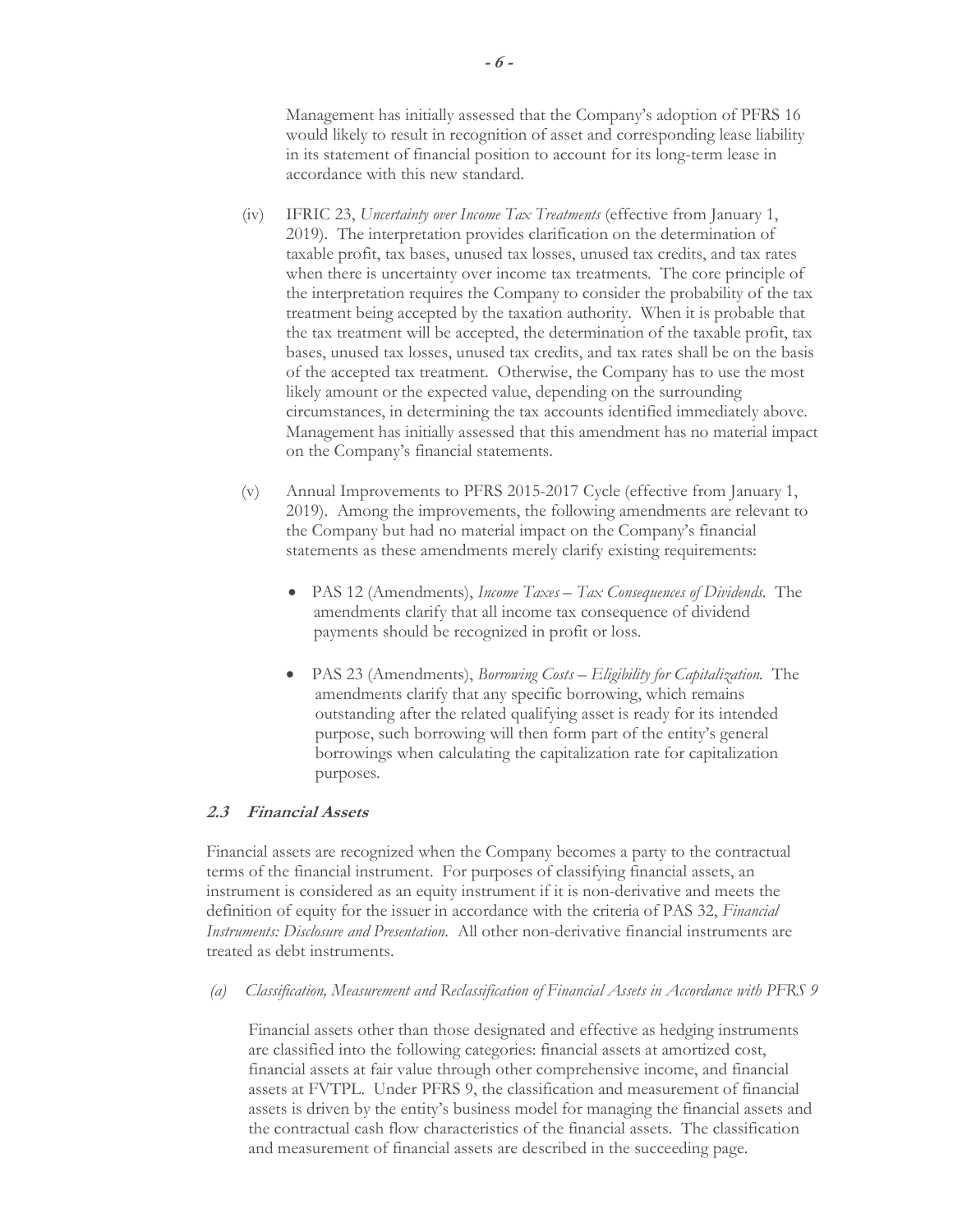Financial assets are measured at amortized cost if both of the following conditions are met:

- $\bullet$ the asset is held within the Company's business model whose objective is to hold financial assets in order to collect contractual cash flows ("hold to collect"); and,
- $\bullet$ the contractual terms of the instrument give rise, on specified dates, to cash flows that are SPPI on the principal amount outstanding.

All of the Company's financial assets meet these criteria and are measured initially at fair value plus transaction costs. These are subsequently measured at amortized cost using the effective interest method, less any impairment in value.

The Company's financial assets at amortized cost in accordance with PFRS 9 are presented as Cash, Trade and Other Receivables and Refundable deposits (presented as part of Other Non-current Assets) in the statement of financial position.

For purposes of cash flows reporting and presentation, cash include cash on hand, demand deposits maintained in banks that are unrestricted and readily available for use in the operations of the Company.

Interest income is calculated by applying the effective interest rate to the gross carrying amount of the financial assets except for those that are subsequently identified as credit-impaired. For credit-impaired financial assets at amortized cost, the effective interest rate is applied to the net carrying amount of the financial assets (after deduction of the loss allowance). The interest earned is recognized in the statement of comprehensive income as part of Other Charges - Net.

### Classification, Measurement and Reclassification of Financial Assets in Accordance with  $(b)$ PAS 39

Financial assets are assigned to different categories by management on initial recognition, depending on the purpose for which the investments were acquired and their characteristics. Financial assets other than those designated and effective as hedging instruments are classified into the following categories: financial assets at FVTPL, loans and receivables, held-to-maturity investments and available-for-sale financial assets.

All of the Company's financial assets are categorized as loans and receivables. Loans and receivables are non-derivative financial assets with fixed or determinable payments that are not quoted in an active market. They arise when the Company provides money, goods or services directly to a debtor with no intention of trading the receivables. They are included in current assets, except for those with maturities greater than 12 months after the end of the reporting period which are classified as non-current assets.

The Company's financial assets categorized as loans and receivables are presented as Cash, Trade and Other Receivables and Refundable deposits (presented as part of Other Non-current Assets) in the statement of financial position. Cash is defined as cash on hand and demand deposits which are subject to insignificant risk of changes in value.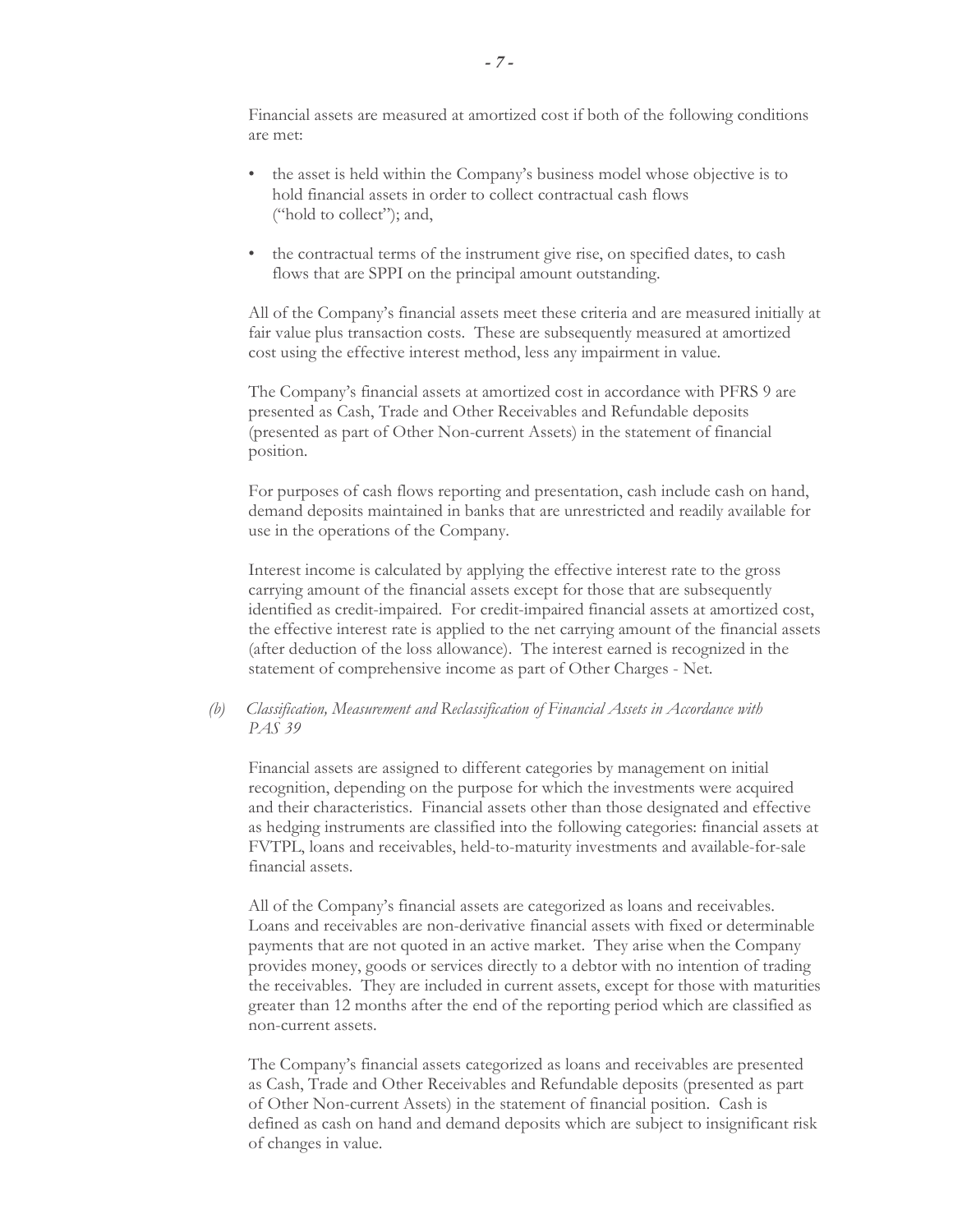Loans and receivables are subsequently measured at amortized cost using the effective interest method, less impairment loss, if any.

(c) Impairment of Financial Assets Under PFRS 9

From April 1, 2018, the Company assesses its ECL on a forward-looking basis associated with its financial assets carried at amortized cost. Recognition of credit losses is no longer dependent on the Company's identification of a credit loss event. Instead, the Company considers a broader range of information in assessing credit risk and measuring expected credit losses, including past events, current conditions, reasonable and supportable forecasts that affect collectability of the future cash flows of the financial assets.

The Company applies the simplified approach in measuring ECL, which uses a lifetime expected loss allowance for all trade and other receivables, and contract assets. These are the expected shortfalls in contractual cash flows, considering the potential for default at any point during the life of the financial assets. To calculate the ECL, the Company uses its historical experience, external indicators and forward-looking information to calculate the ECL using a provision matrix. The Company also assesses impairment of trade receivables on a collective basis as they possess shared credit risk characteristics, and have been grouped based on the days past due.

The key elements used in the calculation of ECL are as follows:

- *Probability of default* It is an estimate of likelihood of default over a given time horizon.
- Loss given default It is an estimate of loss arising in case where a default occurs at a given time. It is based on the difference between the contractual cash flows of a financial instrument due from a counterparty and those that the Company would expect to receive, including the realization of any collateral.
- *Exposure at default* It represents the gross carrying amount of the financial instruments subject to the impairment calculation.

Measurement of the ECL is determined by a probability-weighted estimate of credit losses over the expected life of the financial instrument.

### (d) Impairment of Financial Assets Under PAS 39

As of March 31, 2017, the Company's assessment of impairment of financial assets involves the evaluation of the existence of objective evidence that an impairment loss on loans and receivables has been incurred, the amount of the impairment loss is determined as the difference between the assets' carrying amount and the present value of estimated future cash flows (excluding future credit losses that have not been incurred), discounted at the financial asset's original effective interest rate or current effective interest rate determined under the contract if the loan has a variable interest rate.

The carrying amount of the asset shall be reduced either directly or through the use of an allowance account. The amount of the loss shall be recognized in profit or loss.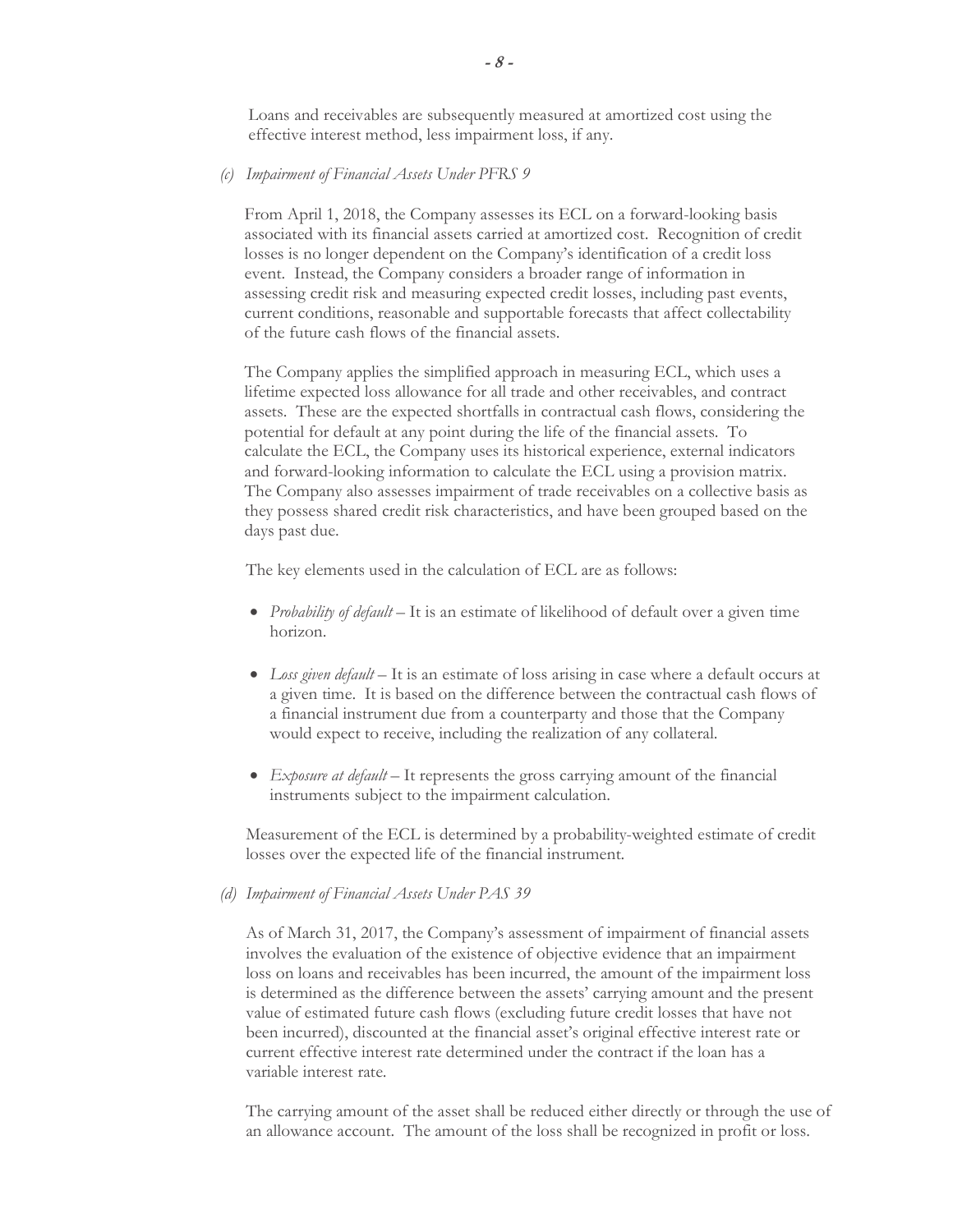If in a subsequent period, the amount of the impairment loss decreases and the decrease can be related objectively to an event occurring after the impairment was recognized (such as an improvement in the debtor's credit rating), the previously recognized impairment loss is reversed by adjusting the allowance account. The reversal shall not result in a carrying amount of the financial asset that exceeds what the amortized cost would have been had the impairment not been recognized at the date of the impairment is reversed. The amount of the reversal is recognized in the profit or loss.

(e) Derecognition of Financial Assets

The financial assets are derecognized when the contractual rights to receive cash flows from the financial instruments expire, or when the financial assets and all substantial risks and rewards of ownership have been transferred to another party. If the Company neither transfers nor retains substantially all the risks and rewards of ownership and continues to control the transferred asset, the Company recognizes its retained interest in the asset and an associated liability for amounts it may have to pay. If the Company retains substantially all the risks and rewards of ownership of a transferred financial asset, the Company continues to recognize the financial asset and also recognizes a collateralized borrowing for the proceeds received.

# 2.4 Inventories

Inventories are valued at the lower of cost and net realizable value. Cost is determined using the first-in, first-out method. The costs of inventories include all costs directly attributable to acquisitions, such as the purchase price, import duties and other taxes that are not subsequently recoverable from taxing authorities. Net realizable value is the estimated selling price in the ordinary course of business, less the estimated costs of completion and the estimated costs necessary to make the sale. Net realizable value of raw materials is the current replacement cost.

### $2.5$ **Intangible Asset**

Intangible asset pertains to computer software, which is presented as part of Other Non-current Assets account in the statement of financial position. Acquired computer software is capitalized on the basis of the costs incurred to acquire and install the specific software. These costs are amortized on a straight-line basis over the expected useful life of three to seven years. Costs associated with maintaining computer software are expensed as incurred.

When an intangible asset is disposed of, the gain or loss on disposal is determined as the difference between the proceeds and the carrying amount of the asset and is recognized in profit or loss.

# 2.6 Other Assets

Other assets pertain to other resources controlled by the Company as a result of past events. They are recognized in the financial statements when it is probable that the future economic benefits will flow to the Company and the asset has a cost or value that can be measured reliably.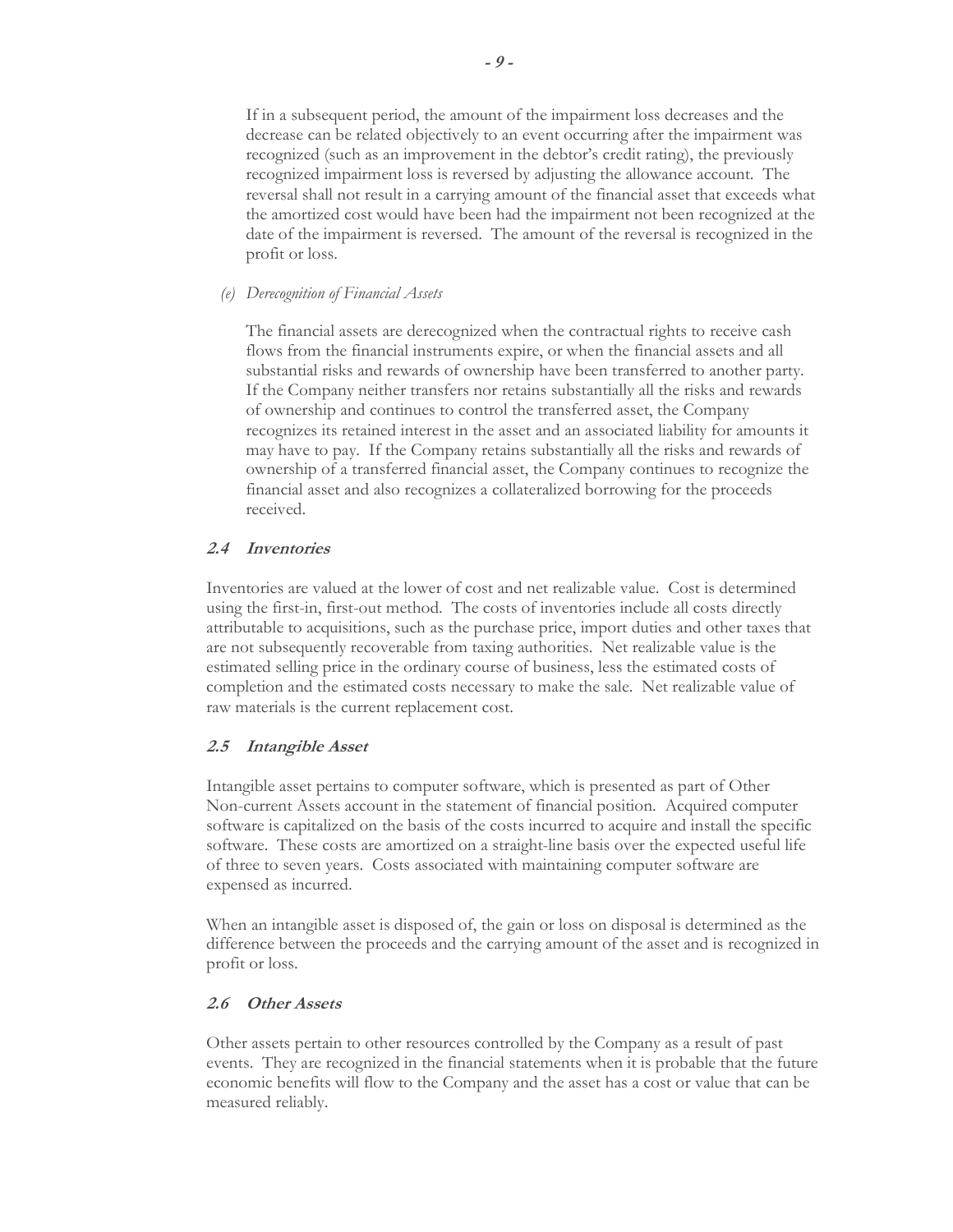Other recognized assets of similar nature, where future economic benefits are expected to flow to the Company beyond one year after the end of the reporting period or in the normal operating cycle of the business, if longer, are classified as non-current assets.

# 2.7 Property and Equipment

All property and equipment are stated at cost less accumulated depreciation, and impairment in value, if any.

The cost of an asset comprises its purchase price and directly attributable costs of bringing the asset to working condition for its intended use. Expenditures for additions, major improvements and renewals are capitalized while expenditures for repairs and maintenance are charged to expense as incurred.

Depreciation is computed on the straight-line basis over the estimated useful lives of the assets as follows:

| <b>Vehicles</b>        | 3 - 15 years   |
|------------------------|----------------|
| Furniture and fixtures | 2 - 17 years   |
| Office equipment       | $2 - 21$ years |

The residual values, estimated useful lives and method of depreciation of property and equipment are reviewed, and adjusted if appropriate, at the end of each reporting period.

Fully depreciated and amortized assets are retained in the accounts until these are no longer in use and no further charge for depreciation and amortization is made in respect of those assets.

An asset's carrying amount is written down immediately to its recoverable amount if the asset's carrying amount is greater than its estimated recoverable amount (see Note 2.13).

An item of property and equipment, including the related accumulated depreciation, accumulated amortization and any impairment losses, is derecognized upon disposal or when no future economic benefits are expected to arise from the continued use of the asset. Any gain or loss arising on derecognition of the asset (calculated as the difference between the net disposal proceeds and the carrying amount of the item) is included in profit or loss in the year the item is derecognized.

### 2.8 Financial Liabilities

Financial liabilities, which include trade and other payables (except tax-related liabilities), and advances from parent company are recognized when the Company becomes a party to the contractual terms of the instrument.

Advances from parent company are availed to finance working capital requirements of the Company during the start of Company's operations.

Trade and other payables are recognized initially at their fair value and subsequently measured at amortized cost, using effective interest method for maturities beyond one year, less settlement payments.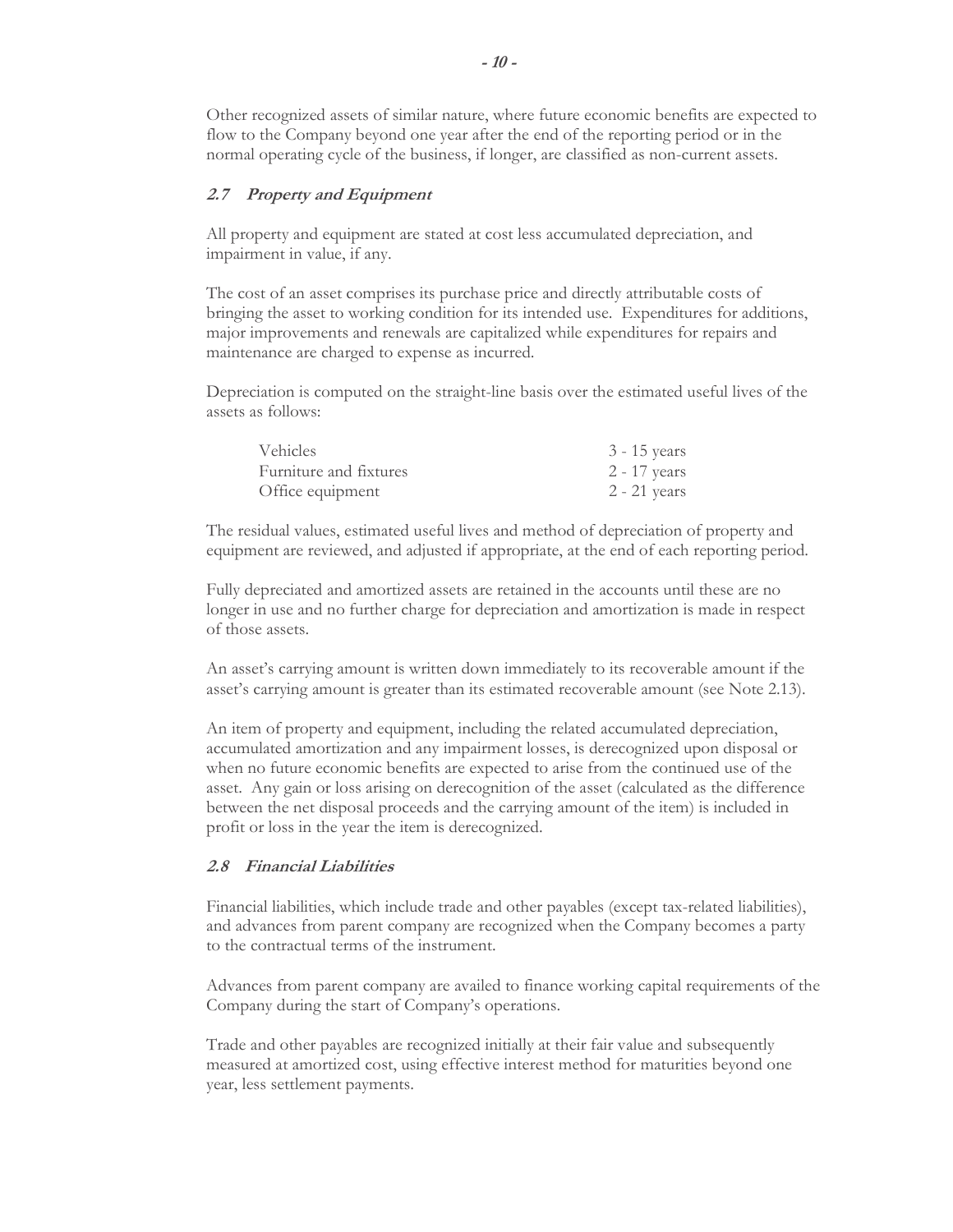Financial liabilities are classified as current liabilities if payment is due to be settled within one year or less after the end of the reporting period (or in the normal operating cycle of the business, if longer), or the Company does not have an unconditional right to defer settlement of the liability for at least 12 months after the end of the reporting period. Otherwise, these are presented as non-current liabilities.

Financial liabilities are derecognized from the statement of financial position only when the obligations are extinguished either through discharge, cancellation or expiration. The difference between the carrying amount of the financial liability derecognized and the consideration paid or payable is recognized in profit or loss.

#### **Offsetting Financial Instruments**  $2.9$

Financial assets and financial liabilities are offset and the resulting net amount, considered as a single financial asset or financial liability, is reported in the statement of financial position when the Company currently has legally enforceable right to set-off the recognized amounts and there is an intention to settle on a net basis, or realize the asset and settle the liability simultaneously. The right of set-off must be available at the end of the reporting period, that is, it is not contingent on future event. It must also be enforceable in the normal course of business, in the event of default, and in the event of insolvency or bankruptcy; and, must be legally enforceable for both entity and all counterparties to the financial instruments.

# **2.10 Provisions and Contingencies**

Provisions are recognized when present obligations will probably lead to an outflow of economic resources and they can be estimated reliably even if the timing or amount of the outflow may still be uncertain. A present obligation arises from the presence of a legal or constructive commitment that has resulted from past events.

Provisions are measured at the estimated expenditure required to settle the present obligation, based on the most reliable evidence available at the end of the reporting period, including the risks and uncertainties associated with the present obligation. Where there are a number of similar obligations, the likelihood that an outflow will be required in settlement is determined by considering the class of obligations as a whole. When time value of money is material, long-term provisions are discounted to their present values using a pretax rate that reflects market assessments and the risks specific to the obligation. Provisions are reviewed at the end of each reporting period and adjusted to reflect the current best estimate.

In those cases where the possible outflow of economic resource as a result of present obligations is considered improbable or remote, or the amount to be provided for cannot be measured reliably, no liability is recognized in the financial statements. Similarly, possible inflows of economic benefits to the Company that do not yet meet the recognition criteria of an asset are considered contingent assets, hence, are not recognized in the financial statements. On the other hand, any reimbursement that the Company can be virtually certain to collect from a third party with respect to the obligation is recognized as a separate asset not exceeding the amount of the related provision.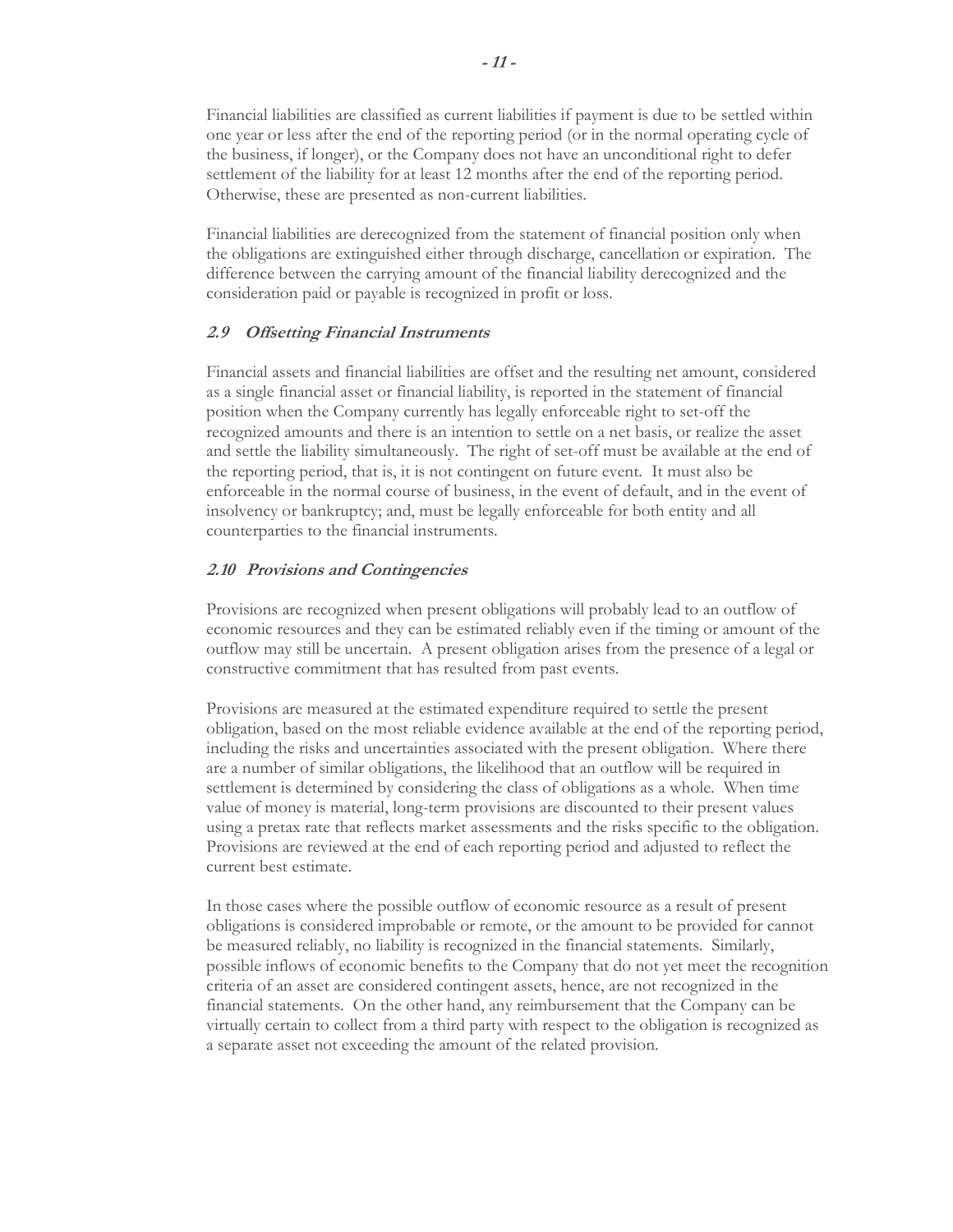### 2.11 Revenue and Expense Recognition

Revenue comprises revenue from sale of pharmaceutical products.

To determine whether to recognize revenue, the Company follows a five-step process:

- (1) identifying the contract with a customer;
- (2) identifying the performance obligation;
- (3) determining the transaction price;
- (4) allocating the transaction price to the performance obligations; and,
- (5) recognizing revenue when/as performance obligations are satisfied.

For Step 1 to be achieved, the following five gating criteria must be present:

- the parties to the contract have approved the contract either in writing, orally or in  $(i)$ accordance with other customary business practices;
- (ii) each party's rights regarding the goods or services to be transferred or performed can be identified;
- (iii) the payment terms for the goods or services to be transferred or performed can be identified:
- (iv) the contract has commercial substance (i.e., the risk, timing or amount of the future cash flows is expected to change as a result of the contract); and,
- (v) collection of the consideration in exchange of the goods and services is probable.

Revenue is recognized only when (or as) the Company satisfies a performance obligation by transferring control of the promised goods or services to a customer. The transfer of control can occur over time or at a point in time.

A performance obligation is satisfied at a point in time unless it meets one of the following criteria, in which case it is satisfied over time:

- the customer simultaneously receives and consumes the benefits provided by the  $\bullet$ Company's performance as the Company performs;
- the Company's performance creates or enhances an asset that the customer controls as the asset is created or enhanced; and.
- the Company's performance does not create an asset with an alternative use to the Company and the entity has an enforceable right to payment for performance completed to date.

Revenue from sale of goods is recognized when the control over the goods has been transferred at a point in time to the customer, i.e., generally when the customer has acknowledged delivery of goods. Invoices for goods transferred are due upon receipt by the customer. The significant judgments in determining the timing of satisfaction of the performance obligation is disclosed in Note 3.1(a).

In prior periods, the Company recognized revenues based on the provisions of PAS 18, which is to the extent that such revenues and the related costs incurred or to be incurred can be measured reliably and it is probable that future economic benefits will flow to the Company. Specifically, for sale of goods, revenues were recognized when the risks and rewards of ownership of the goods have passed to the buyer.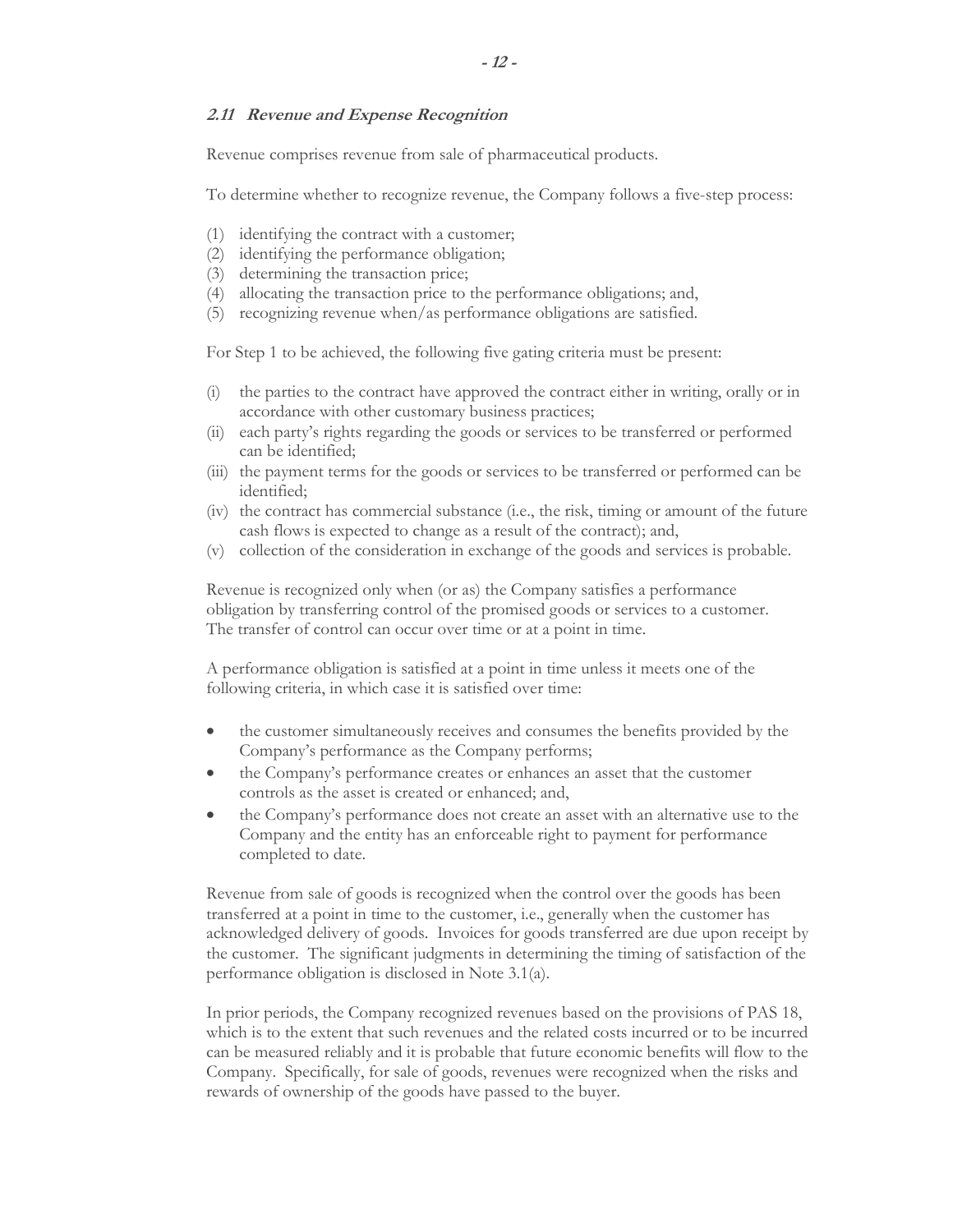Costs and expenses are recognized in profit or loss upon utilization of goods or services or at the date they are incurred. All finance costs are reported in profit or loss on an accrual basis.

# 2.12 Leases – Company as Lessee

Leases which do not transfer to the Company substantially all the risks and benefits of ownership of the asset are classified as operating leases. Operating lease payments (net of any incentive received from the lessor) are recognized as expense in profit or loss on a straight-line basis over the lease term. Associated costs, such as repairs and maintenance and insurance, are expensed as incurred.

The Company determines whether an arrangement is, or contains, a lease based on the substance of the arrangement. It makes an assessment of whether the fulfilment of the arrangement is dependent on the use of a specific asset or assets and the arrangement conveys a right to use the asset.

### 2.12 Foreign Currency Transactions and Translation

The accounting records of the Company are maintained in Philippine pesos. Foreign currency transactions during the year are translated into the functional currency at exchange rates which approximate those prevailing on transaction dates.

Foreign currency gains and losses resulting from the settlement of such transactions and from the translation at year-end exchange rates of monetary assets and liabilities denominated in foreign currencies are recognized in profit or loss.

### 2.13 Impairment of Non-financial Assets

The Company's property and equipment, and other non-financial assets are subject to impairment testing. All individual assets are tested for impairment whenever events or changes in circumstances indicate that the carrying amount may not be recoverable.

For purposes of assessing impairment, assets are grouped at the lowest levels for which there are separately identifiable cash flows (cash-generating units). As a result, some assets are tested for impairment either individually or at the cash-generating unit level.

Impairment loss is recognized for the amount by which the asset's or cash-generating unit's carrying amount exceeds its recoverable amounts which is the higher of its fair value less costs to sell and its value in use. In determining value in use, management estimates the expected future cash flows from each cash-generating unit and determines the suitable interest rate in order to calculate the present value of those cash flows. The data used for impairment testing procedures are directly linked to the Company's latest approved budget, adjusted as necessary to exclude the effects of asset enhancements.

Discount factors are determined individually for each cash-generating unit and reflect management's assessment of respective risk profiles, such as market and asset-specific risk factors.

All assets are subsequently reassessed for indications that an impairment loss previously recognized may no longer exist. An impairment loss is reversed if the asset's or cash-generating unit's recoverable amount exceeds its carrying amount.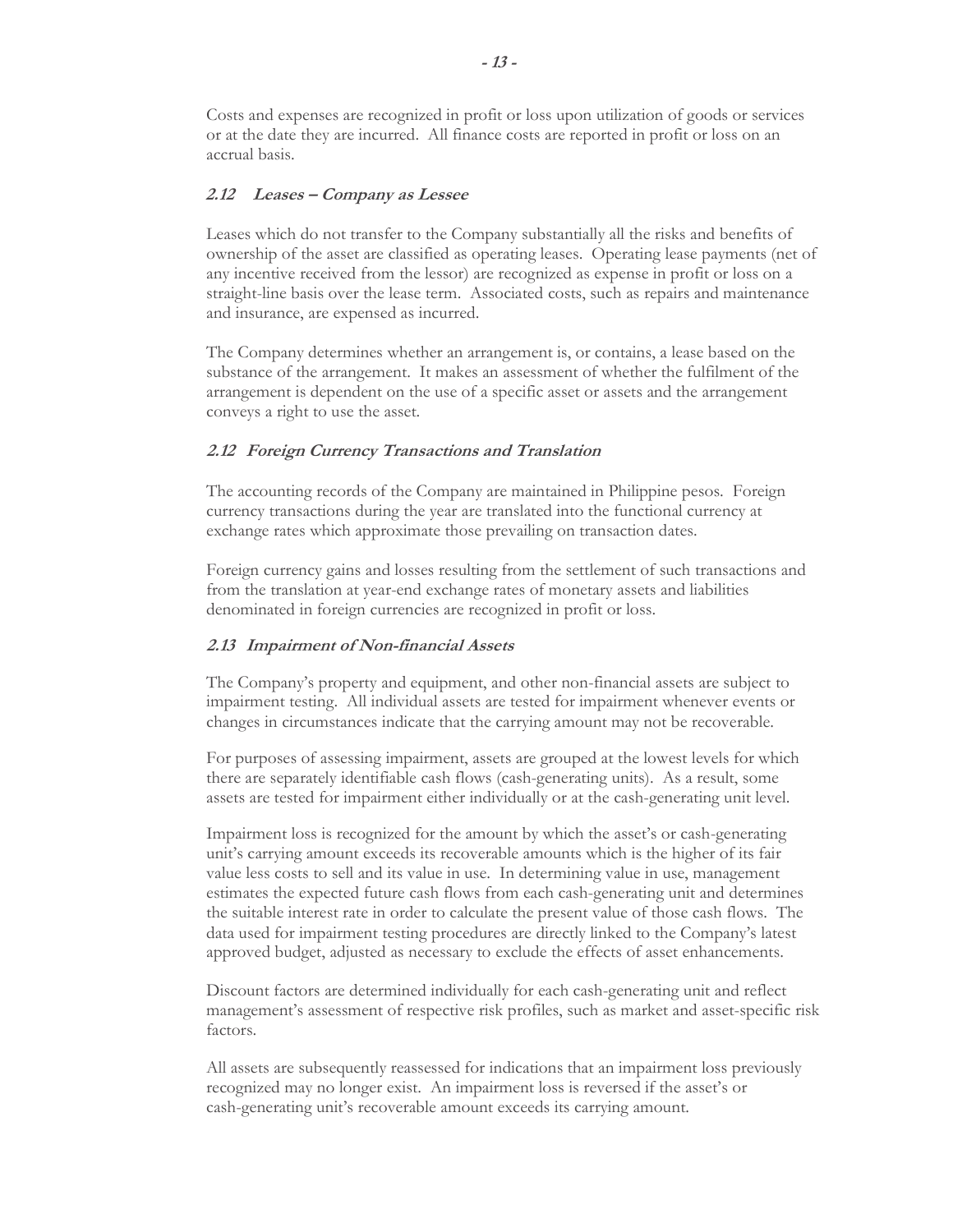### 2.14 Employee Benefits

The Company provides post-employment benefits to employees through contribution plans and defined benefit, and other employee benefits which are discussed below.

#### Defined Contribution Plan  $(a)$

A defined contribution plan is a post-employment plan under which the Company pays fixed contributions into an independent entity (i.e., Social Security System). The Company has no legal or constructive obligations to pay further contributions after payment of the fixed contribution. The contributions recognized in respect of defined contribution plans are expensed as they fall due. Liabilities and assets may be recognized if underpayment or prepayment has occurred and are included in current liabilities or current assets as they are normally of a short-term nature.

#### Post-employment Defined Benefit Plan  $(b)$

A defined benefit plan is a post-employment plan that defines an amount of post-employment benefit that an employee will receive on retirement, usually dependent on one or more factors such as age, years of service and salary. The legal obligation for any benefits from this kind of post-employment plan remains with the Company, even if plan assets for funding the defined benefit plan have been acquired. Plan assets may include assets specifically designated to a long-term benefit fund, as well as qualifying insurance policies. The Company has not yet established a formal retirement plan.

The liability recognized in the statement of financial position for the defined benefit post-employment plan is the present value of the defined benefit obligation. As of March 31, 2019, the Company has engaged the services of an independent actuary, however, the Company has assessed to take up and retain the prior year accrual as a conservative approach.

In 2018, the Company did not have a formal retirement benefit plan; however, it started to compute and accrue retirement benefit obligation based on the provisions of Republic Act (R.A.) No. 7641, *The Retirement Pay Law*, which covers all qualified employees.

### 2.15 Income Taxes

Tax expense recognized in profit or loss comprises the sum of current tax and deferred tax not recognized in other comprehensive income or directly in equity, if any.

Current tax assets or current tax liabilities comprise those claims from, or obligations to, fiscal authorities relating to the current or prior reporting period, that are uncollected or unpaid at the end of the reporting period. They are calculated according to the tax rates and tax laws applicable to the fiscal periods to which they relate, based on the taxable profit for the year. All changes to current tax assets or liabilities are recognized as a component of tax expense in profit or loss.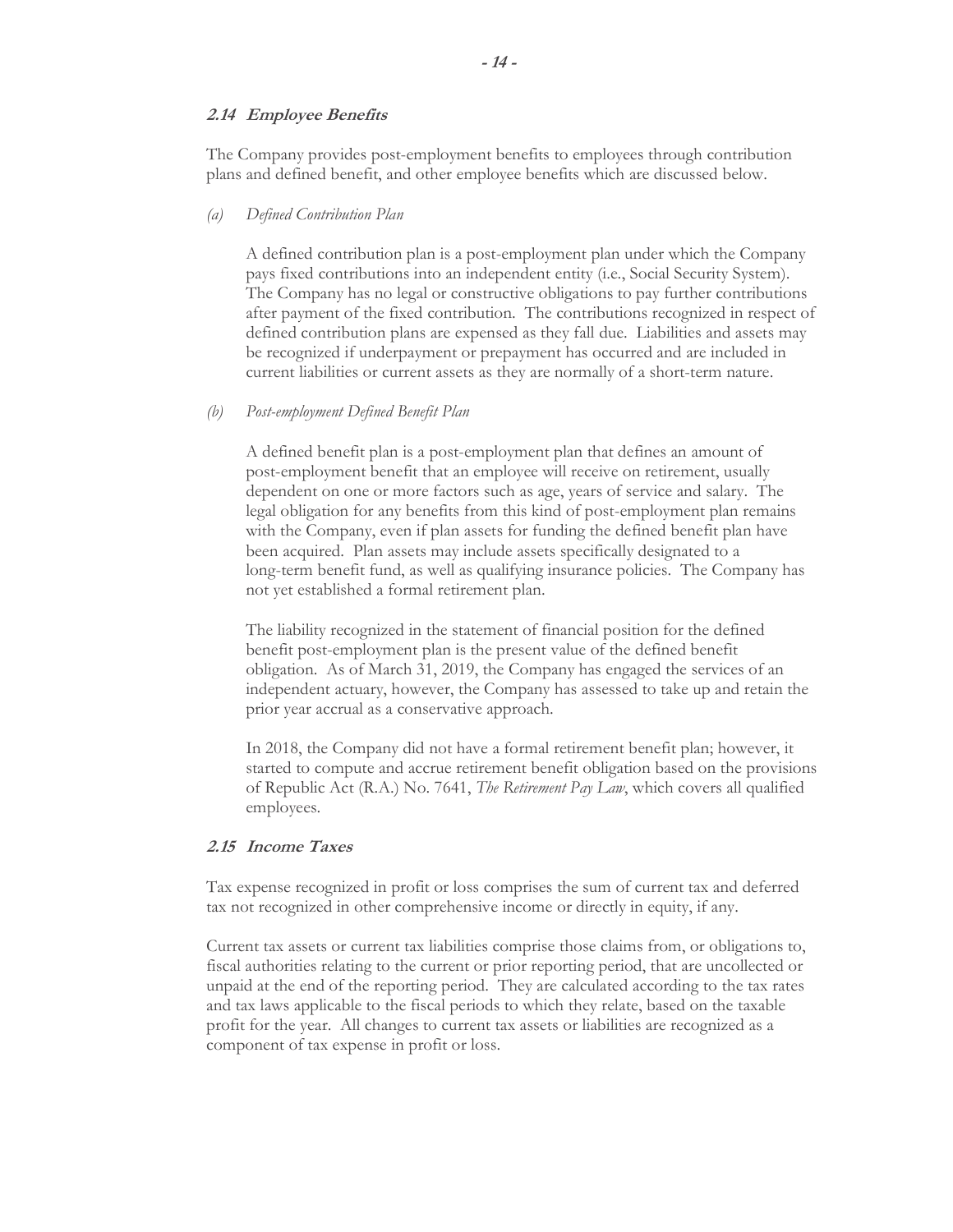Deferred tax is accounted for using the liability method on temporary differences at the end of the reporting period between the tax base of assets and liabilities and their carrying amounts for financial reporting purposes. Under the liability method, with certain exceptions, deferred tax liabilities are recognized for all taxable temporary differences and deferred tax assets are recognized for all deductible temporary differences and the carryforward of unused tax losses and unused tax credits to the extent that it is probable that taxable profit will be available against which the deductible temporary differences can be utilized. Unrecognized deferred tax assets are reassessed at the end of each reporting period and are recognized to the extent that it has become probable that future taxable profit will be available to allow such deferred tax assets to be recovered.

Deferred tax assets and deferred tax liabilities are measured at the tax rates that are expected to apply to the period when the asset is realized or the liability is settled provided such tax rates have been enacted or substantively enacted at the end of the reporting period.

The carrying amount of deferred tax assets is reviewed at the end of each reporting period and reduced to the extent that it is probable that sufficient taxable profit will be available to allow all or part of the deferred tax asset to be utilized.

The measurement of deferred tax assets and deferred tax liabilities reflects the tax consequences that would follow from the manner in which the Company expects, at the end of the reporting period, to recover or settle the carrying amount of its assets and liabilities.

Most changes in deferred tax assets or deferred tax liabilities are recognized as a component of tax expense in profit or loss, except to the extent that it relates to items recognized in other comprehensive income or directly in equity. In this case, the tax is also recognized in other comprehensive income or directly in equity, respectively.

Deferred tax assets and deferred tax liabilities are offset if the Company has a legally enforceable right to set-off current tax assets against current tax liabilities and the deferred taxes relate to the same entity and the same taxation authority.

### 2.16 Related Party Transactions and Relationships

Related party transactions are transfer of resources, services or obligations between the Company and its related parties, regardless whether a price is charged.

Parties are considered to be related if one party has the ability to control the other party or exercise significant influence over the other party in making financial and operating decisions. These parties include: (a) individuals owning, directly or indirectly through one or more intermediaries, control or are controlled by, or under common control with the Company; (b) associates; and, (c) individuals owning, directly or indirectly, an interest in the voting power of the Company that gives them significant influence over the Company and close members of the family of any such individual.

In considering each possible related party relationship, attention is directed to the substance of the relationship and not merely on the legal form.

### 2.17 Capital Deficiency

Capital stock represents the nominal value of shares that have been issued.

Deficit represent all current and prior period results of operations as reported in the profit or loss section of statement of comprehensive income.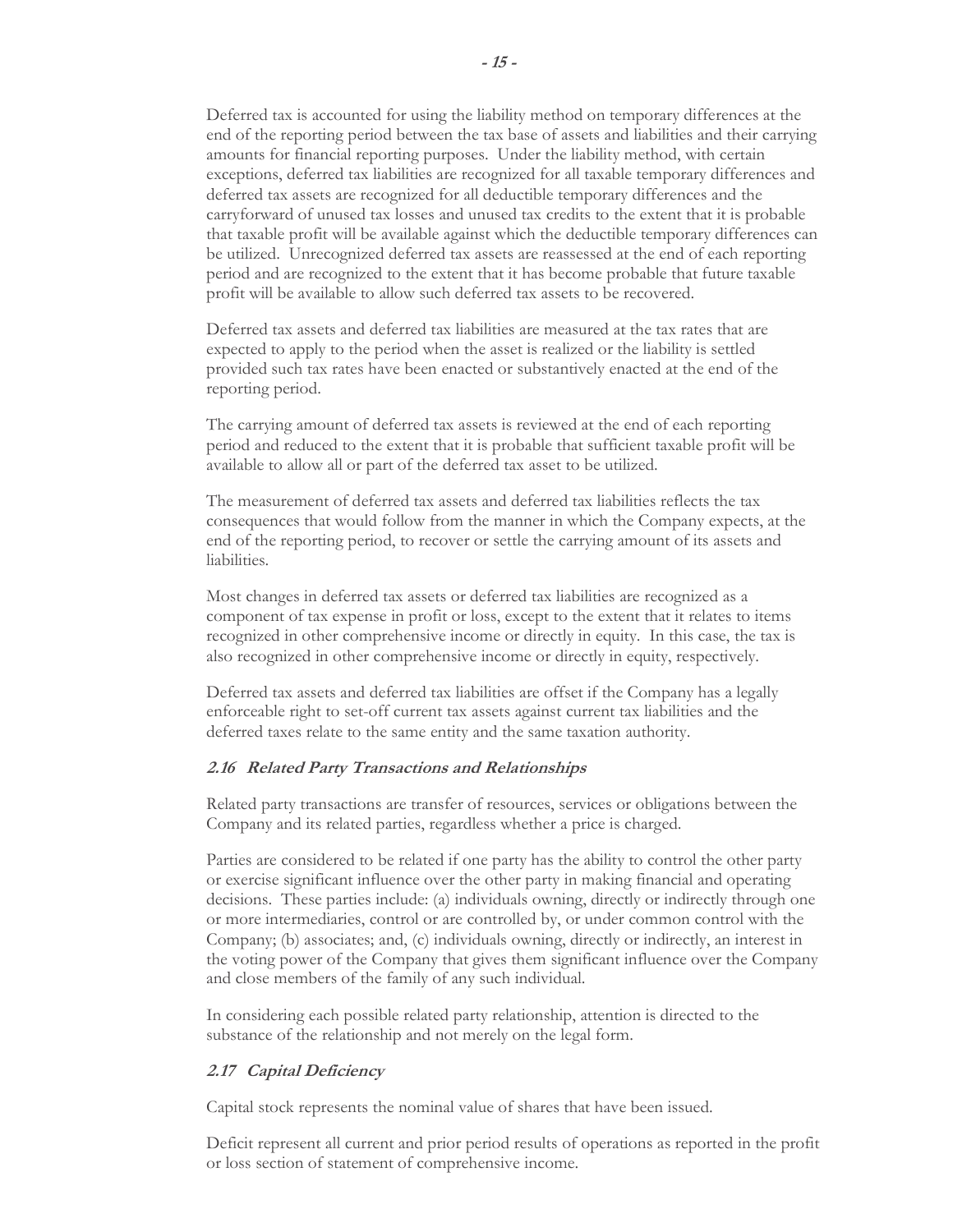Any post-year-end event that provides additional information about the Company's financial position at the end of the reporting period (adjusting event) is reflected in the financial statements. Post-year-end events that are not adjusting events, if any, are disclosed when material to the financial statements.

### $3.$ SIGNIFICANT ACCOUNTING JUDGMENTS AND ESTIMATES

The Company's financial statements prepared in accordance with PFRS require management to make judgments and estimates that affect amounts reported in the financial statements and related notes. Judgments and estimates are continually evaluated and are based on historical experience and other factors, including expectations of future events that are believed to be reasonable under circumstances. Actual results may ultimately differ from these estimates.

### $3.1$ **Critical Management Judgments in Applying Accounting Policies**

In the process of applying the Company's accounting policies, management has made the following judgments, apart from those involving estimation, which have the most significant effect on the amounts recognized in the financial statements:

### $(a)$ Determination of Timing of Satisfaction of Performance Obligations (2019)

The Company determines that its revenue from sale of goods shall be recognized at a point in time when the control of the goods have passed to the customer, i.e., generally when the customer has acknowledged delivery of the goods.

### Determination of ECL on Trade and Other Receivables  $(b)$

The Company uses a provision matrix to calculate ECL for trade and other receivables. The provision rates are based on days past due for groupings of various customer segments that have similar loss patterns.

The provision matrix is based on the Company's historical observed default rates. The Company's management intends to regularly calibrate (i.e., on an annual basis) the matrix to consider the historical credit loss experience with forward-looking information (i.e., forecast economic conditions). Details about the ECL on the Company's trade and other receivables are disclosed in Note 18.3.

### $(c)$ Distinction Between Operating and Finance Leases

The Company has entered into various lease agreements. Critical judgment was exercised by management to distinguish each lease agreement as either an operating or finance lease by looking at the transfer or retention of significant risk and rewards of ownership of the properties covered by the agreements. Failure to make the right judgment will result in either overstatement or understatement of assets and liabilities. Based on management's judgment, such leases were determined to be operating leases.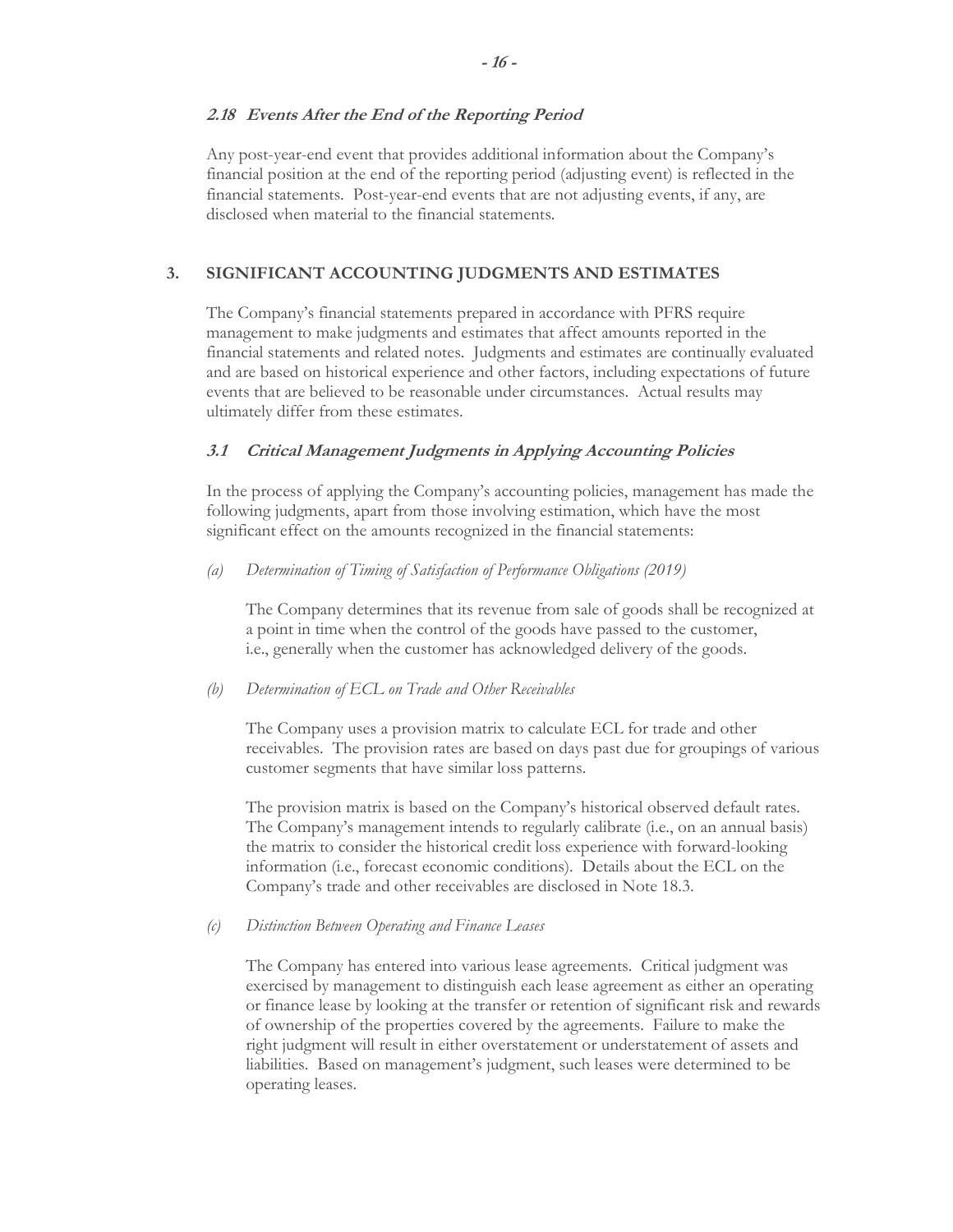#### $(d)$ Recognition of Provisions and Contingencies

Judgment is exercised by management to distinguish between provisions and contingencies. Policies on recognition of provisions and contingencies are discussed in Note 2.10 and disclosures on relevant provisions and contingencies are presented in Note 17.

#### $3.2$ **Key Sources of Estimation Uncertainty**

Discussed below and in the succeeding pages are the key assumptions concerning the future and other key sources of estimation uncertainty at the end of the reporting period that have a significant risk of causing a material adjustment to the carrying amounts of assets and liabilities within the next reporting period.

#### Estimation of Allowance for ECL (March 31, 2019)  $(a)$

The measurement of the allowance for ECL on financial assets at amortized cost is an area that requires the use of significant assumptions about the future economic conditions and credit behavior (e.g., likelihood of customers defaulting and the resulting losses). Explanation of the inputs, assumptions and estimation used in measuring ECL is further detailed in Note 18.3.

#### $(b)$ Estimation of Amounts Involving Right of Return (March 21, 2019)

The Company's contract of sale has variable consideration which is the right of return given to the customers within a specified period. Given the large number of contracts of the same characteristics, the Company considered the expected value method under the provisions of PFRS 15 which better predicts the amounts of consideration it will be required to return and receive involving the customer's right of return.

The carrying amount return liability as of March 31, 2019 is presented as part of Trade and Other Payables account in the 2019 statement of financial position (see Note 9).

#### Impairment of Trade and Other Receivables, and Refundable Deposit (March 31, 2018)  $(c)$

Adequate amount of allowance is made for specific and groups of accounts, where objective evidence of impairment exists. The Company evaluates these accounts based on available facts and circumstances, including, but not limited to, the length of the Company's relationship with its counterparties, their current credit status based on known market forces, average age of accounts, collection experience and historical loss experience. The methodology and assumptions used in estimating future cash flows are reviewed regularly by the Company to reduce any differences between loss estimates and actual loss experience.

The carrying value of trade and other receivables and the analysis of allowance for impairment on such financial assets are shown in Note 5.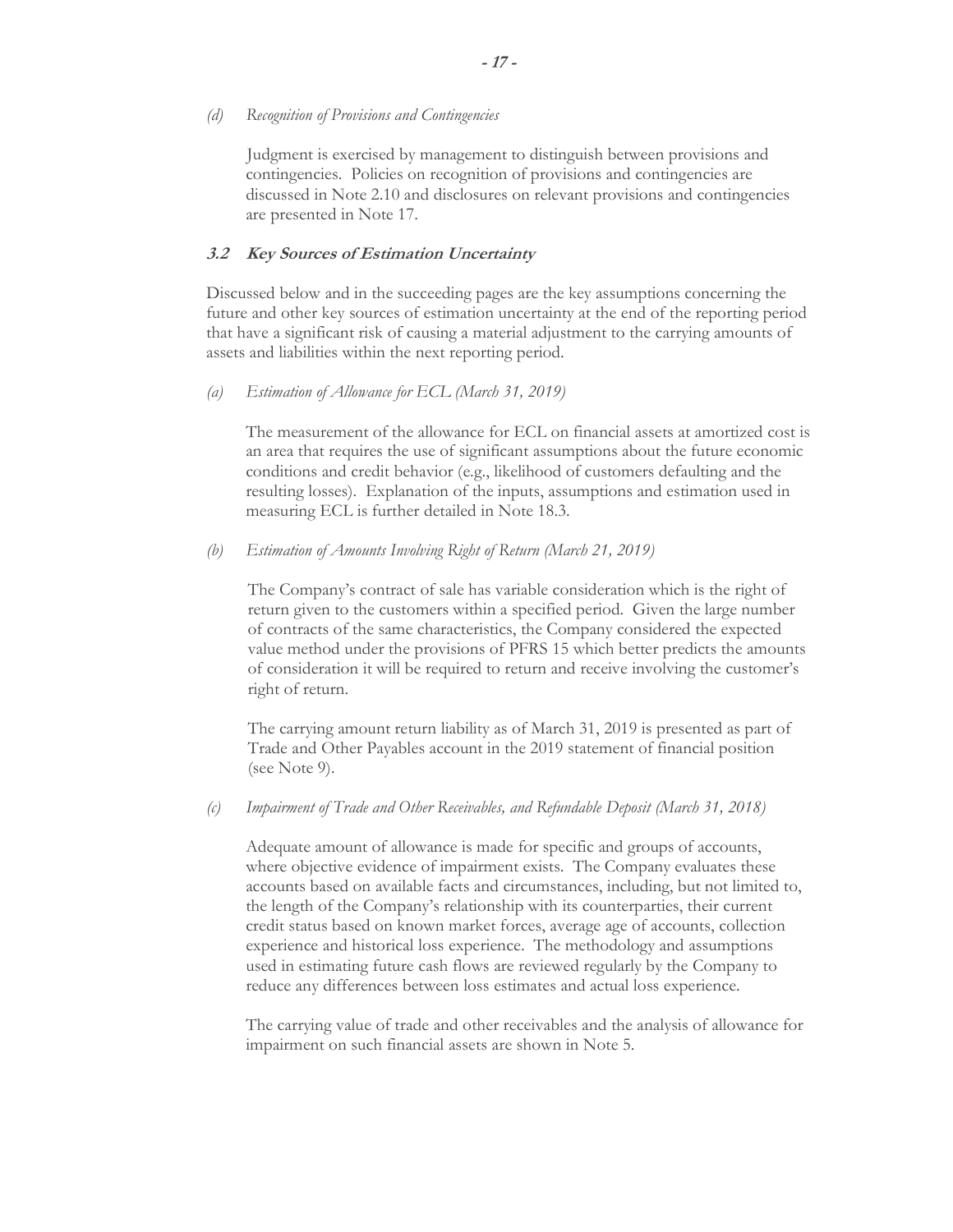#### $(d)$ Determination of Net Realizable Value of Inventories

In determining the net realizable value of inventories, management takes into account past experience and other factors affecting the net realizable value of inventory items. Future realization of the carrying amounts of inventories as presented in Note 6 is evaluated on a continuous basis throughout the year. Both aspects are considered key sources of estimation uncertainty and may cause significant adjustments to the Company's inventories within the next reporting period.

#### Determination of Realizable Amount of Deferred Tax Assets  $(e)$

The Company reviews its deferred tax assets at the end of each reporting period and reduces the carrying amount to the extent that it is no longer probable that sufficient taxable profit will be available to allow all or part of the deferred tax asset to be utilized. Management assessed that the deferred tax assets recognized as at March 31, 2019 and 2018 will not be fully utilized in the subsequent reporting periods. Accordingly, current deferred tax assets were not recognized. The carrying value of deferred tax assets derecognized as at the said date is disclosed in Note 14.

#### Impairment of Non-financial Assets  $(f)$

In assessing impairment, management estimates the recoverable amount of each asset or a cash-generating unit based on expected future cash flows and uses an interest rate to calculate the present value of those cash flows. Estimation uncertainty relates to assumptions about future operating results and the determination of a suitable discount rate (see Note 2.13). Though management believes that the assumptions used in the estimation of fair values reflected in the financial statements are appropriate and reasonable, significant changes in these assumptions may materially affect the assessment of recoverable values and any resulting impairment loss could have a material adverse effect on the results of operations.

No impairment losses are necessary to be recognized in 2019 and 2018 on the Company's property and equipment, and other non-financial assets based on the management's assessment.

#### Estimation of Useful Lives of Property and Equipment, and Intangible Asset  $\left( \varrho \right)$

The Company estimates the useful lives of property and equipment, and intangible asset based on the period over which the assets are expected to be available for use. The estimated useful lives of property and equipment are reviewed periodically and are updated if expectations differ from previous estimates due to physical wear and tear, technical or commercial obsolescence and legal or other limits on the use of the assets.

The carrying amounts of intangible assets, and property and equipment are presented in Notes 7 and 8, respectively. Based on management's assessment as at March 31, 2019 and 2018, there is no change in estimated useful lives of those assets during those years. Actual results, however, may vary due to changes in estimates brought about by changes in factors mentioned above.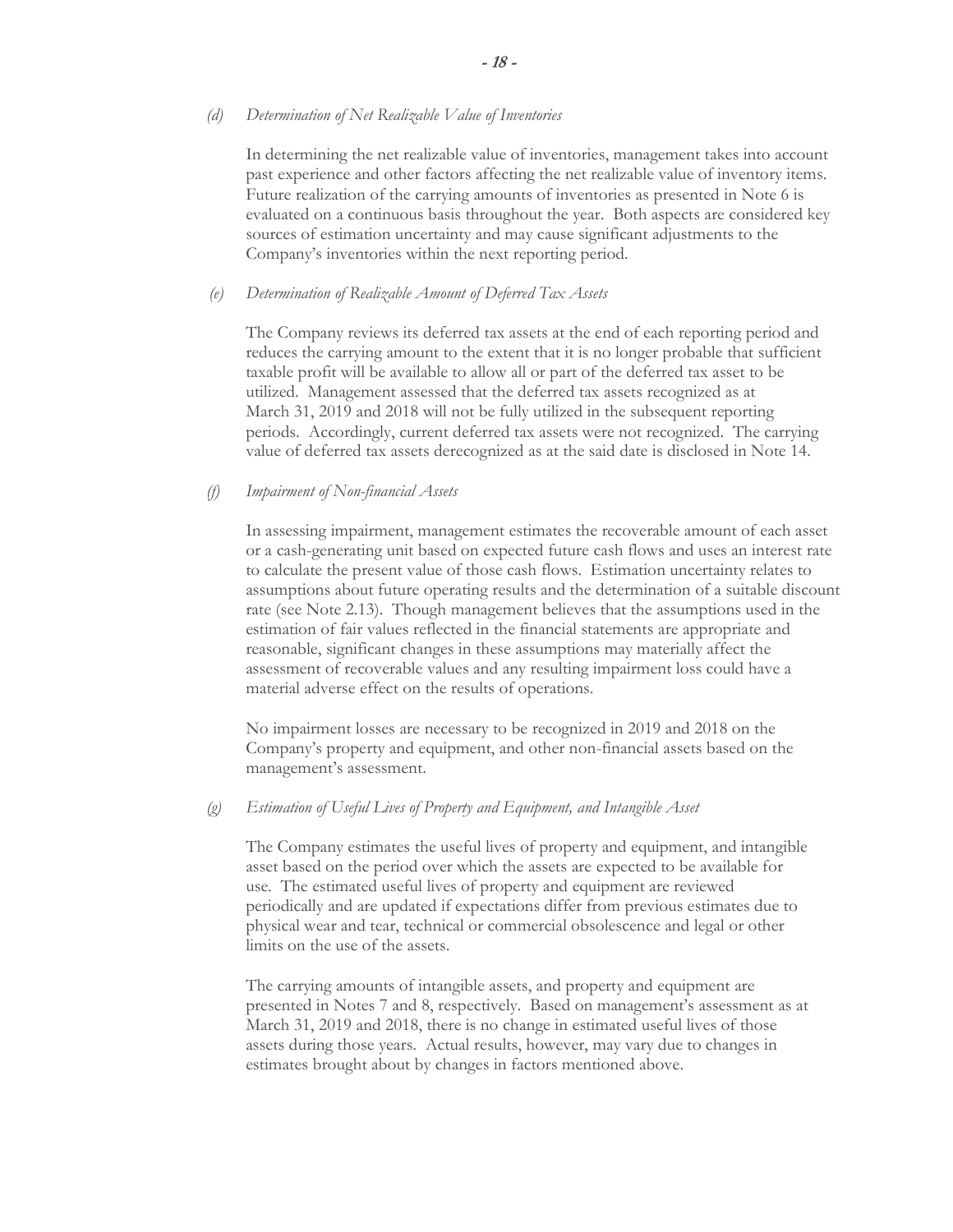#### $(h)$ Valuation of Post-employment Benefit

A defined benefit plan is a post-employment plan that defines an amount of post-employment benefit that an employee will receive on retirement, usually dependent on one or more factors such as age, years of service and salary. In determining the post-employment obligation, management makes an estimate of salary increases, determine the appropriate discount rate to use in the present value calculation, and the number of employees expected to leave before they receive the benefits.

As at March 31, 2019, the Company does not have a formal post-employment benefit plan; however, it computes post-employment benefit obligation based on the provisions of R.A. No. 7641 which covers all regular full-time employees. Management believes that the obligation computed under R.A. No. 7641 is more conservative than the obligation determined in the actuarial valuation report.

#### $4.$ **CASH**

The breakdown of this account as of March 31 follows:

|                              |   | 2019       |                                |
|------------------------------|---|------------|--------------------------------|
| Cash in bank<br>Cash on hand | P | 558,450    | <b>15,776,163</b> P 10,390,877 |
|                              |   | 16,334,613 | 18,827                         |

Cash in bank generally earn interest based on daily bank deposit rates. Interest earned from cash in banks is reported as Interest income under Other Charges – Net in the statements of comprehensive income (see Note 12).

#### 5. **TRADE AND OTHER RECEIVABLES**

This account is composed of the following:

|                          | 2019       | 2018       |
|--------------------------|------------|------------|
| Trade receivables        | 92,686,951 | 82,093,008 |
| Advances to employees    | 792,472    | 1,099,568  |
| Advances to suppliers    | 7,200      | 1,247,555  |
| Others                   | 103,408    |            |
|                          | 93,950,031 | 84,440,131 |
| Allowance for impairment | 934,359)   | 1,289,369) |
|                          |            |            |
|                          | 92,655,672 |            |

All of the Company's trade and other receivables have been reviewed for indicators of impairment. The net carrying value of trade and other receivables is considered a reasonable approximation of fair value. Trade receivables have contractual terms of 30 days and do not bear any interest.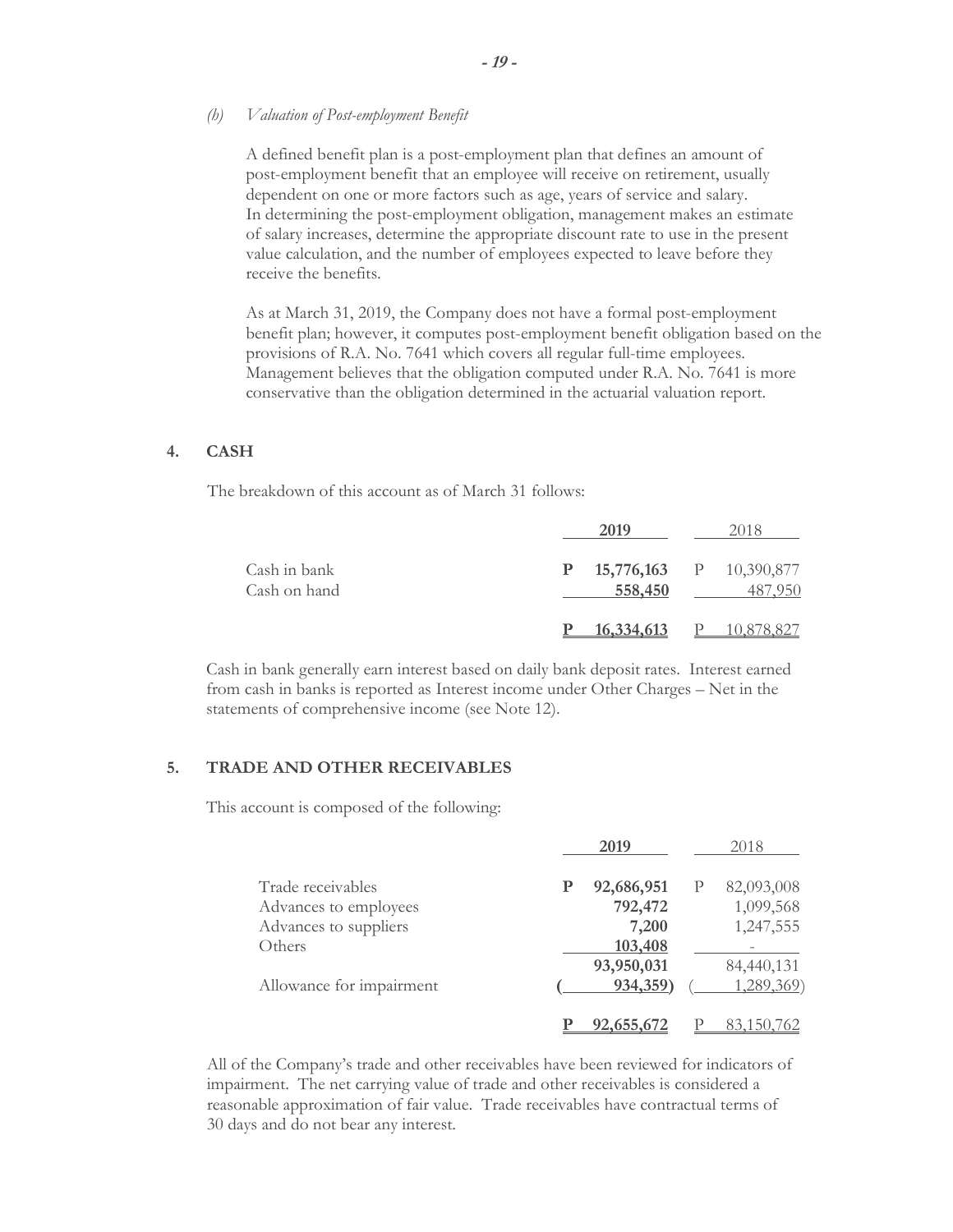|                                                                           | Note |   | 2019                  | 2018                         |
|---------------------------------------------------------------------------|------|---|-----------------------|------------------------------|
| Balance at beginning of year<br>Receivable write-off<br>Impairment losses |      | P | 1,289,369<br>355,010) | 938,859<br>4,500)<br>355,010 |
| Balance at end of year                                                    |      |   | 934,359               | 1.289.369                    |

A reconciliation of the allowance for impairment at the beginning and end of 2019 and 2018 is shown below.

### 6. **INVENTORIES**

The details of inventories as at March 31 are as follows:

|                          | 2019       | 2018       |
|--------------------------|------------|------------|
| Finished goods:          |            |            |
| At cost                  | 62,044,511 | 81,221,865 |
| At net realizable value  |            |            |
| Cost                     | 18,429,811 | 2,758,454  |
| Allowance for impairment | 8,516,828) | 2,533,954) |
|                          | 9,912,983  | 224,500    |
|                          | 71.957.494 | 81 446 365 |

Movements in allowance for inventory obsolescence consist of:

|                                                            | Note | 2019                   | 2018                    |
|------------------------------------------------------------|------|------------------------|-------------------------|
| Balance at beginning of year                               |      | 2,533,954 P            | 1,337,178               |
| Losses on inventory<br>obsolescence<br>Inventory write-off | 11   | 7,590,977<br>1,608,103 | 6,670,062<br>5,473,286) |
| Balance at end of year                                     |      | 8,516,828              |                         |

Losses on inventory obsolescence are included as part of Selling and Administrative Expenses in the statements of comprehensive income (see Note 11).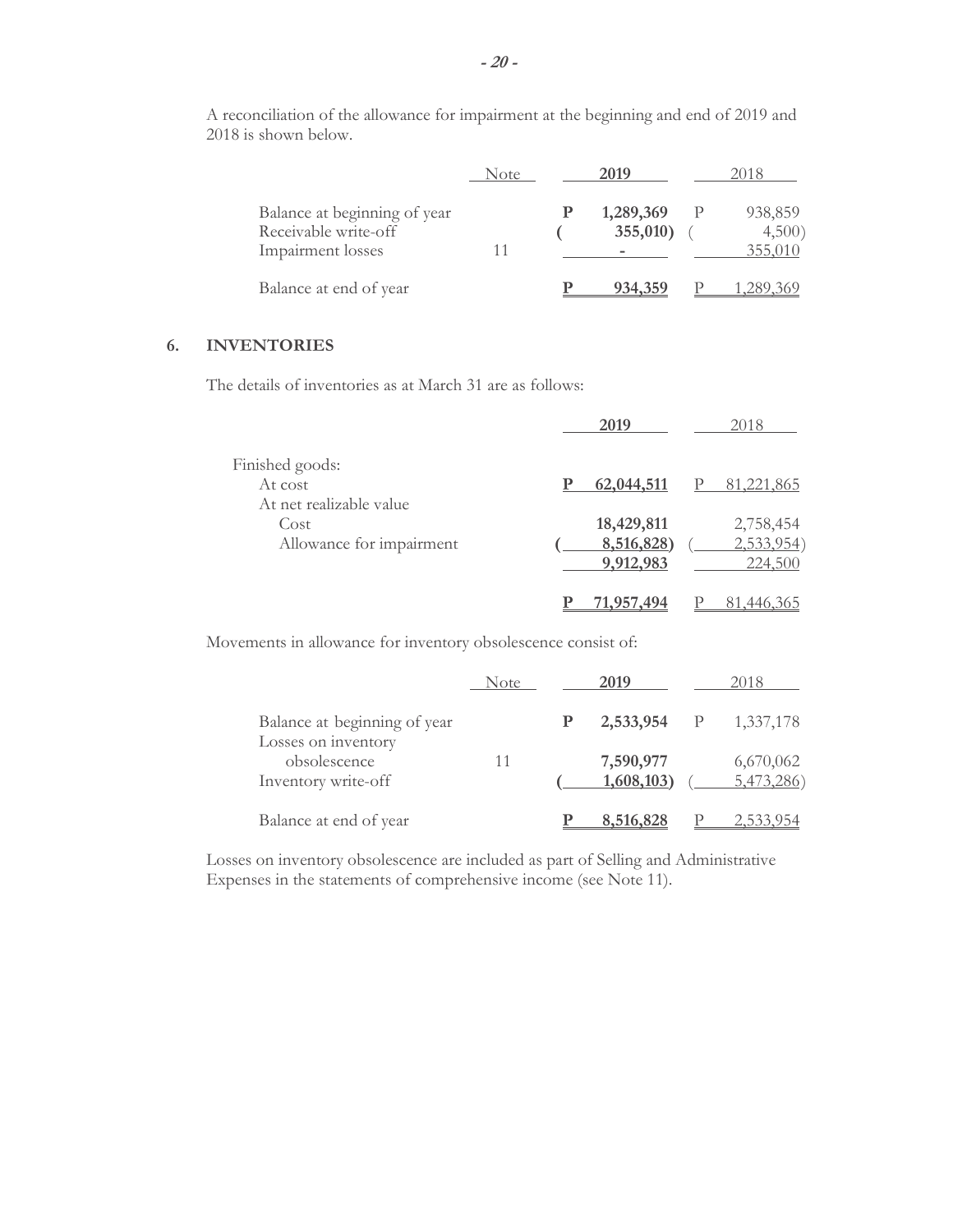### 7. **OTHER ASSETS**

This account is composed of the following:

|                            | <b>Notes</b> |   | 2019      | 2018 |           |  |
|----------------------------|--------------|---|-----------|------|-----------|--|
| Current:                   |              |   |           |      |           |  |
| Prepaid expenses           |              | P | 1,700,385 | P    | 928,365   |  |
| Deferred input VAT         | 22(b)        |   | 946,503   |      |           |  |
| Creditable withholding tax |              |   | 498,360   |      | 1,073,470 |  |
| Input VAT                  | 22(b)        |   |           |      | 2,096,854 |  |
|                            |              |   | 3,145,248 |      | 4,098,689 |  |
| Non-current:               |              |   |           |      |           |  |
| Refundable deposit         | 17.1         |   | 1,639,527 |      | 1,025,228 |  |
| Computer software – net    |              |   | 189,970   |      | 216,667   |  |
|                            |              |   | 1,829,497 |      | 1,241,895 |  |
|                            |              |   |           |      |           |  |
|                            |              |   | 4,974,745 |      | 5.340.584 |  |

Prepaid expenses include prepayments for advertising, insurance, and supplies availed of by the Company.

Movements of computer software as of March 31, 2019 and 2018 are shown below.

|                                                                                                         |   | 2019                        |   | 2018              |
|---------------------------------------------------------------------------------------------------------|---|-----------------------------|---|-------------------|
| Beginning balance, net of<br>accumulated amortization<br>Additions<br>Amortization charges for the year | Р | 216,667<br>22,767<br>49,464 | P | 232,143<br>15,476 |
| End balance, net of<br>accumulated amortization                                                         |   |                             |   |                   |

### PROPERTY AND EQUIPMENT 8.

The gross carrying amounts and the accumulated depreciation of property and equipment at the beginning and end of 2019 and 2018 are shown below.

|                                                    |   | <b>Vehicles</b>            |   | Furniture and<br><b>Fixtures</b> |   | Office<br>Equipment     |   | Total                        |
|----------------------------------------------------|---|----------------------------|---|----------------------------------|---|-------------------------|---|------------------------------|
| March 31, 2019<br>Cost<br>Accumulated depreciation | P | 20,961,664<br>11,719,153   | P | 2,337,913<br>2,044,300)          | P | 2,829,782<br>1,650,180) | P | 26,129,359<br>15,413,633)    |
| Net carrying amount                                |   | 9,242,511                  |   | 293,613                          |   | 1,179,602               |   | 10,715,726                   |
| March 31, 2018<br>Cost<br>Accumulated depreciation | P | 20,528,372<br>15,601,160   | P | 2,337,912<br>1,678,597           | P | 2,627,997<br>1,447,693` | P | 25,494,281<br>18,727,450)    |
| Net carrying amount                                |   | 4,927,212                  |   | 659,315                          |   | 1.180.304               |   | 6,766,831                    |
| April 1, 2017<br>Cost<br>Accumulated depreciation  | P | 22,576,230<br>15, 113, 335 | P | 2,289,340<br>1,291,333)          | P | 2,470,765<br>1,131,394) | P | 27,336,335<br>$17,536,062$ ) |
| Net carrying amount                                |   | 7,462,895                  |   | 998,007                          |   | 1.339.371               |   | 9,800,273                    |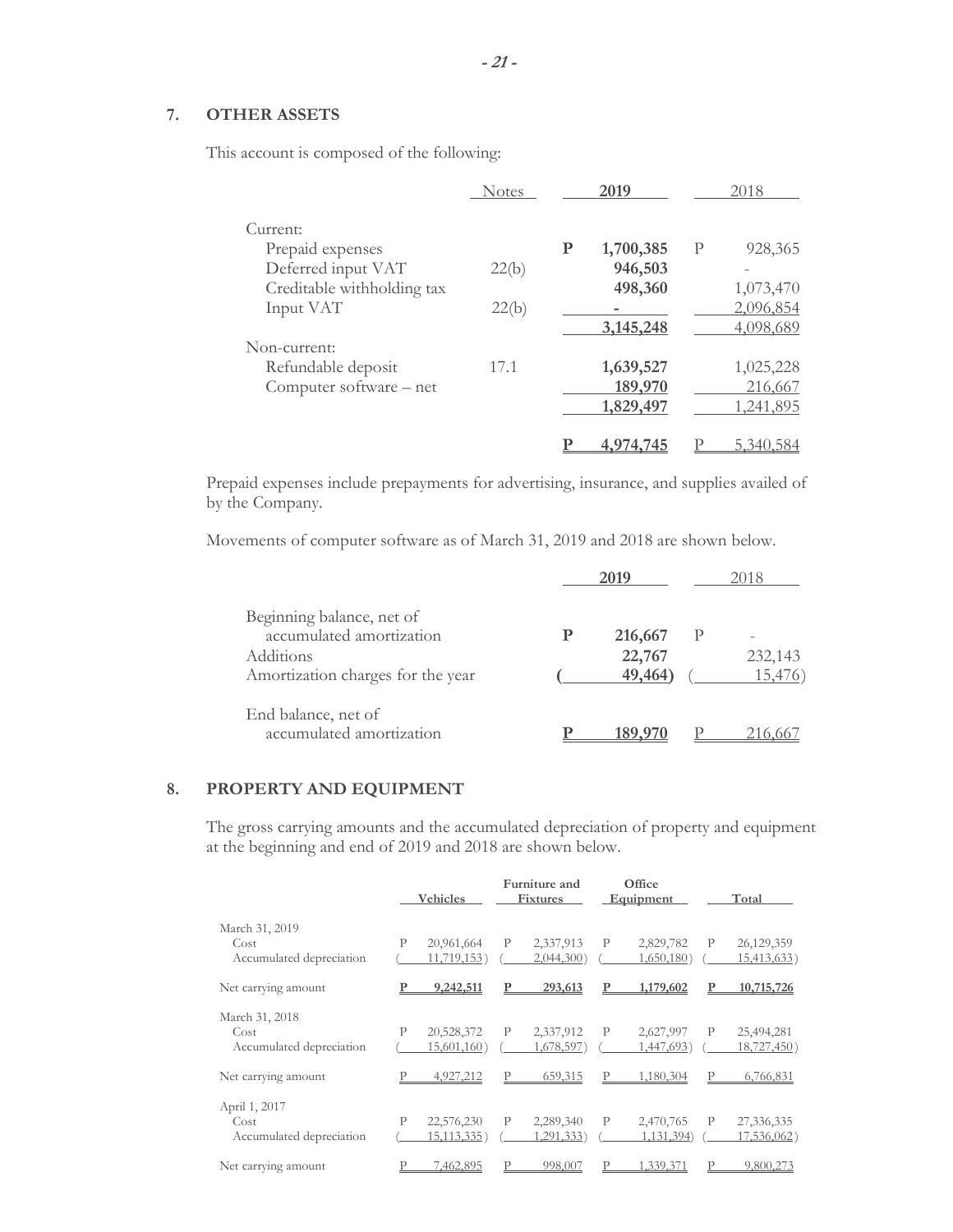|                                                 |              | <b>Vehicles</b> |   | Furniture and<br>Fixtures |   | Office<br>Equipment |   | Total         |
|-------------------------------------------------|--------------|-----------------|---|---------------------------|---|---------------------|---|---------------|
| Balance at April 1, 2018<br>net of accumulated  |              |                 |   |                           |   |                     |   |               |
| depreciation                                    | P            | 4,927,212       | P | 659,315                   | P | 1,180,304           | P | 6,766,831     |
| Additions                                       |              | 8,235,232       |   |                           |   | 283,928             |   | 8,519,160     |
| Depreciation charges                            |              |                 |   |                           |   |                     |   |               |
| for the year                                    |              | 3,919,933       |   | 365,702                   |   | 284,630)            |   | $4,570,265$ ) |
| Balance at March 31, 2019<br>net of accumulated |              |                 |   |                           |   |                     |   |               |
| depreciation                                    |              | 9,242,511       |   | 293.613                   |   | 1,179,602           |   | 10,715,726    |
| Balance at April 1, 2017<br>net of accumulated  |              |                 |   |                           |   |                     |   |               |
| depreciation                                    | $\mathbf{P}$ | 7,462,895       | P | 998,007                   | P | 1,339,371           | P | 9,800,273     |
| Additions                                       |              | 1,552,699       |   | 48,572                    |   | 157,232             |   | 1,758,503     |
| Depreciation charges                            |              |                 |   |                           |   |                     |   |               |
| for the year                                    |              | $4,088,382$ )   |   | 387,264)                  |   | 316,299             |   | 4,791,945)    |
| Balance at March 31, 2018<br>net of accumulated |              |                 |   |                           |   |                     |   |               |
| depreciation                                    |              | 4,927,212       |   | 659,315                   |   | 1,180,304           |   | 6,766,831     |

A reconciliation of the carrying amounts of property and equipment at the beginning and end of 2019 and 2018 is shown below.

The amount of depreciation charges in 2019 and 2018 is presented as part of Depreciation under Selling and Administrative Expenses in the statements of comprehensive income (see Note 11).

The Company recognized a gain on disposal of various capital assets totaling P1.2 million and P0.3 million in 2019 and 2018, respectively, which is presented as Gain on disposal of assets under Other Charges - Net in the statements of comprehensive income (see Note 12).

As at March 31, 2019 and 2018, the gross carrying amount of the Company's fully depreciated property and equipment that are still used in operation is P5.5 million and P0.4 million, respectively.

### 9. **TRADE AND OTHER PAYABLES**

This account consists of:

|                          | <b>Notes</b> | 2019        | 2018        |
|--------------------------|--------------|-------------|-------------|
| Trade payables –         |              |             |             |
| Related party            | 15.1         | 193,514,781 | 169,157,890 |
| Return liability         |              | 1,767,016   |             |
| Output VAT               | 22(a)        | 1,247,003   |             |
| Salaries & wages payable |              | 683,635     | 689,179     |
| Withholding tax          |              | 402,974     | 682,253     |
| Others                   |              | 19,984,323  | 13,646,165  |
|                          |              | 217,599,732 | 184,175,487 |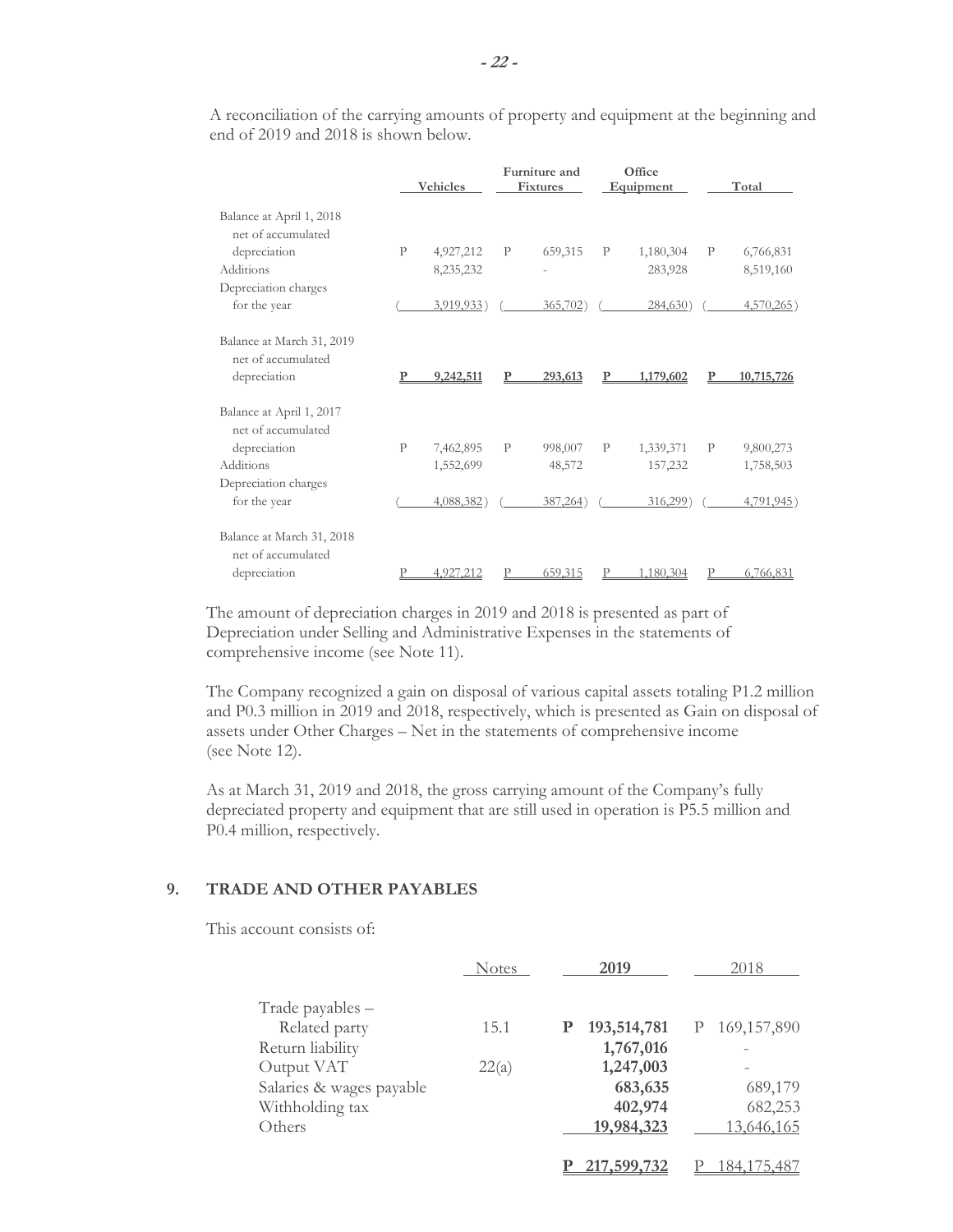# 10. REVENUES

The breakdown of revenues is presented below.

|                                                          | 2019<br>2018                                                                                                    |
|----------------------------------------------------------|-----------------------------------------------------------------------------------------------------------------|
| Sales<br>Sales returns and allowances<br>Sales discounts | <b>P</b> 286,321,108 P 242,661,007<br>$7,715,325$ ( $3,283,848$ )<br>853,793)<br>the committee of the committee |
|                                                          | 277,751,990<br>239.37                                                                                           |

A summary of additional disaggregation from the revenues are shown below.

| Central nervous system drugs<br>Oncology drugs | 94,805,469  | <b>P</b> 191,515,639 P 177,214,640<br>65,446,367 |
|------------------------------------------------|-------------|--------------------------------------------------|
|                                                | 286,321,108 | 242,661,007                                      |

### **OPERATING EXPENSES BY NATURE**  $11.$

The Company's operating expenses are as follows:

|                                                                | <b>Notes</b>  | 2019                                |   | 2018                                |
|----------------------------------------------------------------|---------------|-------------------------------------|---|-------------------------------------|
| Purchases used<br>Selling and distribution                     |               | 129,384,909<br>P<br>84, 147, 922    | P | 141,769,719<br>62,544,969           |
| Salaries and employee benefits<br>Change in inventories        | 13, 15.3      | 38,690,265<br>9,488,871             |   | 35,574,628<br>32,374,983)           |
| Loss on inventory<br>obsolescence<br>Transportation and travel | 6             | 7,590,977<br>6,501,911              |   | 6,670,062<br>6,612,741              |
| Depreciation and amortization<br>Professional fees             | 7,8           | 4,619,729<br>3,355,610              |   | 4,807,421<br>3,313,907              |
| Insurance<br>Rentals<br>Taxes and licenses                     | 17.1<br>22(f) | 2,737,669<br>2,526,427<br>2,145,967 |   | 2,135,228<br>2,125,887<br>3,143,423 |
| Communications<br>Repairs and maintenance                      |               | 2,002,671<br>1,290,328              |   | 1,547,606<br>1,705,014              |
| Office supplies<br><b>Utilities</b><br>Penalties               |               | 469,922<br>430,642<br>96,843        |   | 440,108<br>583,967<br>3,590,037     |
| Impairment loss on<br>accounts receivable                      | 5             |                                     |   | 355,010                             |
| Others                                                         |               | 2,938,200<br>P 298,418,863          |   | 2,463,647<br>P 247,008,391          |

Others include bank charges, registration fees, and other miscellaneous expenses.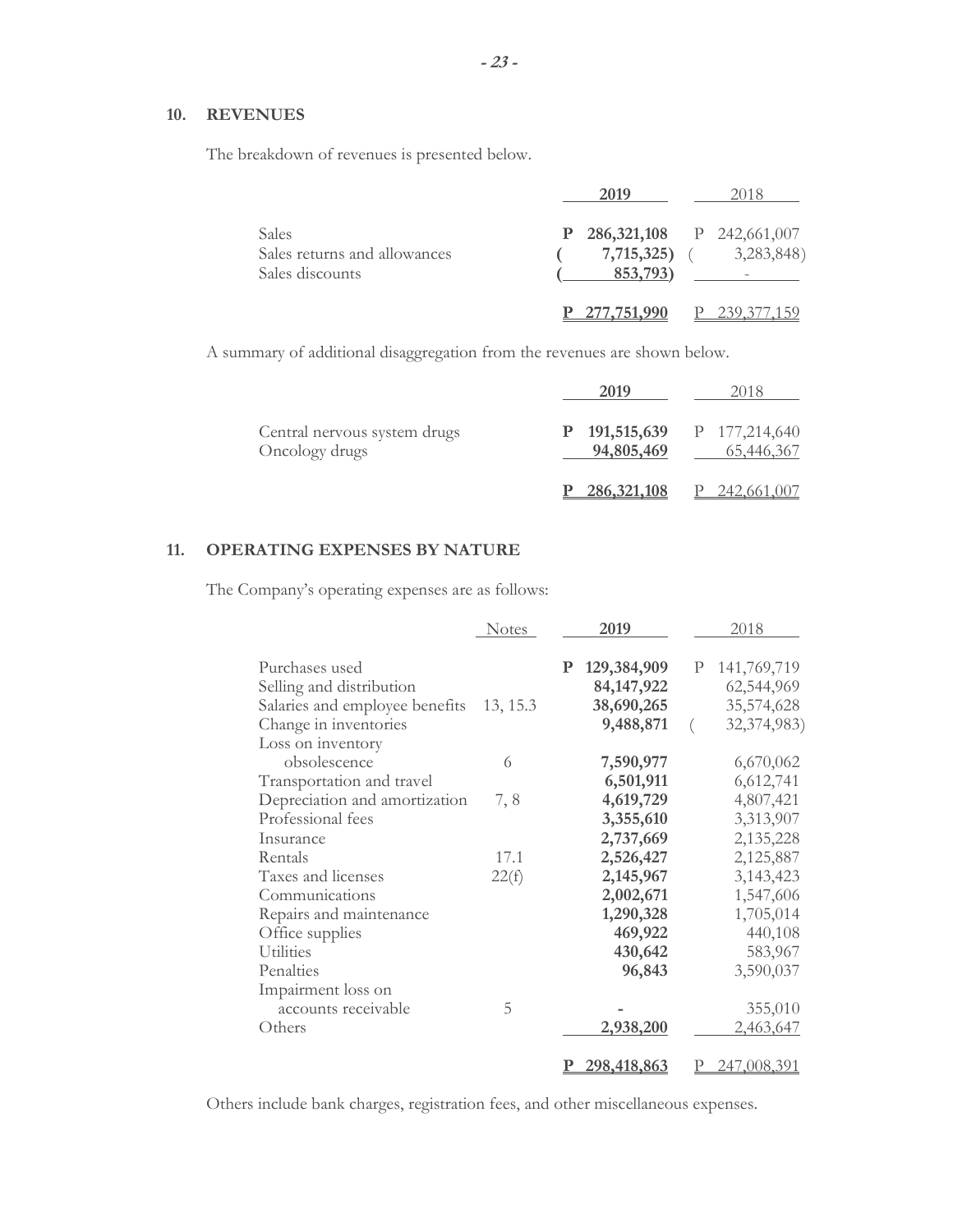These expenses are classified in the statement of comprehensive income as follows:

|                                                           | 2019                         | 701 X                               |
|-----------------------------------------------------------|------------------------------|-------------------------------------|
| Cost of goods sold<br>Selling and administrative expenses | P 138,873,780<br>159,545,083 | P 109,394,736<br><u>137,613,655</u> |
|                                                           | 298,418,863                  | 247,008,391                         |

#### **OTHER CHARGES - Net**  $12.$

This account consists of:

|                                                                          | <b>Notes</b> |   | 2019                                         |   | 2018                                   |
|--------------------------------------------------------------------------|--------------|---|----------------------------------------------|---|----------------------------------------|
| Other income:<br>Gain on disposal of assets<br>Interest income<br>Others | 8<br>4       | P | 1,212,584<br>102,237<br>211,114<br>1,525,935 | P | 345,946<br>43,137<br>77,107<br>466,190 |
| Other charges –<br>Foreign exchange loss - net                           |              |   | 6,304,825                                    |   | 19,387,257)                            |
|                                                                          |              |   |                                              |   |                                        |

### 13. EMPLOYEE BENEFITS

### 13.1 Salaries and Employee Benefits Expense

Expenses recognized for salaries and employee benefits are presented below.

|                                                         | Notes |                         |              |
|---------------------------------------------------------|-------|-------------------------|--------------|
| Short-term employee benefits<br>Post-employment defined |       | 38,690,265 P 34,719,058 |              |
| benefit                                                 | 13.2  |                         | 855,570      |
|                                                         |       | 38,690,265              | P 35,574,628 |

### 13.2 Post-employment Defined Benefit

In 2019, the Company has engaged an actuary to determine the post-employment benefit obligation, however, the management assessed that the valuation made by the actuary is significantly lower than what was initially accrued and wanted to take a more conservative approach; hence, the Company retained the prior year accrual of P0.9 million. In addition, the retirement benefit obligation and its related expenses are not material to the Company's financial statements.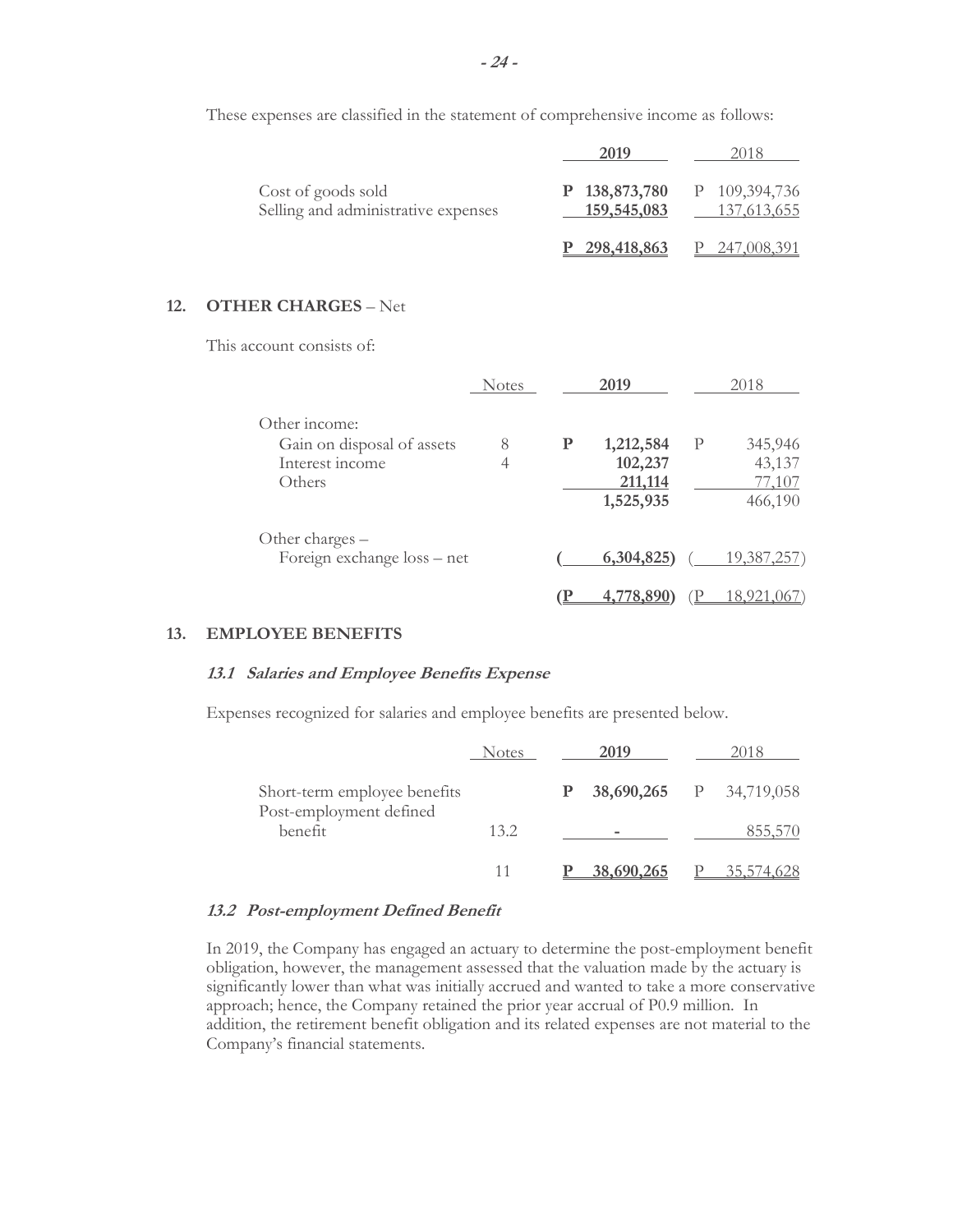In 2018, R.A. No. 7641 has been applied by the Company in computing the post-employment obligation for qualified employees. The Company recorded post-employment benefit expense that is presented as part of Salaries and employee benefits under Selling and Administrative Expenses in the 2018 statement of comprehensive income (see Note 13.1). As of March 31, 2019 and 2018, retirement liability amounting to P0.9 million is presented as Retirement Benefit Obligation in the statements of financial position.

### **TAXES** 14.

The components of tax expense as reported in profit or loss follow:

|                                                                                                |   | 2019                             |   | 2018                            |
|------------------------------------------------------------------------------------------------|---|----------------------------------|---|---------------------------------|
| Current tax expense:<br>Minimum corporate income<br>tax (MCIT) at $2\%$<br>Final tax at $20\%$ | P | 2,841,378<br>20,447<br>2,861,825 | P | 2,608,110<br>8,627<br>2,616,737 |
| Deferred tax expense relating<br>to origination and reversal<br>of temporary differences       |   |                                  |   | 20,834,951                      |
|                                                                                                |   | 2,861,825                        |   |                                 |

A reconciliation of tax on pretax loss computed at the applicable statutory tax rates to tax expense reported in profit or loss follows:

|                                                 |    | 2019       |                                                                                                                                                                                                                                                                                                                                                                                                                                    | 2018       |
|-------------------------------------------------|----|------------|------------------------------------------------------------------------------------------------------------------------------------------------------------------------------------------------------------------------------------------------------------------------------------------------------------------------------------------------------------------------------------------------------------------------------------|------------|
| Tax on pretax loss at $30\%$                    | (P | 7,633,729) | $\left( \right.$ $\left. \right.$ $\left. \right.$ $\left. \right.$ $\left. \right.$ $\left. \right.$ $\left. \right.$ $\left. \right.$ $\left. \right.$ $\left. \right.$ $\left. \right.$ $\left. \right.$ $\left. \right.$ $\left. \right.$ $\left. \right.$ $\left. \right.$ $\left. \right.$ $\left. \right.$ $\left. \right.$ $\left. \right.$ $\left. \right.$ $\left. \right.$ $\left. \right.$ $\left. \right.$ $\left. \$ | 7,965,690) |
| Adjustment for income<br>subjected to final tax |    | 10,224)    |                                                                                                                                                                                                                                                                                                                                                                                                                                    | 4,314)     |
| Tax effects of:                                 |    |            |                                                                                                                                                                                                                                                                                                                                                                                                                                    |            |
| Unrecognized deferred tax assets on:            |    |            |                                                                                                                                                                                                                                                                                                                                                                                                                                    |            |
| Temporary differences                           |    | 5,532,975  |                                                                                                                                                                                                                                                                                                                                                                                                                                    | 2,258,680  |
| <b>MCIT</b>                                     |    | 2,841,378  |                                                                                                                                                                                                                                                                                                                                                                                                                                    | 2,608,110  |
| Non-deductible expenses                         |    | 2,131,425  |                                                                                                                                                                                                                                                                                                                                                                                                                                    | 5,719,951  |
| Derecognized deferred tax assets                |    |            |                                                                                                                                                                                                                                                                                                                                                                                                                                    | 20,834,951 |
|                                                 |    | 2,861,825  |                                                                                                                                                                                                                                                                                                                                                                                                                                    | 23,451,688 |

Presented below are the total unrecognized deferred tax assets as of March 31, 2019.

|                                                     |   | Amount                 | Tax Effect             |
|-----------------------------------------------------|---|------------------------|------------------------|
| Net operating loss carry-over (NOLCO)               | P | 76,739,402             | 23,021,821             |
| <b>MCIT</b><br>Allowance for inventory obsolescence |   | 6,609,549<br>8,516,828 | 6,609,549<br>2,555,048 |
| Allowance for sales returns                         |   | 1,767,016              | 530,105                |
| Allowance for doubtful accounts                     |   | 934,359                | 280,308                |
| Retirement benefit obligation                       |   | 855,570                | 256,671                |
|                                                     |   |                        |                        |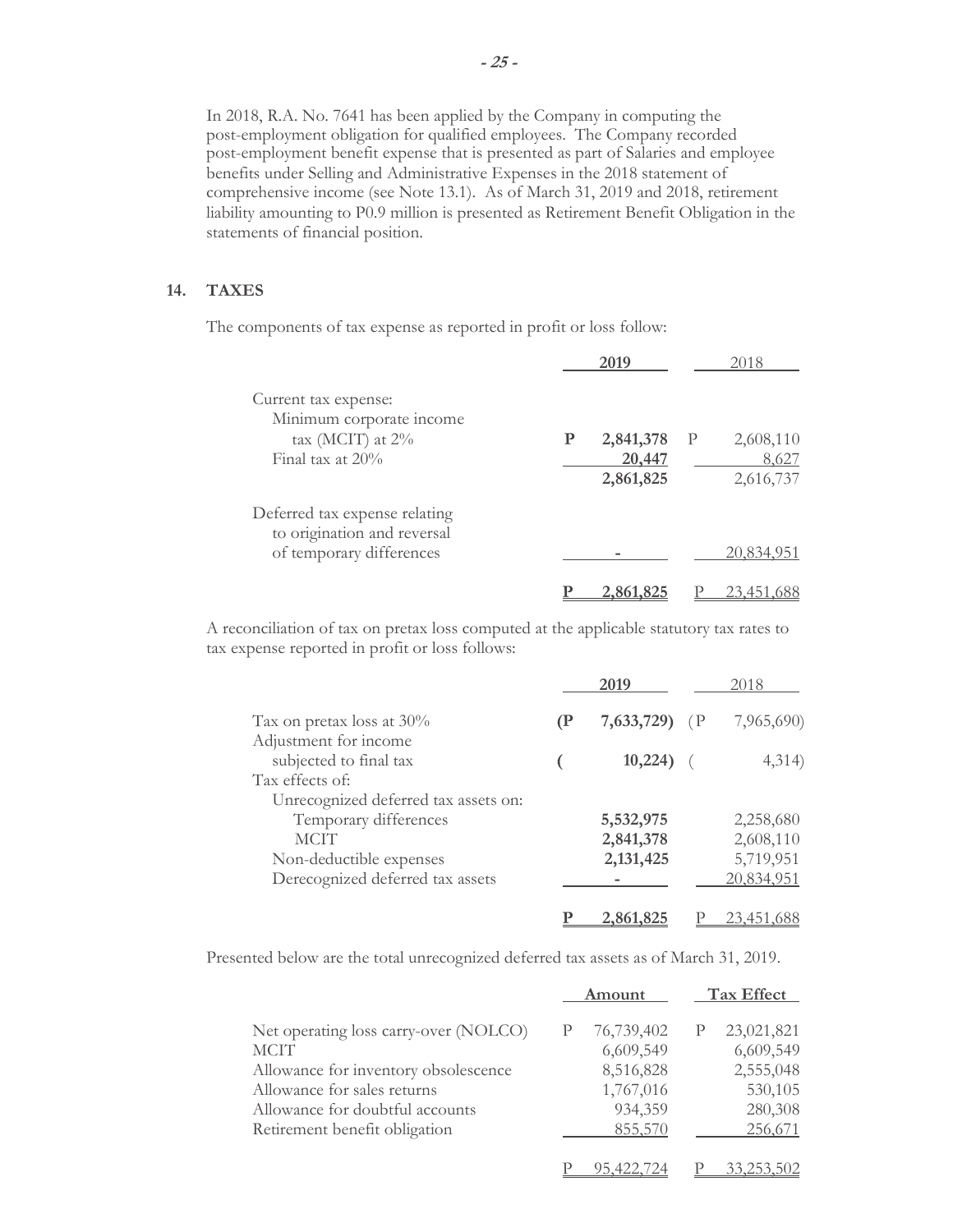The Company is subject to the MCIT which is computed at 2% of gross income, as defined under the tax regulations or regular corporate income tax (RCIT), whichever is higher. The MCIT may be claimed as tax credit against the Company's future income tax payable within three years from the year it was incurred. The Company reported MCIT as it is higher than the RCIT both in 2019 and 2018. Details of the Company's MCIT which can be applied as a deduction against future taxable income are as follows:

| Year<br>Incurred |   | Amount    |   | <b>Expired</b> | <b>Balance</b> | Valid<br>Until |
|------------------|---|-----------|---|----------------|----------------|----------------|
| 2019             | Р | 2,841,278 | P |                | 2,841,278      | 2022           |
| 2018             |   | 2,608,110 |   |                | 2,608,110      | 2021           |
| 2017             |   | 1,160,161 |   |                | 1,160,161      | 2020           |
| 2016             |   | 715,990   |   | 715,990)       |                |                |
|                  |   |           |   |                |                |                |
|                  |   | 325,539,  |   | Ć.             |                |                |

Details of the NOLCO of the Company, which can be claimed as deductions from future taxable income within three years from the year NOLCO was incurred, are as follows:

| Year<br><b>Incurred</b> | Amount          | <b>Expired</b> | <b>Balance</b> | Valid<br>Until |
|-------------------------|-----------------|----------------|----------------|----------------|
|                         |                 |                |                |                |
| 2019                    | 10,693,360<br>Р | P              | P 10,693,360   | 2022           |
| 2018                    | 5,126,078       |                | 5,126,078      | 2021           |
| 2017                    | 60,919,964      |                | 60,919,964     | 2020           |
| 2016                    | 90,956,835      | 90,956,835     |                |                |
|                         |                 |                |                |                |
|                         |                 | 90 956 835     |                |                |

In 2019 and 2018, the Company opted to continue claiming itemized deductions.

#### 15. RELATED PARTY TRANSACTIONS

The Company's related parties include the Ultimate Parent Company, Parent Company, stockholders, entities under common ownership, and the Company's key management personnel.

The summary of the Company's transactions and outstanding balances with its related parties are as follows:

|                                                        |              | 2019                                                        |  | 2018                   |                                                                |                        |
|--------------------------------------------------------|--------------|-------------------------------------------------------------|--|------------------------|----------------------------------------------------------------|------------------------|
| <b>Related Party</b>                                   | <b>Notes</b> | Amount of<br>Transaction                                    |  | Outstanding<br>Balance | Amount of<br>Transaction                                       | Outstanding<br>Balance |
| Ultimate parent company $-$<br>Purchase of inventories | 9, 15.1      | (P 24,356,891) (P193,514,781) (P 69,881,327) (P169,157,890) |  |                        |                                                                |                        |
| Parent company –<br>Advances from parent               | 15.2         |                                                             |  |                        | <b>3,938,224)</b> (362,756,558) ( $13,650,364$ ) (358,818,334) |                        |
| Key Management Personnel -<br>Compensation             | 13.1, 15.3   | 6,202,088                                                   |  | 822,557)               | 11.676.843                                                     | 822,557)               |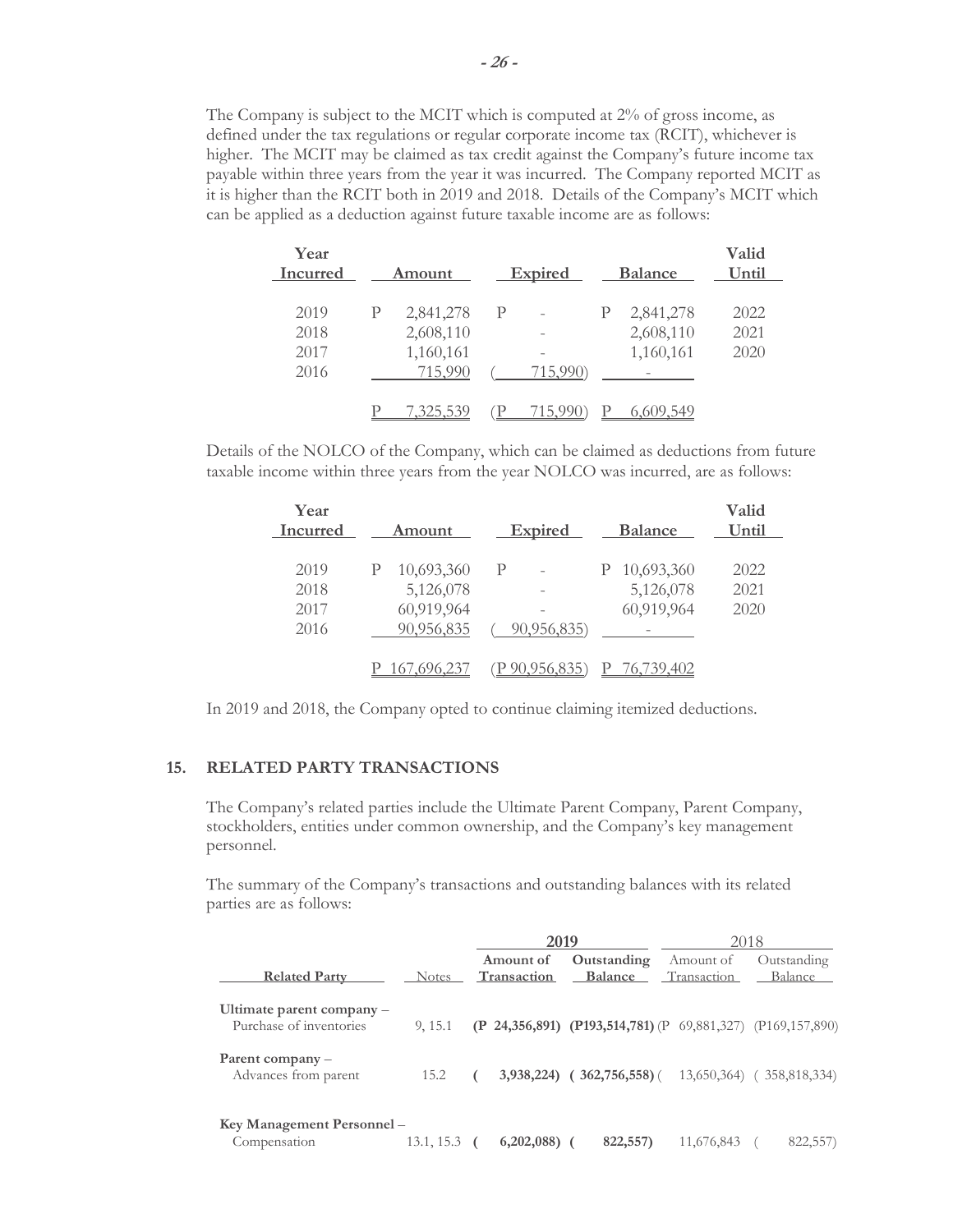None of the Company's outstanding receivables from related parties has indications of impairment; hence, no impairment loss was recognized in 2019 and 2018.

### **15.1 Purchase of Inventories**

The Company purchases from its Ultimate Parent Company inventories sold to its distributors and product samples distributed to sales representatives as part of the Company's marketing and promotional activities. The related outstanding payables are presented as Trade payables under Trade and Other Payables account in the statements of financial position (see Note 9). The payables are generally unsecured, noninterest-bearing, and payable in cash within three months.

### 15.2 Advances from Parent Company

The Company obtains advances from parent company that are unsecured, noninterest-bearing and payable on demand or through offsetting arrangements. The advances were used as working capital requirements of the Company.

The analysis of advances from stockholders, shown as Advances from Parent Company in the statements of financial position, is shown below.

|                                                                            |    | 2019                      | 2018              |
|----------------------------------------------------------------------------|----|---------------------------|-------------------|
| Balance at beginning of year<br>Cash flows from a non-financing activity - | P. | 358,818,334 P 345,167,970 |                   |
| Unrealized foreign exchange loss                                           |    | 3,938,224                 | <u>13,650,364</u> |
| Balance at end of year                                                     |    | 362,756,558               | 358,818,334       |

The advances are presented as Advances from Parent Company under Current Liabilities section in the statements of financial position.

### 15.3 Key Management Personnel Compensation

The details of the compensation of key management personnel are summarized below.

|                                                         |   | 2019      | 2018                   |
|---------------------------------------------------------|---|-----------|------------------------|
| Short-term employee benefits<br>Post-employment defined | P |           | 6,202,088 P 10,854,286 |
| benefit                                                 |   |           | 822,557                |
|                                                         |   | 6,202,088 |                        |

Key management compensation are included in Salaries and employee benefits under Selling and Administrative Expenses in the statements of comprehensive income (see Notes 11 and 13.1). Post-employment defined benefit obligation remained outstanding as of March 31, 2019 and 2018, and is presented as part of Retirement Benefit Obligation in the statements of financial position.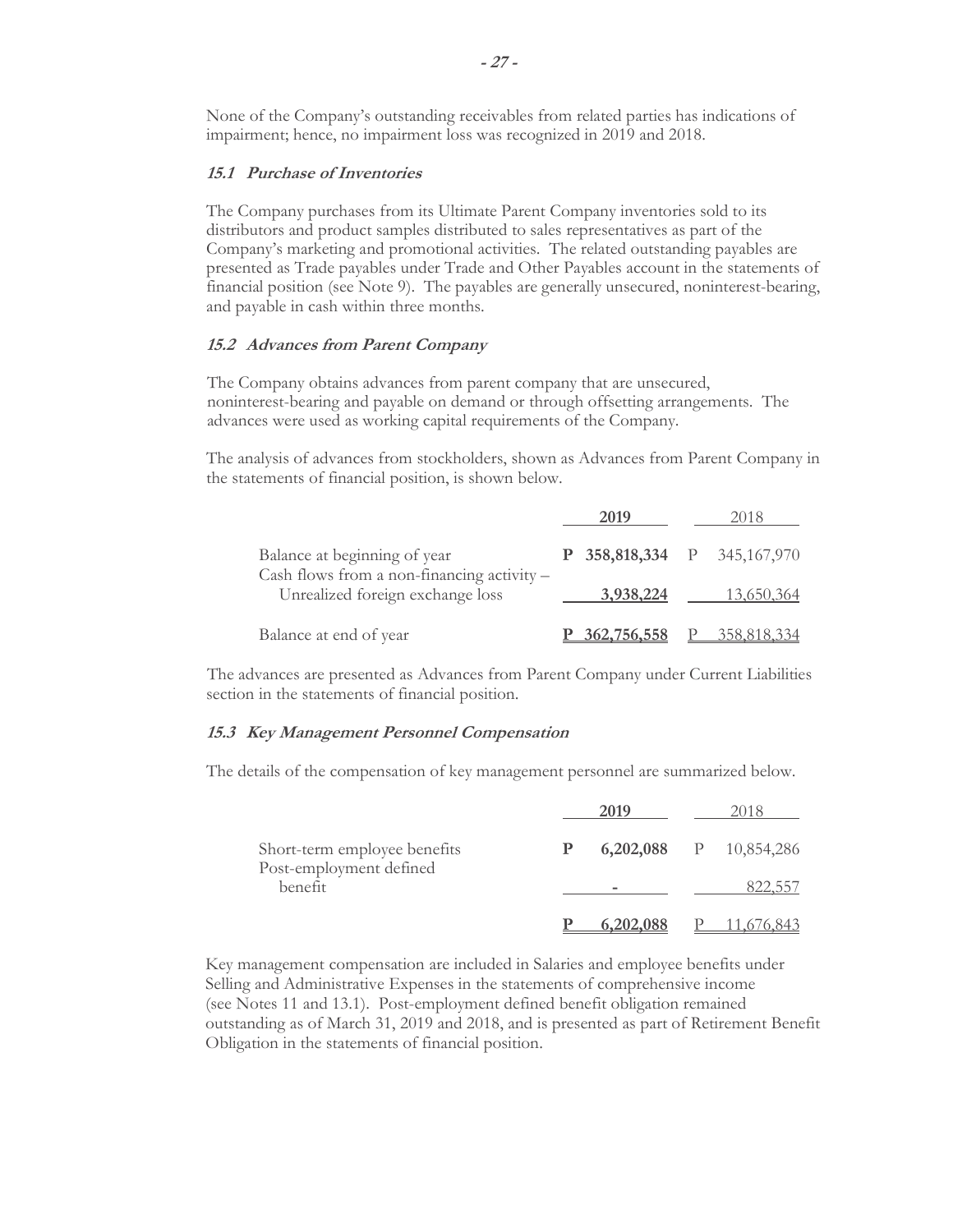### 16. CAPITAL STOCK

The Company's authorized capital stock is P10.0 million divided into 100,000 shares at P100 par value per share. Its subscribed and outstanding capital stock as of March 31, 2019 and 2018 amounted to P8.7 million divided into 86,534 shares at P100 par value per share.

As at March 31, 2019 and 2018, the Company has only one stockholder owning 100 or more shares of the Company's capital stock.

### $17.$ **COMMITMENTS AND CONTINGENCIES**

# 17.1 Operating Lease Commitment – Company as Lessee

The Company is a lessee under non-cancellable operating lease agreements covering the offices of the Company. The leases have terms of two years, with renewal options, and include average annual escalation rate of 5%. The future minimum lease payments under these non-cancellable operating leases as at March 31 are presented below.

|                                       |   | 2019         |              | 2018                |
|---------------------------------------|---|--------------|--------------|---------------------|
| Within one year<br>More than one year | P | 917,719<br>۰ | $\mathbf{P}$ | 1,920,922<br>95,173 |
|                                       |   | 917.719      |              | 4.016.095           |

The total rentals from these operating leases amounted to P2.5 million and P2.1 million in 2019 and 2018, respectively, and are presented as Rentals under Selling and Administrative Expenses account in the statements of comprehensive income (see Note 11).

Refundable deposit related to these lease commitments amounted to P1.6 million and P1.0 million as at March 31, 2019 and 2018, respectively, and is presented as Other Non-current Assets account in the statements of financial position (see Note 7).

# 17.2 Others

There are other commitments and contingent liabilities that arise in the normal course of the Company's operations which are not reflected in the financial statements. Management believes that losses, if any, that may arise from these contingencies will not have any material effect on the financial statements.

### 18. RISK MANAGEMENT OBJECTIVES AND POLICIES

The Company is exposed to a variety of financial risks in relation to financial instruments. The main types of risks are interest rate risk, credit risk and liquidity risk.

The Company's risk management is coordinated with its Parent Company, in close cooperation with the Company's BOD, and focuses on securing the Company's short to medium-term cash flows by minimizing the exposure to financial markets.

The Company does not engage in the trading of financial assets for speculative purposes nor does it write options. The relevant financial risks to which the Company is exposed to are described in the succeeding pages.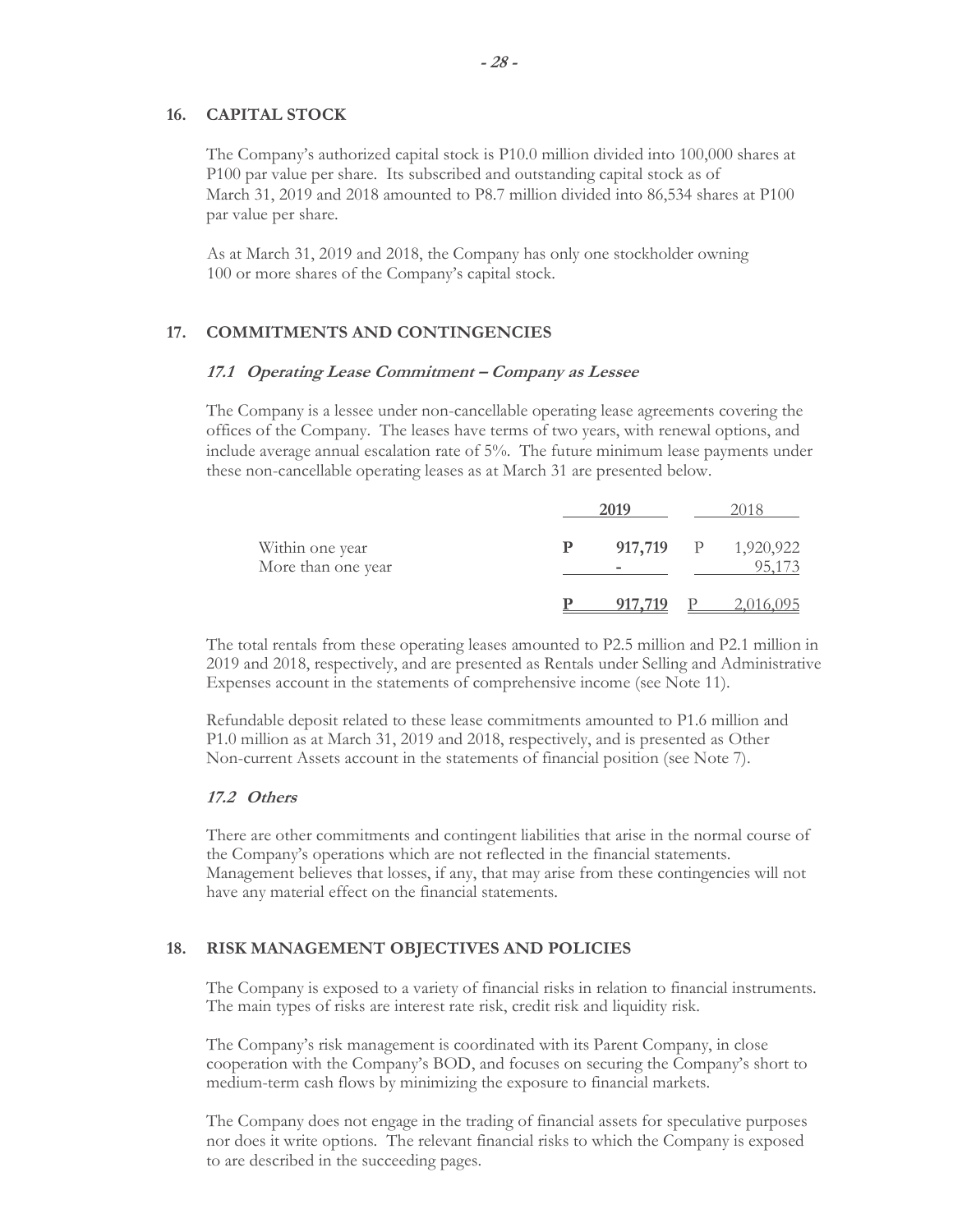# 18.1 Interest Rate Risk

As at March 31, 2019 and 2018, the Company has limited exposure to changes in market interest rates through its cash. This financial instrument has shown small or measured changes in interest rates. All other financial assets have fixed rates.

# 18.2 Foreign Currency Risk

Most of the Company's transactions are carried out in Philippine pesos, its functional currency. Exposures to currency exchange rates arise from the Company's overseas advances and purchases, which are primarily denominated in U.S. dollars.

To mitigate the Company's exposure to foreign currency risk, non-Philippine peso cash flows are monitored.

Foreign currency-denominated financial liabilities, translated from U.S. Dollars into Philippine pesos at the closing rate follow:

|                                                          | 2019        | 2018                      |
|----------------------------------------------------------|-------------|---------------------------|
| $Short-term$ exposure $-$<br>Trade and other payables    |             | 193,514,781 P 169,157,890 |
| $Long-term$ exposure $-$<br>Advances from parent company | 362,756,558 | 358,818,334               |
|                                                          | 556,271,339 |                           |

The following table illustrates the sensitivity of the Company's loss before tax with respect to changes in Philippine peso against U.S. exchange rate. The percentage changes in rates have been determined based on the average market volatility in exchange rates, using standard deviation, in the previous 12 months at a 99% confidence level.

|           |                                          | 2019                            |                                                  |                                          |   | 2018                            |                                                  |
|-----------|------------------------------------------|---------------------------------|--------------------------------------------------|------------------------------------------|---|---------------------------------|--------------------------------------------------|
|           | Reasonably<br>possible change<br>in rate | Effect in<br>loss before<br>tax | Effect in<br>capital<br>deficiency<br>before tax | Reasonably<br>possible change<br>in rate |   | Effect in<br>loss before<br>tax | Effect in<br>capital<br>deficiency<br>before tax |
| PhP - USD | 12.84%                                   | $71,425,240)$ (P<br>(P          | 49,997,668)                                      | 11.86%                                   | Ρ | $62,617,980$ (P                 | 43,832,586)                                      |

Exposures to foreign exchange rates vary during the year depending on the volume of foreign currency denominated transactions. Nonetheless, the analysis above is considered to be representative of the Company's currency risk.

### 18.3 Credit Risk

Credit risk is the risk that a counterparty may fail to discharge an obligation to the Company. The Company is exposed to this risk for various financial instruments arising from selling goods and services to customers including related parties and placing deposits with banks.

The maximum credit risk exposure of financial assets is the carrying amount of the financial assets as shown on the face of the statement of financial position (or in the detailed analysis provided in the notes to the financial statements), as summarized in the succeeding page.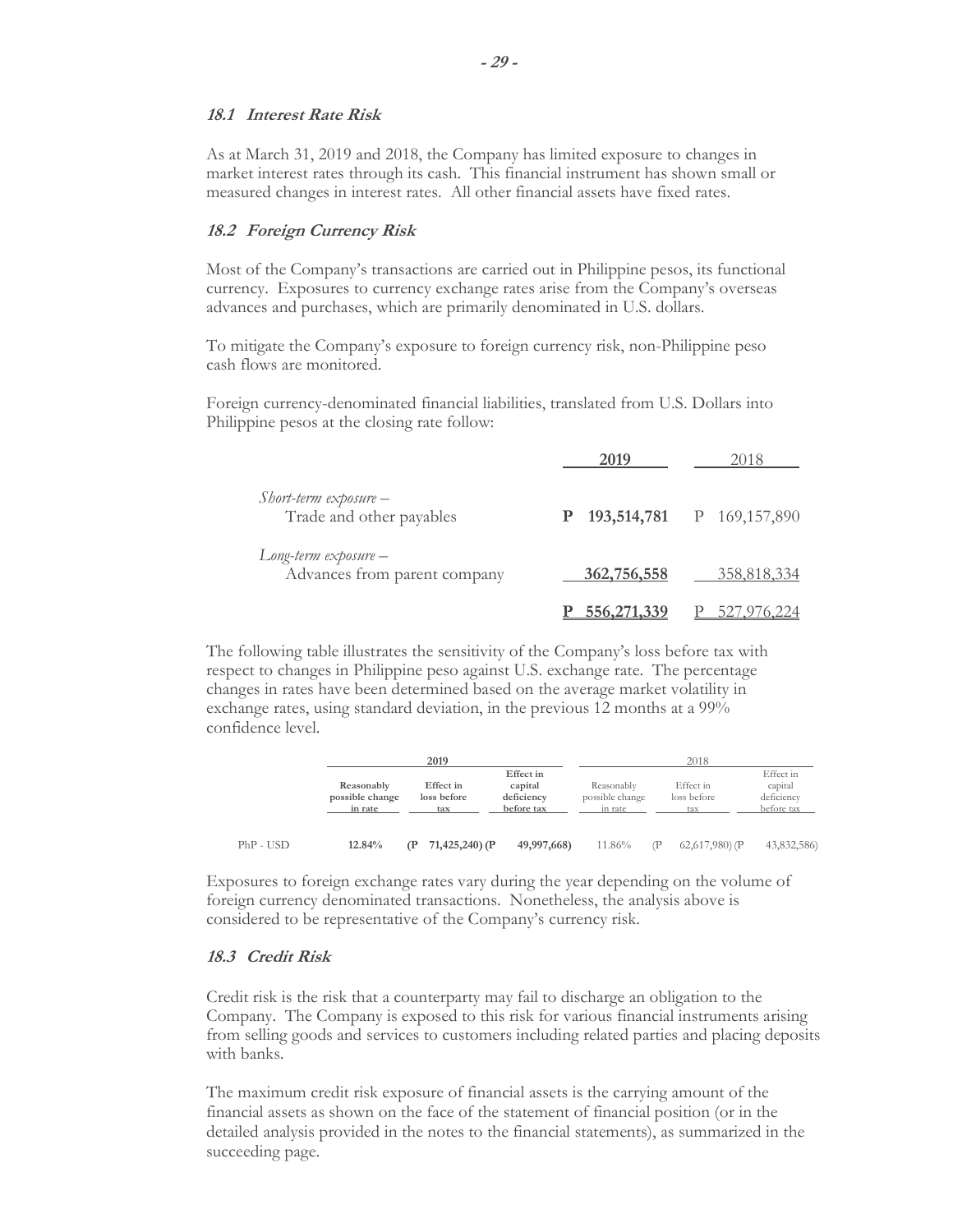|                                                            | <b>Notes</b> | 2019                                      | 2018                                  |
|------------------------------------------------------------|--------------|-------------------------------------------|---------------------------------------|
| Cash<br>Trade and other receivables<br>Refundable deposits | 5<br>17.1    | $16,334,613$ P<br>92,655,672<br>1,639,527 | 10,878,827<br>83,150,762<br>1,025,228 |
|                                                            |              | 110,629,812                               | 95,054,817                            |

The above also represents the carrying values of the Company's financial assets categorized as loans and receivables.

The Company continuously monitors defaults of customers identified individually and incorporate this information into its credit risk controls. The Company's policy is to deal only with creditworthy counterparties.

Cash  $(a)$ 

> The credit risk for cash is considered negligible since the counterparties are reputable banks with high quality external credit ratings. Included in the cash are cash in banks which are insured by the Philippine Deposit Insurance Corporation up to a maximum coverage of P0.5 million for every depositor per banking institution.

Trade and Other Receivables  $(b)$ 

> The Company applies PFRS 9 simplified approach in measuring ECL which uses a lifetime expected credit loss allowance for all trade and other receivables.

> To measure the expected credit losses, trade and other receivables have been grouped based on shared credit risk characteristics and the days past due (age buckets). The other receivables relate to receivables from both third and related parties other than trade receivables and have substantially the same risk characteristics as the trade receivables. The Company has therefore concluded that the expected loss rates for trade receivables are a reasonable approximation of the loss rates for the other assets.

> The expected loss rates are based on the provision matrix as determined by management. The loss rates are adjusted to reflect current and forward-looking information on macroeconomic factors affecting the ability of the customers to settle the receivables. The Company has identified the imports on medicinal and pharmaceutical products in the Philippines to be the most relevant factor, and accordingly adjusts the historical loss rates based on expected changes in this factor.

On that basis, the loss allowance as at March 31, 2019 and April 1, 2018 (upon adoption of PFRS 9) amounted to P934,359 and P1,289,369, respectively.

 $(c)$ Refundable Deposits

> In respect of refundable deposits, the Company is not exposed to any significant credit risk exposure to any single counterparty or any group of counterparties having similar characteristics. Based on historical information, management consider the credit quality of refundable deposits to be good.

None of the financial assets are secured by collateral or other credit enhancements.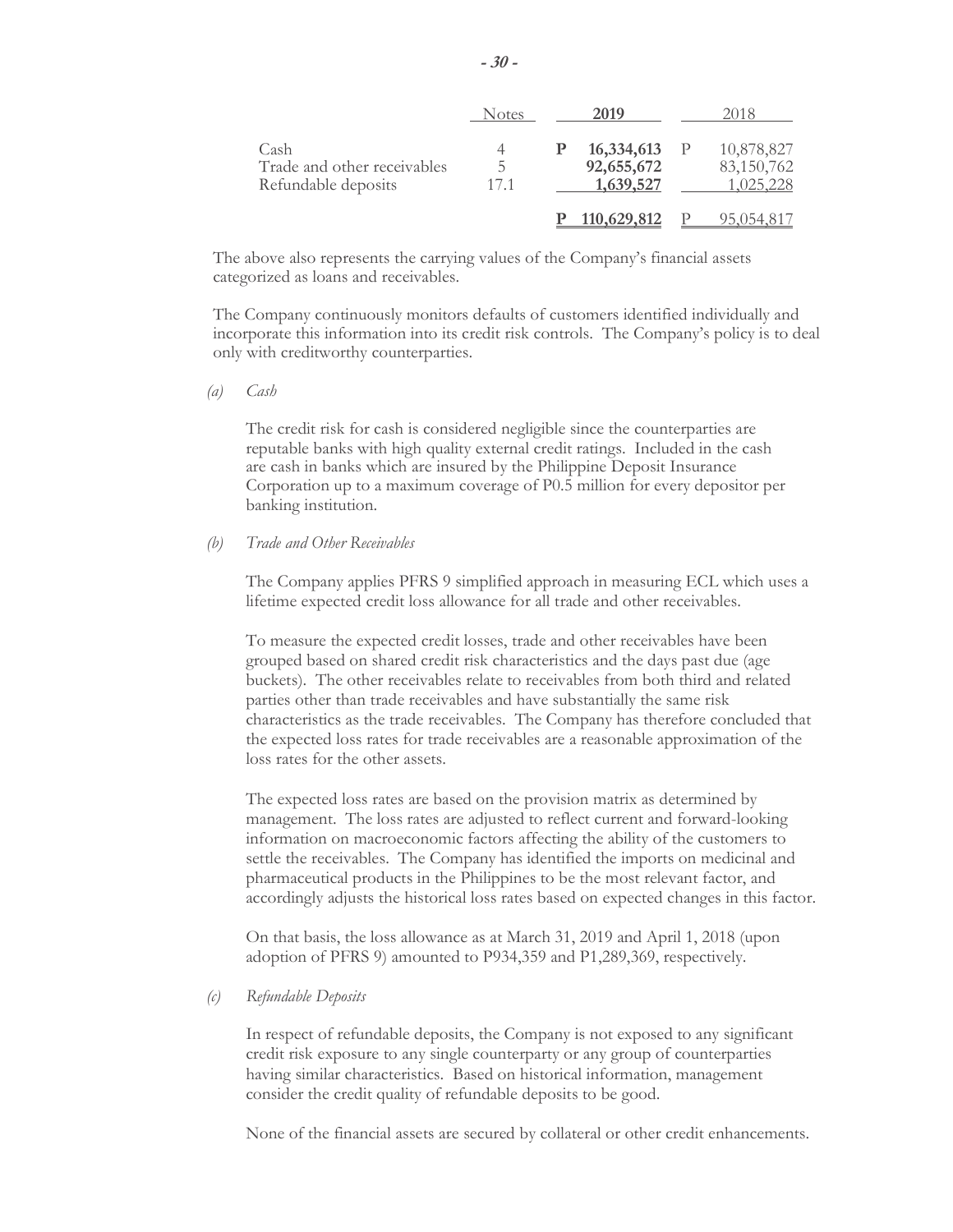### 18.4 Liquidity Risk

The Company manages its liquidity needs by carefully monitoring cash outflows due in a day-to-day business. Liquidity needs are monitored in various time bands, on a day-to-day and week-to-week basis, as well as on the basis of a rolling 30-day projection. Long-term liquidity needs for a six-month and one-year period are identified monthly.

The Company maintains cash to meet its liquidity requirements for up to 45-day period.

Presented below are the financial liabilities of the Company as of March 31, 2019 which have contractual maturities ranging from within one year to more than one year from the end of the reporting period. These contractual maturities reflect the gross cash flows, which approximates the carrying values, of the financial liabilities as at March 31, 2019 and 2018.

|                                       | 2019          | 2018                                                  |
|---------------------------------------|---------------|-------------------------------------------------------|
| Within one year<br>More than one year | 362,756,558   | <b>P</b> 214, 182, 739 P 183, 493, 235<br>358,818,334 |
|                                       | P 576,939,297 | <u>542,311,569</u>                                    |

### 19. CATEGORIES AND FAIR VALUES OF FINANCIAL ASSETS AND **FINANCIAL LIABILITIES**

### 19.1 Carrying Amounts and Fair Values by Category

The carrying amounts and fair values of the categories of financial assets and financial liabilities presented in the statements of financial position are shown below.

|                              |              | 2019                   |                    | 2018             |               |
|------------------------------|--------------|------------------------|--------------------|------------------|---------------|
|                              | <b>Notes</b> | <b>Carrying Values</b> | <b>Fair Values</b> | Carrying Values  | Fair Values   |
| <b>Financial Assets</b>      |              |                        |                    |                  |               |
| At amortized cost:           |              |                        |                    |                  |               |
| Cash                         | 4            | P<br>16,334,613 P      | 16,334,613 P       | 10,878,827 P     | 10,878,827    |
| Trade and other receivables  | 5            | 92,655,672             | 92,655,672         | 83,150,762       | 83,150,762    |
| Refundable deposits          | 17.1         | 1,639,527              | 1,639,527          | 1,025,228        | 1,025,228     |
|                              |              | 110,629,812            | 110,629,812        | 95,054,817       | 95,054,817    |
| <b>Financial Liabilities</b> |              |                        |                    |                  |               |
| At amortized cost:           |              |                        |                    |                  |               |
| Trade and other payables     | 9            | P<br>214, 182, 739     | 214, 182, 739<br>P | 183,493,235<br>P | P 183,493,235 |
| Advances from parent company | 15           | 362,756,558            | 362,756,558        | 358,818,334      | 358,818,334   |
|                              |              | 576,939,297            | 576,939,297        | 542,311,569      | 542, 311, 569 |

See Note 2.3 and 2.8 for a description of the accounting policies for each category of financial instruments including the determination of fair values. A description of the Company's risk management objectives and policies for financial instruments is provided in Note 18.

### 19.2 Offsetting of Financial Assets and Financial Liabilities

The Company has not set-off financial instruments in 2019 and 2018 and does not have relevant offsetting arrangements. Currently, financial assets and financial liabilities are settled on a gross basis.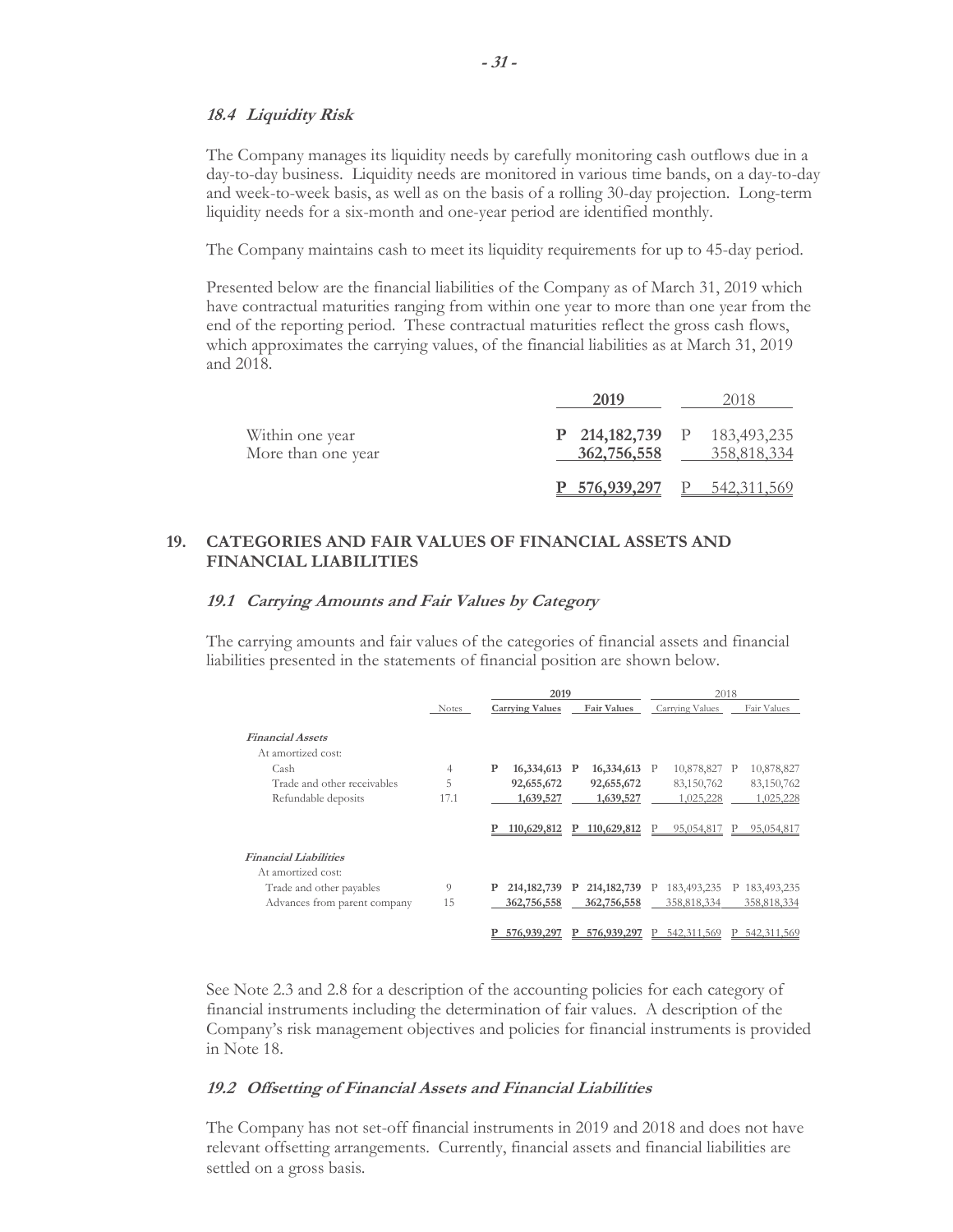### FAIR VALUE MEASUREMENT AND DISCLOSURES  $20<sub>1</sub>$

# 20.1 Fair Value Hierarchy

In accordance with PFRS 13, Fair Value Measurement, the fair value of financial assets and financial liabilities and non-financial assets which are measured at fair value on a recurring or non-recurring basis and those assets and liabilities not measured at fair value but for which fair value is disclosed in accordance with other relevant PFRS, are categorized into three levels based on the significance of inputs used to measure the fair value.

The fair value hierarchy has the following levels:

- Level 1: quoted prices (unadjusted) in active markets for identical assets or liabilities that an entity can access at the measurement date;
- Level 2: inputs other than quoted prices included within Level 1 that are observable for the asset or liability, either directly (i.e., as prices) or indirectly (i.e., derived from prices); and,
- Level 3: inputs for the asset or liability that are not based on observable market data (unobservable inputs).

The level within which the asset or liability is classified is determined based on the lowest level of significant input to the fair value measurement.

For purposes of determining the market value at Level 1, a market is regarded as active if quoted prices are readily and regularly available from an exchange, dealer, broker, industry group, pricing service, or regulatory agency, and those prices represent actual and regularly occurring market transactions on an arm's length basis.

For investments which do not have quoted market price, the fair value is determined by using generally acceptable pricing models and valuation techniques or by reference to the current market of another instrument which is substantially the same after taking into account the related credit risk of counterparties, or is calculated based on the expected cash flows of the underlying net asset base of the instrument.

When the Company uses valuation technique, it maximizes the use of observable market data where it is available and relies as little as possible on entity specific estimates. If all significant inputs required to determine the fair value of an instrument are observable, the instrument is included in Level 2. Otherwise, it is included in Level 3.

# 20.2 Financial Instruments Measurement at Amortized Cost for which Fair Value is Disclosed

Due to the short-term duration, the carrying values of the Company's Cash classified as Level 1, and Trade and Other Receivables, Refundable deposits, Trade and Other Payables, and Advances from Parent Company as Level 3, approximate their fair values as at the end of the reporting period.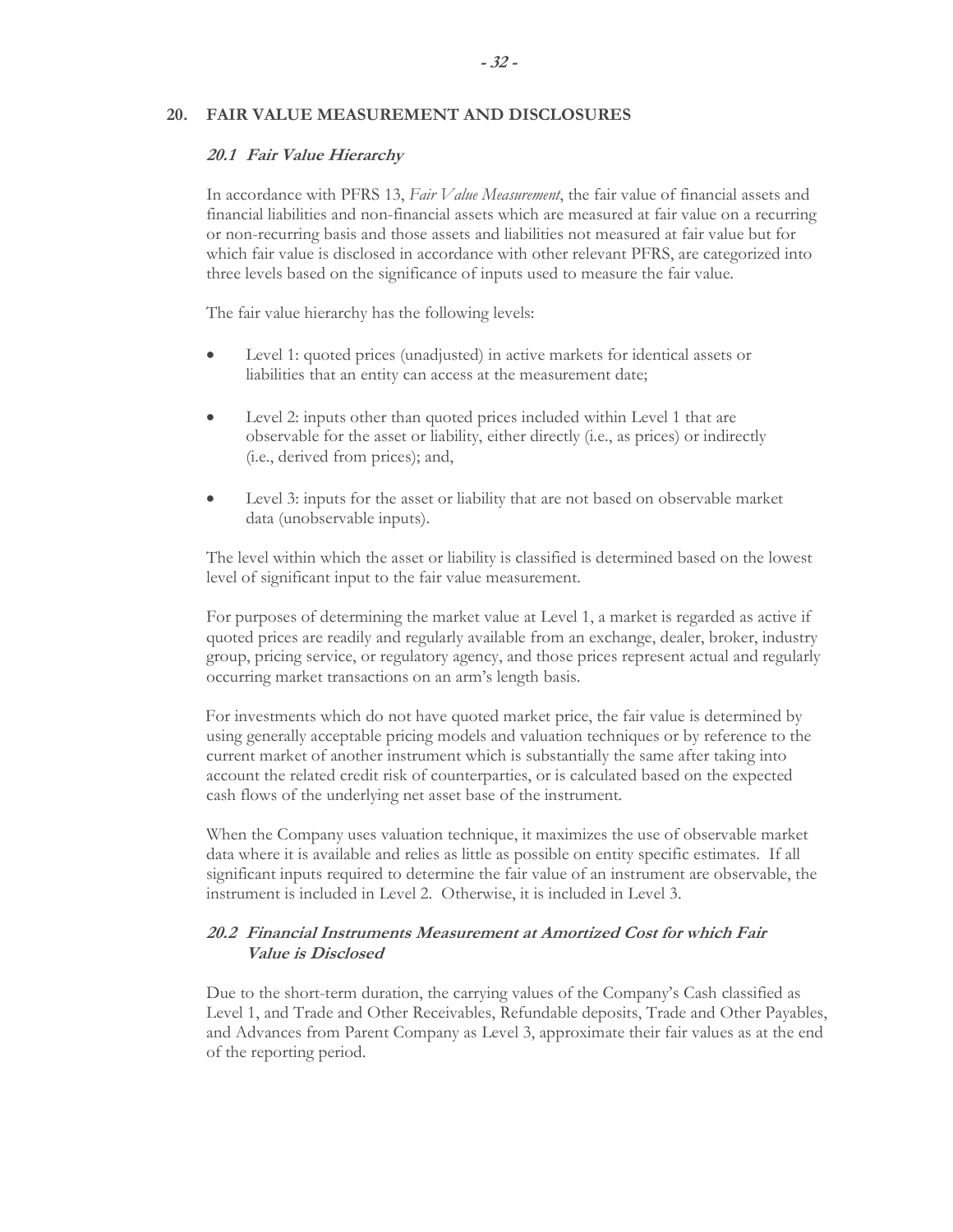#### **CAPITAL MANAGEMENT OBJECTIVES, POLICIES AND PROCEDURES** 21.

The Company's capital management objectives are to ensure the Company's ability to continue as a going concern and to provide an adequate return to shareholders by pricing products and services commensurate with the level of risk.

The Company monitors capital on the basis of the carrying amount of equity as presented on the face of the statement of financial position.

The Company sets the amount of capital in proportion to its overall financing structure, i.e., equity and liabilities. The Company manages the capital structure and makes adjustments to it in the light of changes in economic conditions and the risk characteristics of the underlying assets. In order to maintain or adjust the capital structure, the Company may adjust the amount of dividends paid to shareholders, issue new shares or sell assets to reduce debt.

The Company's total capital deficiency as at March 31, 2019 and 2018 amounted to P384.6 million and P356.3 million, respectively.

# 22. SUPPLEMENTARY INFORMATION REQUIRED BY THE BUREAU OF **INTERNAL REVENUE (BIR) UNDER REVENUE REGULATIONS (RR)** NO. 15-2010

The information on taxes, duties and license fees paid or accrued during the taxable year required under RR No. 15-2010 are presented below and in the succeeding page.

(a) Output  $VAT$ 

In 2019, the Company declared output VAT as follows:

|                                                                       | Tax Base                                 | Output<br>$\mathbf{VAT}$                          |  |
|-----------------------------------------------------------------------|------------------------------------------|---------------------------------------------------|--|
| Sale of goods:<br>Taxable revenues<br>Exempt revenues<br>Other income | $P$ 280,565,608 P<br>49,563<br>1,383,524 | 33,667,873<br>$\overline{\phantom{a}}$<br>166,023 |  |
| Total                                                                 |                                          |                                                   |  |

Pursuant to Section 108(B), Zero-rated VAT on Sale of Service, and Section 109, VAT Exempt Transactions, of the National Internal Revenue Code of 1997, the Company had no zero-rated and VAT exempt sales/receipt for 2019.

The tax bases for the revenues are based on the Company's gross sales and gross receipts for the year; hence, these may not be the same as the revenues reported in the 2019 statement of comprehensive income.

In 2019, the Company's output VAT was settled through application of available input VAT and through cash payment amounting to P7,781,315. Accordingly, the Company has P1,247,003 outstanding output VAT payable as of March 31, 2019 (see Note 9).